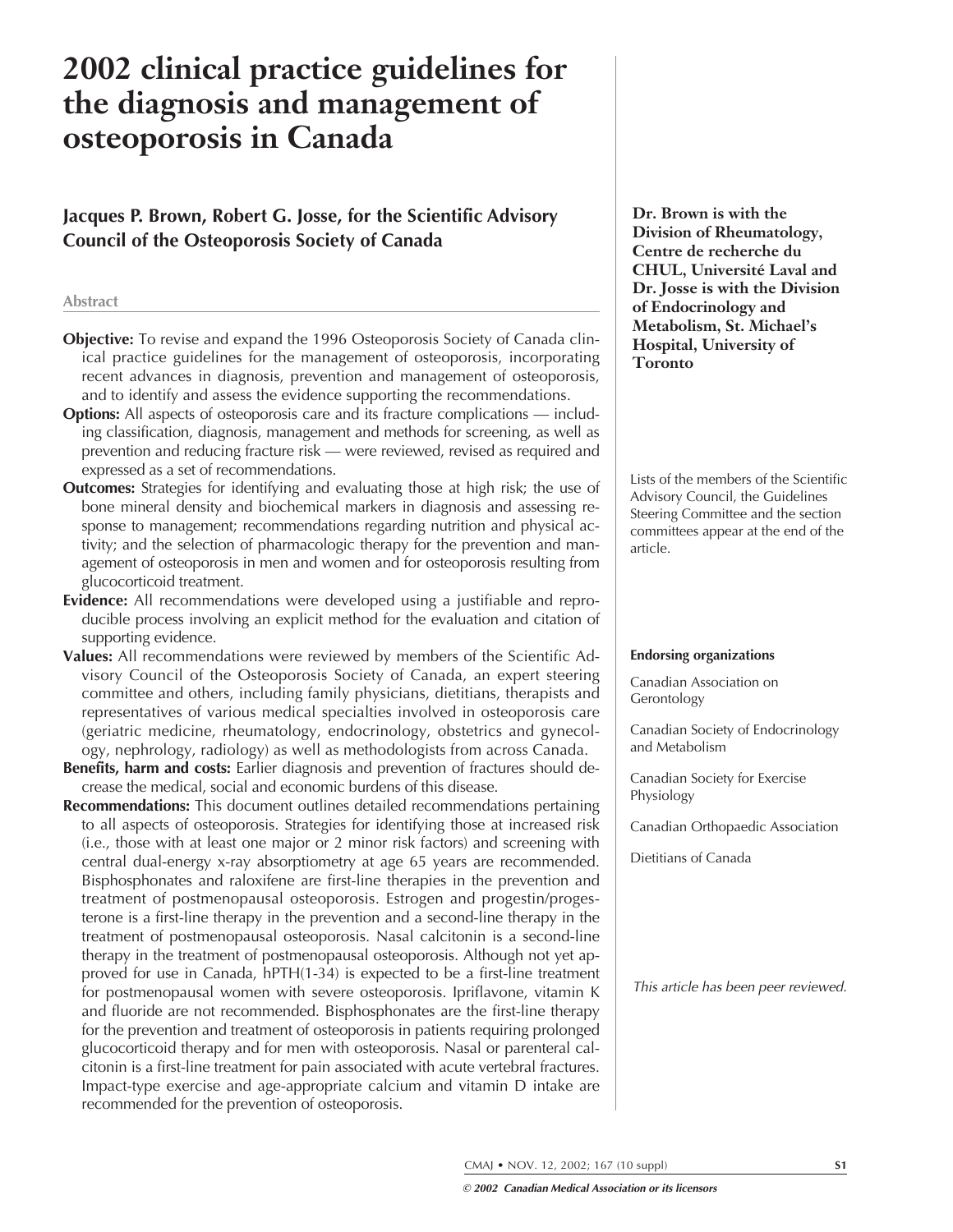**Validation:** All recommendations were graded according to the strength of the evidence; where the evidence was insufficient and recommendations were based on consensus opinion alone, this is indicated. These guidelines are viewed as a work in progress and will be updated periodically in response to advances in this field.

Canada (and worldwide) and its prevalence is increasing. In Canada, approximately 1 in 4 women<br>and 1 in 8 men have osteoporosis.<sup>1</sup> Because some 25% of Canada (and worldwide) and its prevalence is increasing. In Canada, approximately 1 in 4 women and 1 in 8 men have osteoporosis.<sup>1</sup> Because some 25% of the population will be over 65 years of age by 2041, the incidence of osteoporosis is expected to rise steeply over the next few decades.<sup>2</sup> The public health and clinical importance of osteoporosis lies in the fractures associated with the disease. According to conservative estimates, a 50-yearold Caucasian woman has a remaining lifetime risk of 40% for hip, vertebra or wrist fractures.<sup>3</sup>

This morbidity burden has considerable medical, social and financial implications. Many vertebral fractures are occult and asymptomatic; however, an increased mortality rate is associated with them, as for hip fractures.<sup>4-6</sup> Mortality rate is 20% higher on average within 1 year of a hip fracture.7 Put another way, for women, the 1-in-6 lifetime risk of hip fracture is greater than the 1-in-9 risk of developing breast cancer, and the death rate associated with hip fracture is higher.<sup>8,9</sup> Moreover, 50% of women who sustain a hip fracture do not return to their previous functional state and become dependent on others for daily activities. About 20% require long-term care.<sup>7</sup>

The greatest direct expenditures associated with osteoporosis arise from treatment of fractures and their sequelae. Although difficult to assess accurately, these costs are substantial. According to estimates, $10$  in 1993 the total acute care cost for osteoporosis (admission to hospital, outpatient care and drug therapy) was over Can\$1.3 billion. Over the past decade, these costs have increased and in the United States have risen to Can\$17–20 billion a year. These burgeoning costs may outstrip the resources designated to deal with osteoporotic fractures (i.e., orthopedic surgeons, operating room time and space, rehabilitation programs, drug budgets).

Although osteoporotic fractures are an important cause of morbidity, disability and mortality, they are preventable. With this in mind, the Scientific Advisory Council (SAC) of the Osteoporosis Society of Canada (OSC) set itself the task of updating and expanding the 1996 consensus statements<sup>1,11</sup> into evidence-based guidelines.

# **Methods**

## **Process**

In 1999, in consultation with its SAC, the OSC created a Guidelines Steering Committee and identified the following areas related to osteoporosis for review: risk factors, diagnosis, nutrition, physical activity, drug therapies and alternative or complementary therapies. The task of the steering committee, which was made up of members of the SAC, was to direct the organization of the guidelines. Sixty-five stakeholders were recruited to participate in the process; they included additional members of the SAC, family physicians, dietitians, therapists and representatives of the various medical specialties involved in osteoporosis care (geriatric medicine, rheumatology, endocrinology, obstetrics and gynecology, nephrology and radiology), and methodologists from across Canada. These stakeholders were divided into section committees, each comprising 4–9 members and a chair. Each section committee was to review the literature and develop recommendations in one of the identified areas.

The section committees identified key questions within their review area to be addressed in the guidelines. A decision was made to focus on management of *primary* osteoporosis. However, although no formal review of the literature was undertaken regarding risk factors for, or management of, secondary osteoporosis, the committees chose to review certain papers regarded as pivotal in this area — in particular, trials evaluating glucocorticoid-induced osteoporosis. In addition, the search for risk factors focused on *risk factors for fragility fracture*, the most important clinical outcome of osteoporosis. Therefore, no formal review of the literature was undertaken regarding risk factors for low bone mineral density (BMD).

Under the direction of the steering committee, the section committees carried out an extensive literature search for articles relevant to each of the key questions. Searches for both review and original articles were carried out in the following databases: Medline, Embase, HealthStar, Cancerlit, Cinahl, Grateful Med, Toxline, Psychinfo and the Cochrane Collaboration. All review articles were scanned for additional original papers. Each database was searched as far back as records existed and forward to May 2000. In addition, some singularly important and pivotal studies published after our cut-off date were selected and addressed in these guidelines. All abstracts retrieved were reviewed by the chair and one other member of the appropriate section committee to determine their applicability to each question. If an abstract or title was deemed applicable, the full article was obtained, numbered and distributed to 2 or 3 committee members for review.

A total of 89,804 abstracts were retrieved; from these, 6941 full articles were obtained for review. Two or 3 reviewers independently reviewed each article using a standardized form. Each article was assigned a level of evidence based on the question addressed and the design of the study (Table 1).12 If the reviewers did not achieve consensus, the article was reviewed again. If there was still no consensus, members of the steering committee were asked to review the article and make a decision.

The principles used for developing these guidelines, assigning levels of evidence to the relevant articles and making and grading recommendations were drawn from the guidelines literature.13,14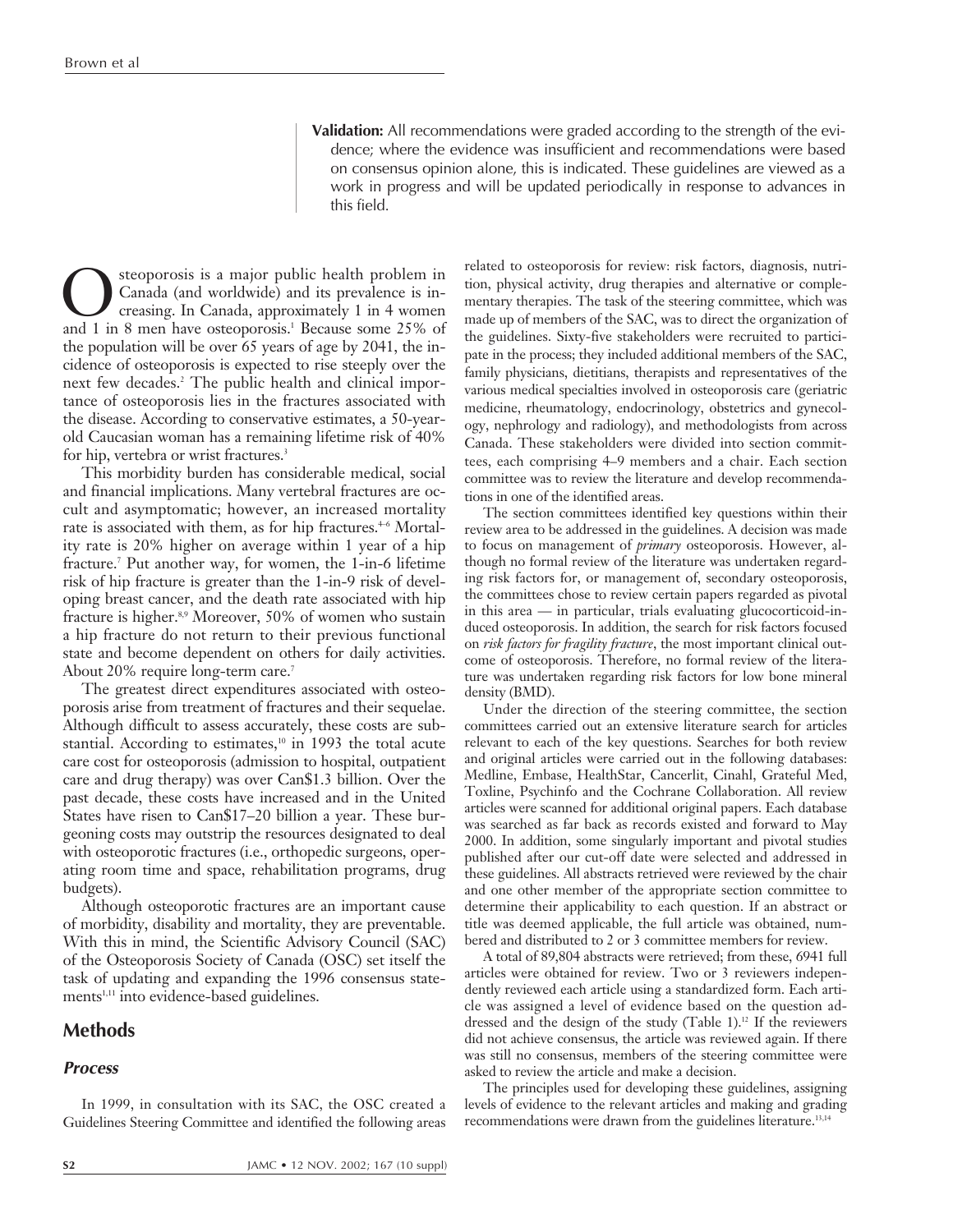Once all key articles had been reviewed and assigned a level of evidence, each section committee reviewed the data and developed recommendations. Recommendations were graded according to the system used to grade recommendations for diabetes,<sup>12</sup>

## **Table 1: Criteria used to assign a level of evidence to** articles<sup>12</sup>

| Level          | Criteria                                                                                               |
|----------------|--------------------------------------------------------------------------------------------------------|
|                | <b>Studies of diagnosis</b>                                                                            |
| 1              | i. Independent interpretation of test results                                                          |
|                | ii. Independent interpretation of the diagnostic standard                                              |
|                | iii. Selection of people suspected, but not known, to have<br>the disorder                             |
|                | iv. Reproducible description of the test and diagnostic<br>standard                                    |
|                | v. At least 50 people with and 50 people without the<br>disorder                                       |
| 2              | Meets 4 of the Level 1 criteria                                                                        |
| 3              | Meets 3 of the Level 1 criteria                                                                        |
| $\overline{A}$ | Meets 1 or 2 of the Level 1 criteria                                                                   |
|                | <b>Studies of treatment and intervention</b>                                                           |
| $1+$           | Systematic overview or meta-analysis of randomized<br>controlled trials                                |
| 1              | 1 randomized controlled trial with adequate power                                                      |
| $2+$           | Systematic overview or meta-analysis of Level 2<br>randomized controlled trials                        |
| 2              | Randomized controlled trial that does not meet Level 1<br>criteria                                     |
| 3              | Non-randomized clinical trial or cohort study                                                          |
| 4              | Before-after study, cohort study with non-<br>contemporaneous controls, case–control study             |
| 5              | Case series without controls                                                                           |
| 6              | Case report or case series of $<$ 10 patients                                                          |
|                | <b>Studies of prognosis</b>                                                                            |
| 1              | i. Inception cohort of patients with the condition of<br>interest, but free of the outcome of interest |
|                | ii. Reproducible inclusion and exclusion criteria                                                      |
|                | iii. Follow-up of at least 80% of participants                                                         |
|                | iv. Statistical adjustment for confounders                                                             |
|                | v. Reproducible description of the outcome measures                                                    |
| $\overline{2}$ | Meets criterion i and 3 of the 4 other Level 1 criteria                                                |

- 3 Meets criterion i and 2 of the 4 other Level 1 criteria
- 4 Meets criterion i and 1 of the 4 other Level 1 criteria

# **Table 2: Grades of recommendation for clinical practice** guidelines<sup>12</sup>

| Grade         | Criteria                                                 |
|---------------|----------------------------------------------------------|
| A             | Need supportive level 1 or 1+ evidence plus consensus*   |
| -B            | Need supportive level 2 or $2+$ evidence plus consensus* |
| $\mathcal{C}$ | Need supportive level 3 evidence plus consensus          |
|               | Any lower level of evidence supported by consensus       |

\*An appropriate level of evidence was necessary, but not sufficient to assign a grade in recommendation; consensus was required in addition.

which incorporates both level of evidence *and* expert consensus (Table 2). Recommendations were assigned a grade of D when they were based only on committee consensus in the absence of clear supporting evidence or when evidence was weak. Before a final grade was assigned, all recommendations were reviewed by the steering committee, which included several methodologists who were neither directly involved in the initial assessment of evidence nor with the grading of the recommendations. If appropriate, the assigned level of evidence or grade of recommendation was modified on the basis of this final assessment.

# **Definitions**

Osteoporosis was defined at a 1993 consensus conference as "a systemic skeletal disease characterized by low bone mass and micro-architectural deterioration of bone tissue with a resultant increase in fragility and risk of fracture."15 Recently a United States National Institutes of Health consensus conference modified this definition as follows: "a skeletal disorder characterized by compromised bone strength predisposing a person to an increased risk of fracture. Bone strength reflects the integration of 2 main features: bone density and bone quality."16 Probably the only clinically applicable index of bone quality at present is a patient's history of a fragility fracture. In the absence of methods of measuring bone quality, the diagnosis of osteoporosis tends to be made on the basis of low bone density. (Note: The World Health Organization (WHO)<sup>17</sup> defines fragility fracture as "a fracture caused by injury that would be insufficient to fracture normal bone: the result of reduced compressive and/or torsional strength of bone." Clinically, a fragility fracture may be defined as one that occurs as a result of minimal trauma, such as a fall from a standing height or less, or no identifiable trauma.)

In interpreting BMD results, the OSC decided to adopt the widely used WHO<sup>18,19</sup> study group's definitions, which are based on a comparison of a patient's BMD with the mean for a normal young adult population of the same sex and race. The patient is assigned a "T-score," which is the number of standard deviations above or below the mean BMD for normal young adults as follows:

- 1. Normal BMD is defined as a T-score between +2.5 and –1.0 (i.e., the patient's BMD is between 2.5 standard deviations (SDs) above the young adult mean and one SD below the young adult mean).
- 2. Osteopenia (low BMD) is associated with a T-score between –1.0 and –2.5, inclusive. Osteopenia is also a term used by radiologists to indicate that the bones on a plain x-ray film appear to be of decreased mineral content.
- 3. Osteoporosis is defined as a T-score lower than –2.5.

The WHO study group added a 4th category "severe osteoporosis" to describe patients whose T-score is below –2.5 and who also have suffered a fragility fracture. The recommendations concerning risk factors in this document should make the importance of fracture history in assessing a patient for osteoporosis very clear.

The term "efficacious" is used in reference to evidence from a randomized controlled trial (RCT); the term "effective" refers to evidence from a nonexperimental observational study. "Perimenopause" describes the several years of change before and during the first year beyond final menstrual flow. "Menopause" refers to one or more years following the final menstrual flow. There has been a change from previous terminology about therapy with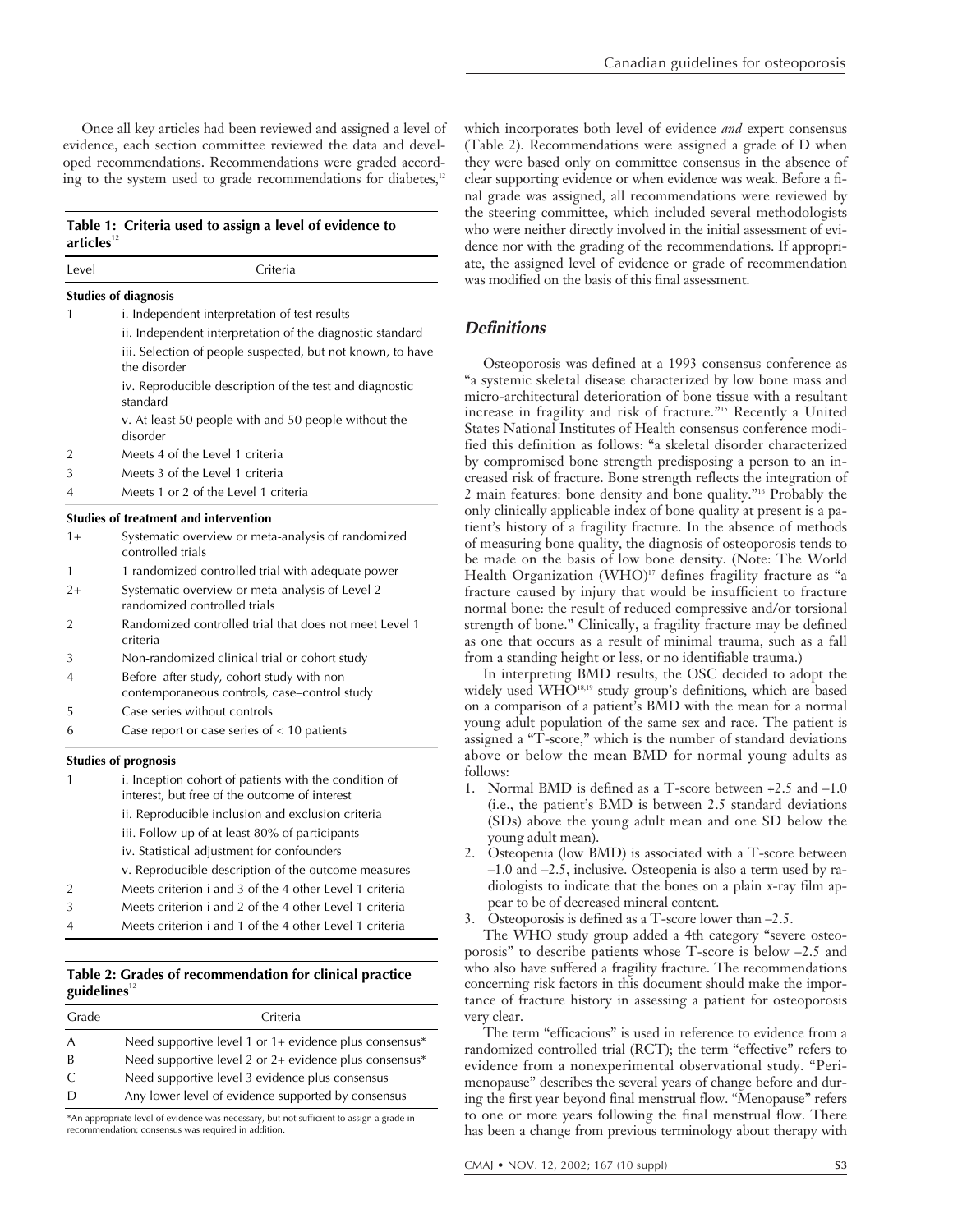estrogen and progestin or progesterone for postmenopausal women. Approximately 10 years ago, the OSC adopted the term "ovarian hormone therapy" (OHT) to reflect its awareness that the hormonal changes during the menopause transition and menopause are entirely normal. Although the SAC maintains this position, to aid in understanding by those who use these guidelines, it was decided to use the terms "estrogen and progestin/progesterone therapy" and the abbreviation for hormone replacement therapy, "HRT."

Finally, a recommendation that a specific therapy be used as "first-line" therapy for osteoporosis relies on Level 1 evidence for prevention of fragility fracture (mainly vertebral fracture), but this may be modified by other extenuating circumstances (e.g., unfavorable risk–benefit profile). "Second-line" therapy is the term used when adequate evidence exists for preventing loss of BMD, but inadequate data are available regarding fracture prevention or there are problems with the study or its interpretation.

# **Identifying those at high risk**

The OSC recommends that all postmenopausal women and men over 50 years of age be assessed for the presence of risk factors for osteoporosis. The selected key risk factors should aid physicians in identifying those who require further assessment and investigation to determine whether medical intervention is needed to reduce their risk of osteoporotic (fragility) fracture. The main areas of concern are wrist, humerus, ribs, vertebral body, pelvis and hip. When a patient is identified as having a high risk for fracture, a discussion regarding treatment is recommended. Clinical judgment and the patient's preference, as well as evidencebased clinical trial data, will determine if, when and what treatment is initiated.

# **Selection of risk factors for clinical use**

Many factors other than a low BMD have been suggested as predictors of risk of future fracture. In elderly women with no history of hip fracture, such variables as bone density, calcium intake, maternal history and even hair colour were related to the incidence of hip fracture during 4 years of follow-up.20 Important predictive factors were bone density in combination with age, fracture history, various drug treatments, weight loss and physical fitness. A review of 94 cohort studies and 76 case–control studies revealed about 80 factors considered to be related to future fracture risk.21 However, when classified according to their strength of association with fracture, only 15% had relative risk ratios greater than 2. Most were associations with primary disorders such as hyperparathyroidism or with treatments such as glucocorticoid therapy. The remaining important factors included low body weight, physical inactivity and aging.

The presence of a key risk factor should alert the physician to the need for further assessment and possibly active intervention, such as pharmacologic therapy, to prevent fracture. BMD is the best quantifiable predictor of osteoporotic fracture, and low BMD and other major risk factors combine to further increase a person's risk of fracture. Therefore, BMD should be measured in a postmenopausal woman or a man over the age of 50 with 1 of the other major risk factors for fracture.

Risk factors for osteoporotic fracture should not be considered to be independent of one another; they are additive and must be considered in the context of baseline age and sex-related risk of fracture. For example, a 55 year old with low BMD is at significantly less risk than a 75 year old with the same low BMD. A person with low BMD and a prior fragility fracture is at considerably more risk than another person with the same low BMD and no fracture.

Osteoporotic fractures occur most commonly in men and women over 65 years of age, and medical interventions have only been demonstrated to be effective in preventing fractures in populations with an average age over 65 years. However, most currently approved therapies for osteoporosis prevent or reverse bone loss when initiated at or soon after the age of 50 years. Therefore, it seems prudent to begin the identification of people at high risk for osteoporosis in their 50s, if they are willing to accept a treatment.

# **Four key risk factors for fracture**

After reviewing the literature and considering the effect of potential confounders, we identified 4 key factors as predictors of fracture related to osteoporosis: low BMD, prior fragility fracture, age and family history of osteoporosis. Other factors that are commonly cited — weight  $<$  57 kg, weight loss since age 25, high caffeine intake and low calcium intake — were not found to be consistent independent predictors of fracture risk, after taking into consideration age and/or BMD.

# **Bone mineral density**

The relation between BMD and fracture risk has been calculated in a large number of studies. A meta-analysis by Marshall and colleagues<sup>22</sup> of some of the earlier studies probably still represents the best estimate. BMD is clearly the most readily quantifiable predictor of fracture risk for those who have not yet suffered a fragility fracture. For each standard deviation of BMD below a baseline level (either mean peak bone mass or mean for the reference population of the person's age and sex), the fracture risk approximately doubles. This risk should always be viewed in the context of the person's age. A 25 year old with a low BMD (e.g., a T-score of –2.5) has a very low 10-year risk of fracture that is not appreciably greater than that of a 25 year old with a high BMD. However, a person with the same BMD at age 65 has a much higher 10-year risk of fracture.

What are the risk factors for low BMD? Or, for practical purposes, who should be selected for BMD measurements? This is a question with major economic implications. What criteria should be used to select people for BMD measurements?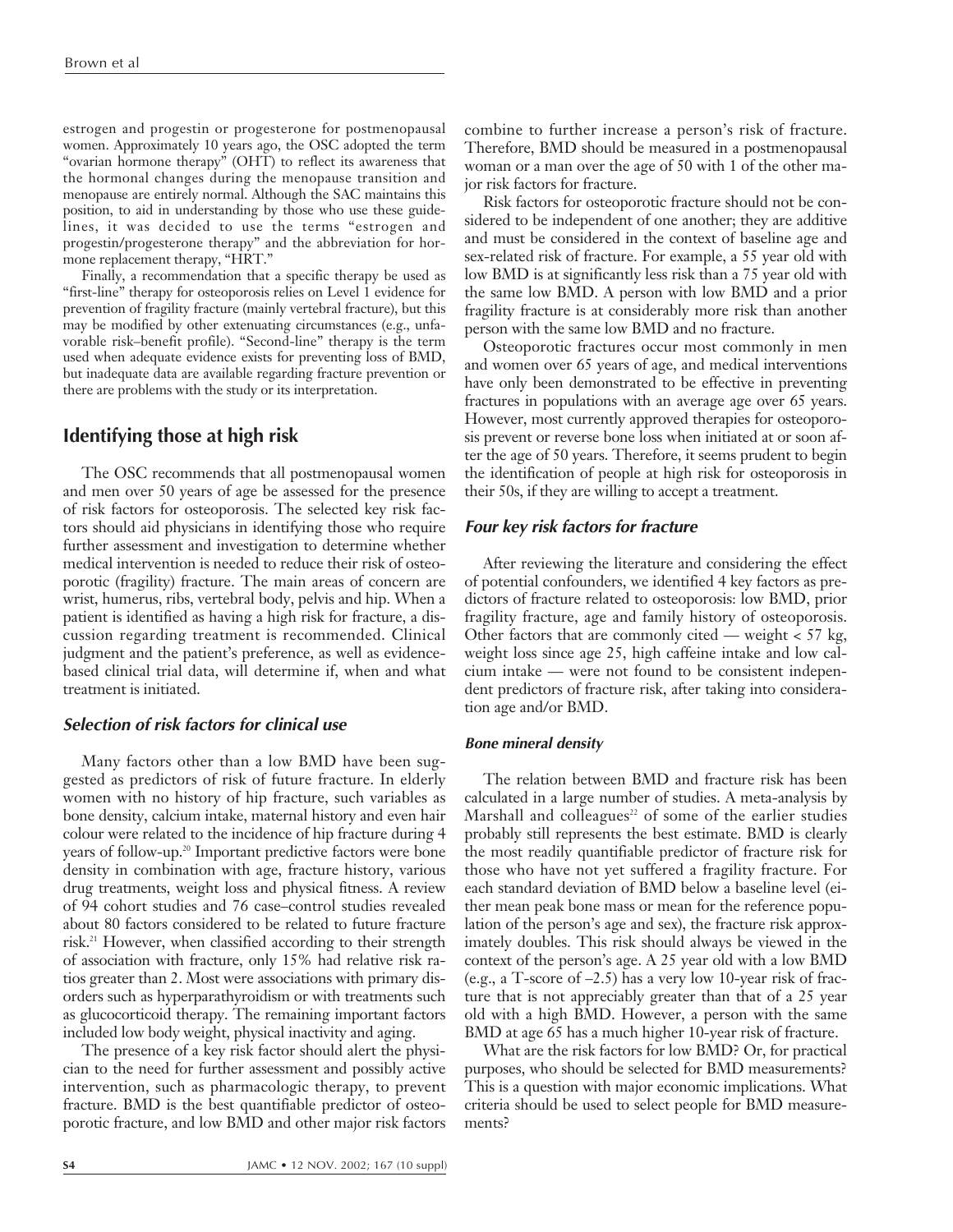Risk factors for osteoporosis are summarized in Table 3. A BMD measurement is recommended for those with at least one major or 2 minor risk factors (Figure 1; Table 3). Several attempts have been made to develop decision tools to aid physicians in selecting patients for BMD testing<sup>23-25</sup> using a variety of combinations of risk factors, including age, prior fractures, estrogen use, rheumatoid arthritis, smoking, low body weight and family history of osteoporotic fracture.

None of these decision tools is without problems and, if applied to the general population of postmenopausal women over the age of 50, will result in a significant number being selected for BMD measurement.<sup>26</sup> However, all of these decision tools seem to identify at least 90% of women over 65 years of age as candidates for BMD measurement. The National Osteoporosis Foundation guidelines<sup>25</sup> suggest it is also cost-effective to measure bone density in all women over age 65, but this recommendation was based on the assumption that patients would receive low-cost estrogen–progesterone therapy.

It is abundantly clear from epidemiology studies that age is a major risk factor for fracture. Because low BMD is also a major risk factor for fracture and BMD decreases with age, there must also be an age at which it is worthwhile to begin using BMD as a screening tool. The OSC has taken the position that BMD testing is appropriate for targeted case-finding among people under age 65 and for all women age 65 and older because of the high risk of osteoporosis and fracture after that age.

# **Prior fragility fracture**

A prior fragility fracture places a person at increased risk for another one.20,27–30 The increased risk is 1.5- to 9.5-fold depending on age at assessment, number of prior fractures and the site of the incident fracture.<sup>27,28,30-34</sup>

Vertebral fractures have been best studied in this regard. The presence of a vertebral fracture increases the

| risk of a second vertebral fracture at least 4-fold. <sup>35-36</sup> A     |
|-----------------------------------------------------------------------------|
| study of the placebo group in a recent major clinical                       |
| trial <sup>37</sup> showed that 20% of those who experienced a verte-       |
| bral fracture during the period of observation had a sec-                   |
| ond vertebral fracture within 1 year. Vertebral fractures                   |
| are also indicators of increased risk of fragility fractures                |
| at other sites, such as the hip. <sup>38</sup> In a clinical trial of rise- |
| dronate, <sup>38</sup> the combination of a vertebral fracture and low      |
| bone density was associated with a doubling of the 3-year                   |
| risk of hip fracture (from $3\%$ to $6\%$ ) in women over the               |
| age of 70. Similarly, wrist fractures predict vertebral and                 |
| hip fractures. <sup>30</sup> Patients with a hip fracture are at in-        |
| creased risk of a second hip fracture. Pooling the results                  |
| from all studies (women and men) and for all fracture                       |
| sites, the risk of subsequent fracture among those with a                   |
| prior fracture at any site is 2.2 times that of people with-                |
| out a prior fragility fracture (95% confidence interval                     |
| [CI] $1.9-2.6$ ). <sup>30</sup>                                             |

## **Age**

Age is clearly a major contributor to fracture risk.<sup>20,26,34,39</sup> As summarized in a recent review by Kanis and others,<sup>40</sup> the 10-year probability of experiencing a fracture of forearm, humerus, spine or hip increases as much as 8-fold between ages 45 and 85 for women and 5-fold for men (Table 4).

## **Family history of osteoporotic fracture**

This factor has been best studied with respect to hip fracture. The Study of Osteoporotic Fractures,<sup>20</sup> for example, identified a maternal history of hip fracture as a key risk factor for hip fracture in a population of elderly women. A history of hip fracture in a maternal grandmother also carries an increased risk of hip fracture.<sup>41</sup>

Although most studies have focused on the index person's mother or other female family members, genetic influence on risk of osteoporosis is multifactorial, and one

> should not ignore a history of osteoporotic fracture in first- or seconddegree male relatives. The emphasis on the presence of osteoporotic fractures in patients' female relatives in epidemiology studies probably reflects the belief that osteoporosis is mostly a disease of women. It is now clear that osteoporosis is common in men; therefore, although the recommendations focus on hip fractures in a patient's mother or grandmother, other family members should be included during assessment of genetic contribution to osteoporosis risk.

> Genetic influence on osteoporosis and BMD is extremely impor-

| Major risk factors                                                              | Minor risk factors                                      |  |  |  |
|---------------------------------------------------------------------------------|---------------------------------------------------------|--|--|--|
| • Age $> 65$ years                                                              | • Rheumatoid arthritis                                  |  |  |  |
| • Vertebral compression fracture                                                | • Past history of clinical hyperthyroidism              |  |  |  |
| • Fragility fracture after age 40                                               | • Chronic anticonvulsant therapy                        |  |  |  |
| • Family history of osteoporotic fracture<br>(especially maternal hip fracture) | • Low dietary calcium intake (see nutrition<br>section) |  |  |  |
| • Systemic glucocorticoid therapy<br>of $> 3$ months duration                   | $\bullet$ Smoker<br>• Excessive alcohol intake          |  |  |  |
| • Malabsorption syndrome                                                        | • Excessive caffeine intake (see nutrition section)     |  |  |  |
| • Primary hyperparathyroidism                                                   | • Weight $< 57$ kg                                      |  |  |  |
| • Propensity to fall                                                            | • Weight loss $> 10\%$ of weight at age 25              |  |  |  |
| • Osteopenia apparent on x-ray film                                             | • Chronic heparin therapy                               |  |  |  |
| $\bullet$ Hypogonadism                                                          |                                                         |  |  |  |
| • Early menopause (before age 45)                                               |                                                         |  |  |  |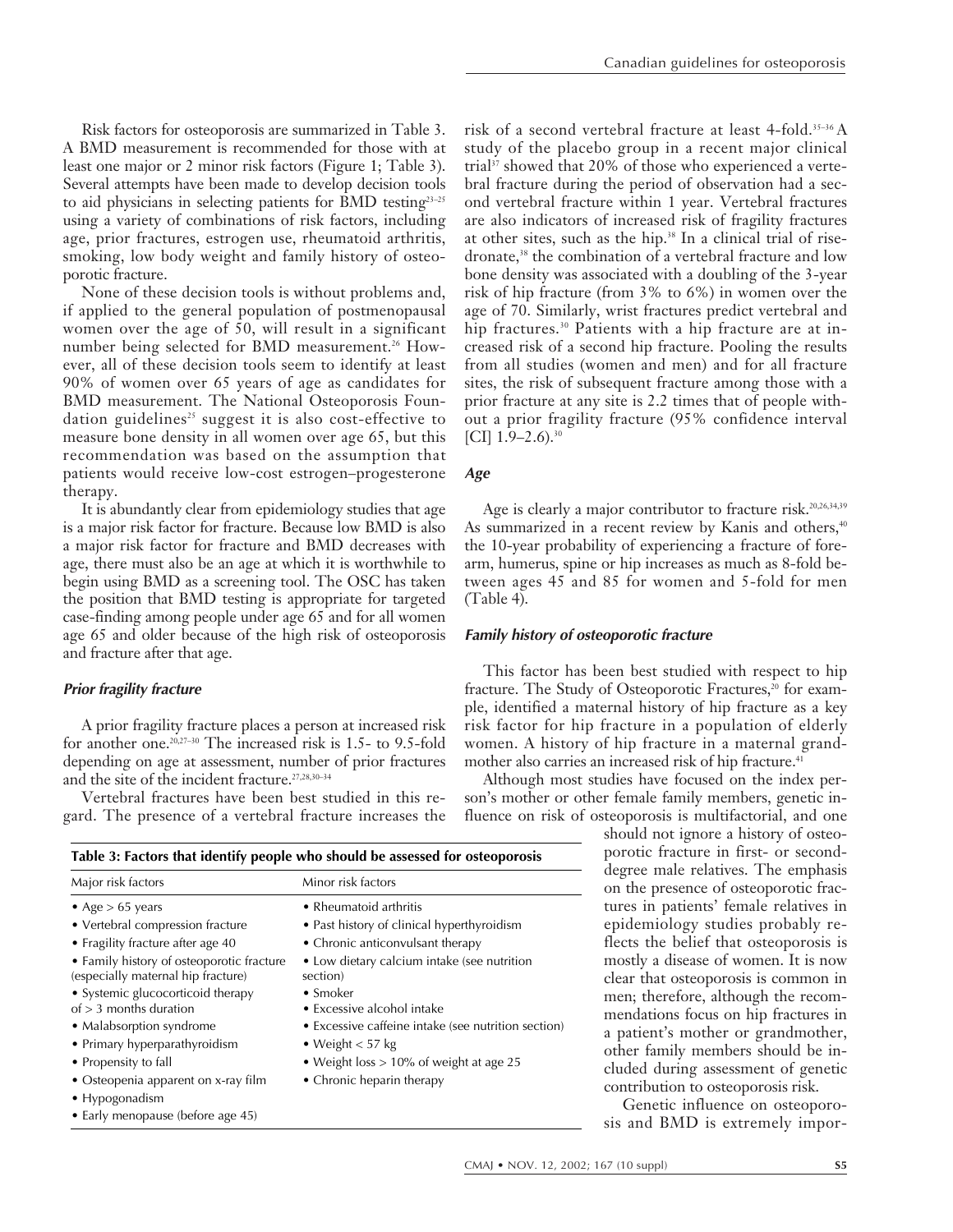tant; it has been estimated that heredity accounts for 50–80% of the variability in BMD.42 Genetic influences on bone have been the subject of major scientific investigations, and a number of genes have been associated with osteoporosis. However, these discoveries have not yet resulted in a clinical application in the diagnosis and treatment of osteoporosis at the practitioner level; thus,

we have chosen not to review the genetics of osteoporosis in this document, beyond emphasizing the importance of a family history of osteoporosis.

Fewer studies have considered risk factors for osteoporotic fractures in men, but, as in women, age, low BMD and prior fragility fractures increase this risk. Although we do not list family history of fracture as a risk factor for men,



**Fig. 1: Who should be tested for osteoporosis? (Note:** \***4 cm historical height loss; 2 cm prospective height loss [Grade D].** †**Low to moderate: 2.5–7.5 mg prednisone/day; moderate to high: > 7.5 mg prednisone/day.** ‡**See Fig. 2.** ¶**Central DXA = spine and hip. \*\*As defined by the World Health Organization.)**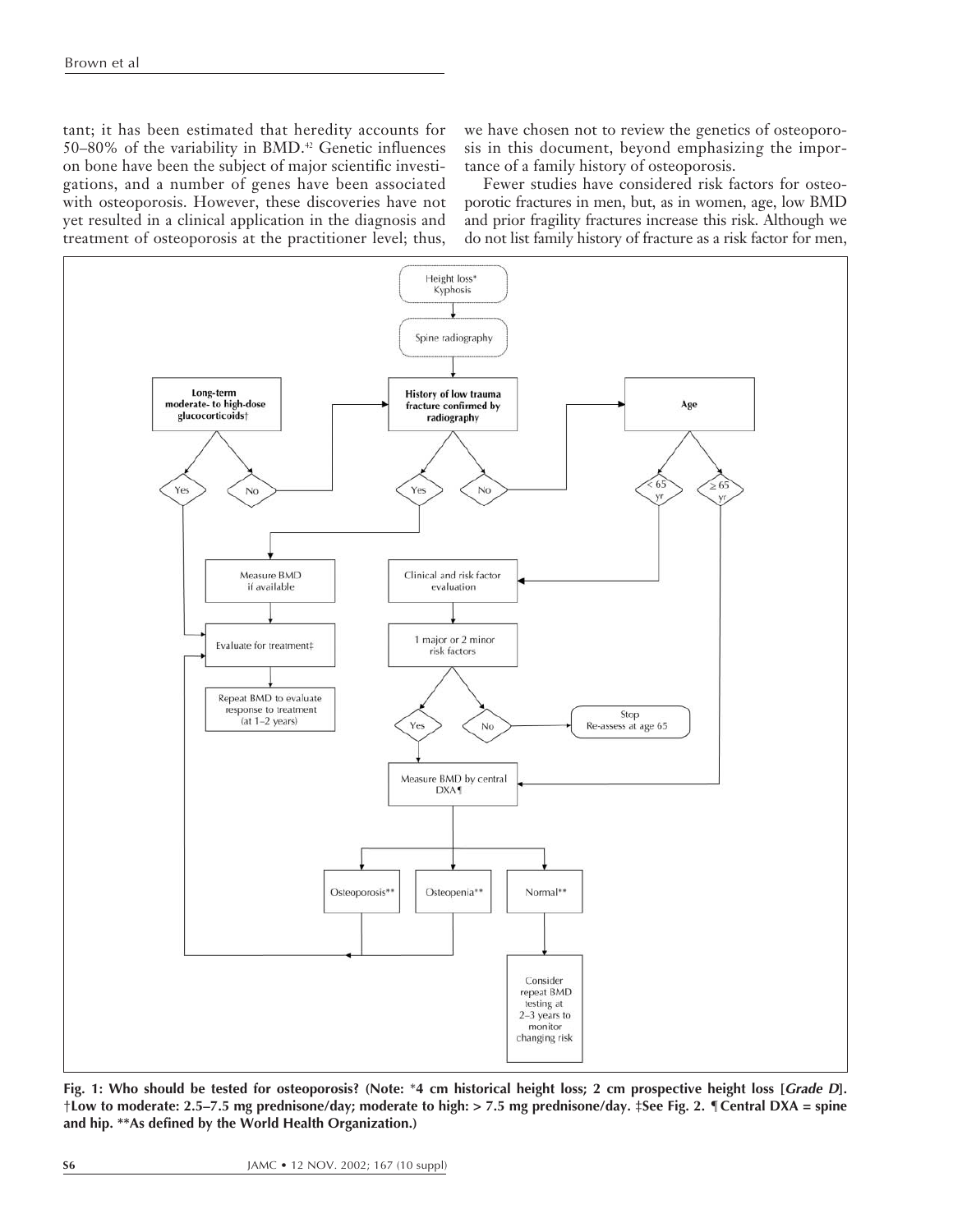it should not be ignored. We identified 3 studies, $43-45$  of dence for osteoporosis risk factors, but 2 of these $44,45$  did not osteoporotic fracture in men that provided Level 1 evi-

**Table 4: Average 10-year probability (%) of an osteoporotic fracture\* by sex, age and BMD expressed as T-score (adapted from Kanis et al.**<sup>40</sup>**)**

|  | <b>Other major risk factors</b> |
|--|---------------------------------|
|  |                                 |

focus on family history of fragility fracture.

# **Falls**

| Age; years | Overall average<br>probability | T-score |                |      |      |                 |
|------------|--------------------------------|---------|----------------|------|------|-----------------|
|            |                                | 1       | $\overline{0}$ | $-1$ | $-2$ | Below<br>$-2.5$ |
| Men        |                                |         |                |      |      |                 |
| 50         | 3.3                            | 1.8     | 2.7            | 4.2  | 6.3  | 9.2             |
| 55         | 3.9                            | 1.9     | 3.0            | 4.6  | 7.0  | 10.4            |
| 60         | 4.9                            | 2.5     | 3.6            | 5.4  | 7.9  | 11.6            |
| 65         | 5.9                            | 3.0     | 4.3            | 6.2  | 8.8  | 13.0            |
| 70         | 7.6                            | 3.4     | 5.1            | 7.4  | 10.9 | 16.2            |
| 75         | 10.4                           | 4.1     | 6.3            | 9.6  | 14.4 | 21.5            |
| 80         | 13.1                           | 5.3     | 7.7            | 11.1 | 15.8 | 23.2            |
| 85         | 13.1                           | 5.3     | 7.5            | 10.4 | 14.3 | 21.4            |
| Women      |                                |         |                |      |      |                 |
| 50         | 6.0                            | 2.4     | 3.8            | 5.9  | 9.2  | 13.9            |
| 55         | 7.8                            | 2.6     | 4.1            | 6.7  | 10.7 | 16.8            |
| 60         | 10.6                           | 3.2     | 5.1            | 8.2  | 13.0 | 20.5            |
| 65         | 14.3                           | 4.0     | 6.3            | 10.0 | 15.6 | 24.9            |
| 70         | 18.9                           | 4.3     | 7.1            | 11.5 | 18.3 | 29.8            |
| 75         | 22.9                           | 4.2     | 7.0            | 11.8 | 19.4 | 32.6            |
| 80         | 26.5                           | 4.6     | 7.7            | 12.7 | 20.5 | 34.4            |
| 85         | 27.0                           | 4.5     | 7.4            | 12.0 | 19.1 | 33.1            |

\*Wrist, hip, proximal humerus, vertebra.

Because fractures are frequently associated with falls, a history of falls or factors that increase the risk of falling should be included in an assessment of risk. Risk factors for falling include those associated with general frailty, such as reduced muscle strength (inability to rise from a chair without assistance), impaired balance and low body mass.<sup>20</sup> Reduced visual acuity also increases risk of falling.<sup>20</sup> A prospective study<sup>46</sup> of elderly, ambulatory women identified 3 factors that were significantly predictive of risk for subsequent hip fracture and were independent of proximal femur BMD: a slower gait, difficulty in performing a heel-to-toe walk and reduced visual acuity. In a subsequent study<sup>47</sup> in the same group of women, DXA, ultrasound, gait speed and age were equally effective in identifying women at high risk of fracture. Combination of the various predictors increased sensitivity, but not to a level that would be useful for population screening. It should be noted that falls cause fractures irrespective of whether a patient has osteoporosis, but a person who has



**Fig. 2: Who should undergo a fracture risk assessment and be treated for osteoporosis? (Note:** \*≥ **7.5 mg prednisone for more than 3 months. †See Table 3.** ‡**We have arbitrarily chosen T-score below –1.5; non-traumatic vertebral compression deformities [Grade A]** <sup>117</sup>**; personal history of fragility fracture after age 40 [Grade D]; clinical risk factors [Grade D].)**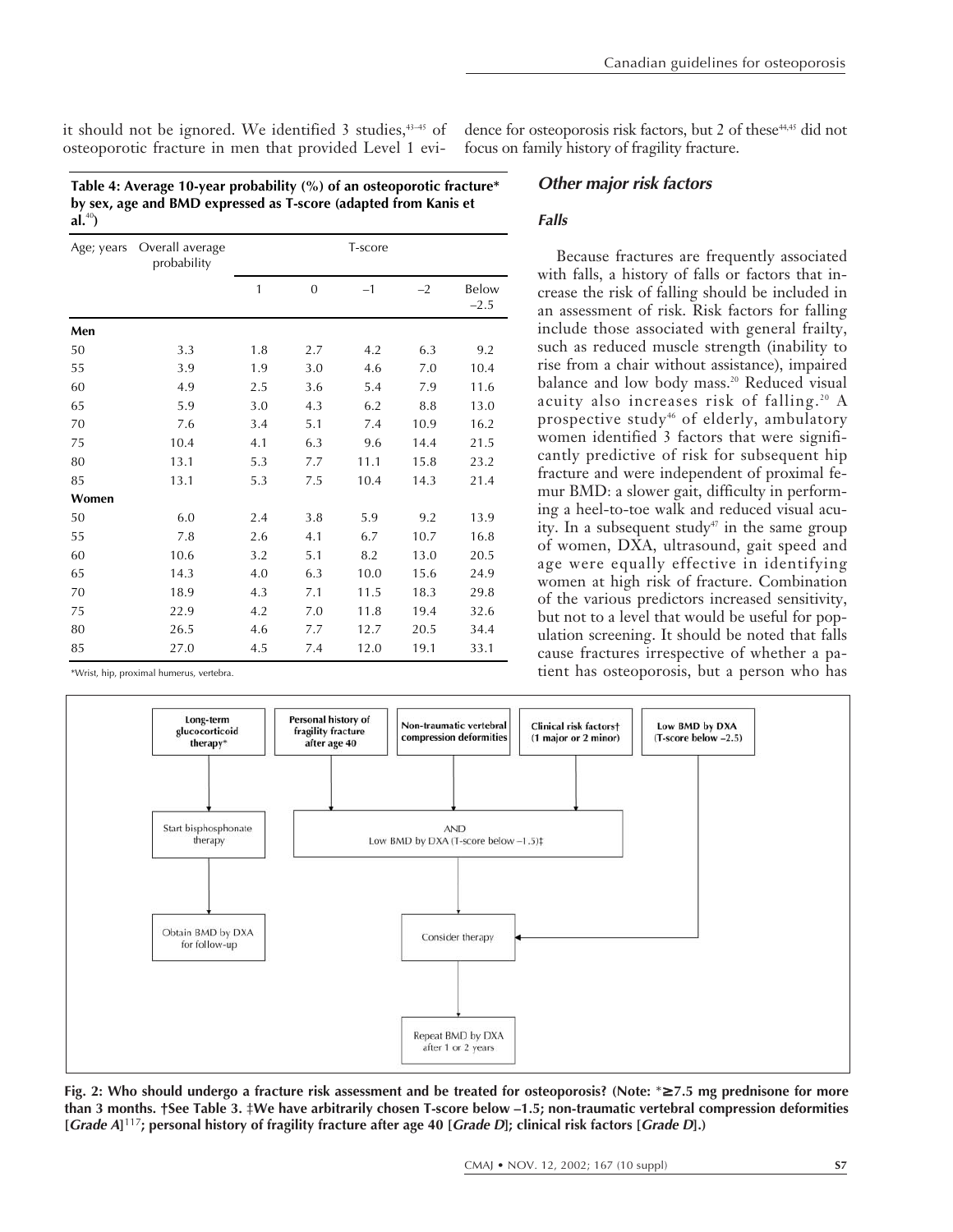osteoporosis is at even greater risk of fracture if he or she also has a propensity to fall.

# **Glucocorticoid use**

Systemic glucocorticoid therapy lasting more than 2–3 months for any disorder is a major risk factor for bone loss and fracture, particularly among postmenopausal women and men over age 50.48 Most reviews and guidelines focus on a daily dose of prednisone of  $\geq 7.5$  mg (or equivalent) as the threshold for assessment and clinical intervention to prevent or treat glucocorticoid-induced osteoprosis.48 Two major groups of high-risk patients can be identified.

- Patients whose physician is planning to prescribe ≥ 7.5 mg prednisone daily for more than 3 months or has already done so should be assessed for initiation of a bone-sparing therapy (see Figure 1).
- Patients who have received glucocorticoid therapy for more than 3 months at a dose < 7.5 mg prednisone daily should be assessed for risk of osteoporosis and should at least have BMD measured, as doses slightly higher than 2.5 mg/day over a prolonged period are associated with increased fracture risk.

A retrospective cohort study<sup>49</sup> of data derived from the United Kingdom's General Practice Research Database, compared 244 235 patients receiving prednisone with 244 235 patients matched for age, sex and type of office practice; doses between 2.5 mg/day and 7.5 mg/day were associated with an increased risk of fracture. Regardless of whether the prednisone or the disease for which the prednisone was given caused the increased risk of fracture, the lesson from this large case–control study is that patients receiving more than 2.5 mg of prednisone daily should be viewed as being at increased risk and further assessment should be carried out (at least BMD measurement).

## **Other conditions**

A variety of clinical conditions are associated with bone loss and secondary osteoporosis, and clinicians should consider the individual patient's risk for osteoporosis. Such conditions that are likely to be encountered by a family physician include hypogonadism, early menopause (before age 45), chronic heparin therapy, malabsorption syndromes, rheumatoid arthritis and a past history of clinical hyperthyroidism. The risk factors listed in Table 3 should be used to assess people with these conditions for risk of developing osteoporosis or for the presence of osteoporosis. The identification of these people is predicated on the fact that a proven therapeutic intervention is available.

## **Summary statements**

1. Four key factors — low bone mineral density  $(BMD)<sub>2</sub>$ <sup>22</sup> prior fragility fracture,<sup>27,28,30-34</sup> age<sup>20,26,34,41</sup> and family history of osteoporosis<sup>20,41</sup> — stand out as predictors of fracture related to osteoporosis [Level 1].

- 2. Low BMD should be considered a major risk factor, but those who have suffered a vertebral fracture or other osteoporotic fracture should be considered to have osteoporosis even if their BMD is not in the range associated with osteoporosis<sup>50</sup> [Level 1].
- 3. Glucocorticoid therapy is a major risk factor for osteoporosis and fracture if it is continued beyond 3 months<sup>48</sup> even if the dose is slightly higher than 2.5 mg of prednisone daily<sup>49</sup> [Level 2].

# **Recommendations**

- 1. The major risk factors listed in Table 3 are most predictive of osteoporosis in postmenopausal women, but where applicable, are also relevant to the assessment of men over 50 years of age. These risk factors have a cumulative effect such that, for example, if a person has a low BMD in addition to a fragility fracture or is over 65 and has a BMD in the range associated with osteoporosis, he or she should be considered to be at high risk for fracture and a candidate for therapy [Grade A].
- 2. People receiving 7.5 mg of prednisone daily for more than 3 months should be assessed for initiation of a bone-sparing therapy [Grade A].
- 3. People receiving more than 2.5 mg of prednisone daily should be regarded as being at increased risk of fragility fracture and require further assessment (at least BMD measurement) [Grade B].
- 4. People with other conditions or medications known to be associated with osteoporosis should be assessed for other risk factors. Those with low bone density or a prior fragility fracture are candidates for therapeutic intervention [Grade D].

# **The diagnosis of osteoporosis**

Historically, osteoporosis was diagnosed late in the course of the disease when bone had become weakened to the point of fracturing. By virtue of the WHO study group definition of osteoporosis,<sup>17</sup> diagnosis now depends on measurement of BMD. The WHO classification is based on risk of fracture, but the available evidence and, therefore, the classification was developed for use in postmenopausal Caucasian women. We were careful not to take a position on gender and racial matching. There is still debate over the reference group to be used to derive Tscores in men. The measured BMD is compared with the mean BMD in young adults of the same sex and race.

# **Fracture recognition**

Established osteoporosis may still be recognized on radiographs of the spine. However, because some twothirds of spinal fractures are not diagnosed clinically, one cannot rely on radiographs obtained to investigate back pain. Although there is some debate over what constitutes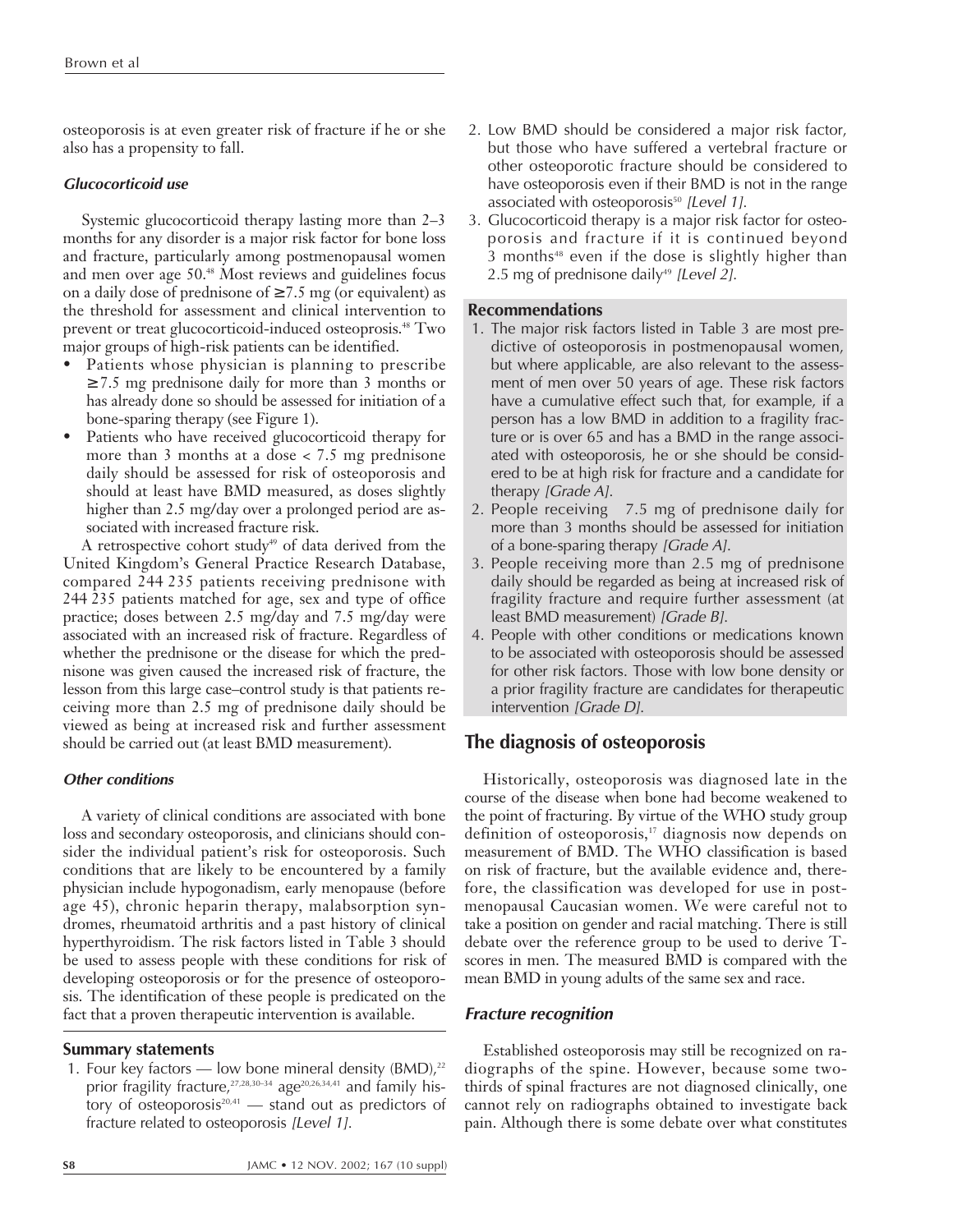a vertebral fracture, deformity — the most widely used criterion — is derived from measurements of the vertical height of a vertebra at its anterior margin, centre (or midposition) and posterior margin on lateral spine radiographs. If these measurements differ from each other or from the same measurements in the supra- or sub-adjacent vertebrae by 20% or more, the vertebra is considered to have a fracture deformity if congenital, developmental, degenerative or other causes of such deformities are excluded.33 Level 1 evidence shows that the presence of one such prevalent fracture implies a risk of further fracturing that is equal to the risk associated with a BMD of one standard deviation below the mean peak density. Better recognition and measurement of vertebral deformities presents a major opportunity for increased early recognition of osteoporosis.

#### **Bone measurement**

In general, there is a paucity of good prospective trials of diagnostic technology for measuring bone, compared with trials of interventions. Most reported investigations are either cross-sectional studies (Level 2) or comparisons of 2 or more technologies in populations that are usually predominantly Caucasian postmenopausal women. Data for men and people of other races are few.

The techniques for measuring bone may be divided into those that measure the central skeleton (spine, proximal femur, whole skeleton, etc.) and those that measure some part of the peripheral skeleton. Measurement of the central skeleton is most widely carried out using dual-energy x-ray absorptiometry (DXA). There is Level 1 evidence that DXA bone measurement (with consideration of age) is the most effective way to estimate fracture risk in postmenopausal Caucasian women.<sup>22,41</sup>

Density measurement in the peripheral skeleton by quantitative ultrasound (QUS) is a widely reported technique. Large-scale, prospective, evidence-based studies<sup>51,52</sup> of the efficacy of calcaneal QUS measurements were carried out in 2 groups of women, one aged  $\geq 65$  and one aged  $\geq$  75 years. Meta-analysis of these studies<sup>53</sup> indicated a relative risk per standard deviation (RR/SD) of 1.6 (95% CI 1.4–1.8) for hip fracture, whereas direct hip measurement yielded a stronger prediction: RR/SD of 2.4. Although prediction of fracture risk at other sites (wrist and spine) on the basis of calcaneal ultrasound was about the same as direct measurement at these sites,<sup>52</sup> it seems that BMD of the hip is preferred for predicting its fracture risk.

Before calcaneal ultrasonometry can be considered as a replacement for central DXA, large prospective studies must be undertaken to demonstrate that it is at least as good as DXA for fracture prediction in perimenopausal and postmenopausal women and that treatment based on calcaneal ultrasound results is at least as efficacious. Although there is Level 1 evidence that QUS provides measurements of bone density that can be used to estimate risk with power similar to DXA, all studies have been carried out in elderly populations.<sup>54,55</sup>

There are at least 6 commercial quantitative ultrasound devices designed to measure bone "quality" of the calcaneus. Crossover studies have shown that there is good correlation between the 6 different devices for both the speed of sound (SOS) and broadband ultrasound attenuation (BUA) parameters; the correlation coefficients were significant at 0.73–0.93 for SOS and 0.71–0.92 for BUA. However, the results from the various ultrasound devices were not interchangeable.<sup>52</sup> To compare the results from different ultrasound devices, standardization equations must be developed through crossover studies as was done to compare Hologic, LUNAR and Norland central DXA measurements.<sup>54,55</sup>

Monitoring response to treatment of osteoporosis by ultrasonic measurements of the calcaneus as a surrogate for direct measurement of the lumbar spine and femoral neck or total hip has not proved useful. Correlations between changes in BUA, SOS and mathematical combinations of the 2, so-called "stiffness" and mineral changes in the central regions were either not significant or were too small to be clinically helpful.<sup>56</sup> This lack of association may be a function of at least 2 factors. The precision error of calcaneal ultrasonometry may not be sufficiently low to disclose mineral changes in the calcaneus over relevant intervals such as 1–3 years following treatment. For example, with a stiffness precision error of 2.3%, a positive or negative change of 6.4% must be achieved for it to be considered significant at the 95% confidence level. Also, the calcaneus may respond differently to treatment than the lumbar spine and femur. Other techniques for measuring peripheral bone density — peripheral quantitative tomography (pQCT), calcaneal and radial DXA, radiographic absorptiometry, etc. — have been found to discriminate between those with and those without prevalent fractures in postmenopausal Caucasian women. However, the studies do not provide Level 1 evidence. In men of all races and in non-Caucasian postmenopausal women, it is likely that the same relation between QUS and fracture exists, but the data are too few to make this statement with confidence. Data suggest that combining bone measurement with other means of risk estimation or combining permutations of bone measurement methods can improve risk estimation, but consensus on this approach has yet to emerge in the literature.

Most experience in estimating fracture risk has been gained from axial (central) DXA measurements of BMD. However, DXA equipment for spine and femur BMD measurement is not readily accessible in remote areas or where population densities are low. In such cases, less expensive, portable alternatives such as ultrasound, radiogrammetry, radiographic absorptiometry and single-photon absorptiometry (SPA) are available, but the relation between reduced BMD at an appendicular bone site and increased fracture risk is less well known for these techniques.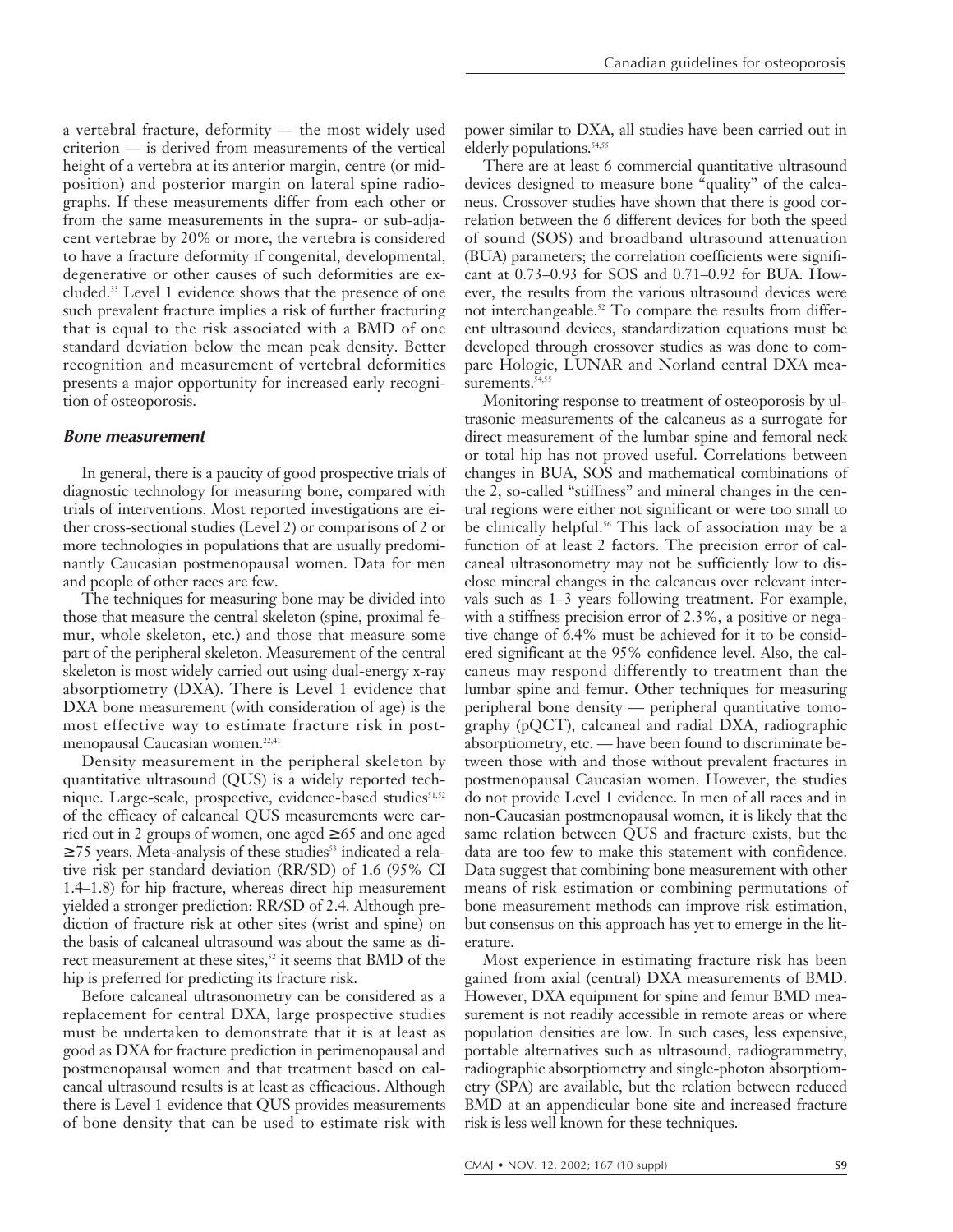SPA measurements of radius BMD predict future fragility fracture in both men and women.<sup>57</sup> When a large population of older white women was followed after baseline measurements of axial and appendicular BMD, BMD at peripheral sites was found to be predictive of future fracture risk.<sup>58</sup> The relative risk of future hip fracture per population standard deviation reduction in BMD was the same for the mid-radius (RR 1.7), the distal radius (RR 1.8) and the spine (RR 1.7). In this same study, the relative risk was found to be greater when measurements were made at the calcaneus (RR 2.3) or the hip (RR 3.0). In another study,<sup>59</sup> the odds ratio for risk of vertebral deformity was similar when measured using metacarpal radiographic absorptiometry, spine DXA, radius SPA, calcaneus DXA or calcaneus ultrasound. Odds ratios were 1.4–1.9 per standard deviation reduction after accounting for age, and all measurements provided useful information regarding the probability of vertebral deformity.

The propagation of ultrasound through bone depends on bone mass, bone structure and bone material properties. BUA is a measure of the variation in ultrasound attenuation with the frequency of the incident sound wave. SOS in bone can be measured by observing the time required for ultrasound to travel a given distance. Prospective studies have shown that, in older women, both BUA and SOS predict the occurrence of fracture with a strength similar to that of DXA.<sup>60,61</sup>

Radiogrammetry is the geometric measurement of bone dimensions on high-resolution radiographs. The recent introduction of computer-controlled analysis of digital x-ray images has improved the precision of radiogrammetry, making it comparable to that obtained with DXA and suggesting a possible diagnostic role for such measurements where DXA is not available. Radiogrammetric results correlate with both axial and appendicular DXA results.<sup>62</sup> Radiogrammetry also yields similar cross-sectional information about BMD and fracture risk to that obtained using SPA and quantitated computed tomography.<sup>63</sup> No data are available relating the results of computer-controlled radiogrammetry to estimation of fracture risk.

BMD measured by radiographic absorptiometry of the phalanges correlates with BMD of the distal forearm and BMD of the lumbar spine and proximal femur.<sup>64</sup>

During treatment for osteoporosis, changes in axial and appendicular BMD are not strongly related to changes in fracture risk.<sup>65</sup> Only a fraction of the decrease in fracture risk produced by anti-resorptive therapy can be accounted for by the small increase observed in BMD.

## **Precision and serial measurements**

Evaluating changes in BMD over time can determine the rate of bone loss (differentiating "fast losers" from "slow losers") and confirm a positive response to treatment. However, the average rate of bone loss in postmenopausal women is 0.5–2% per year and most treatments lead to an

increase in BMD of 1–6% over 3 years. Given these relatively small changes, only a very precise test will detect short-term changes. A clear understanding of the interpretation of serial measurements and the statistical principles surrounding their interpretation is necessary to determine whether a change is clinically meaningful and to avoid mistaking random fluctuations for real changes. In turn, this understanding will help in determining the time interval required between measurements to allow for accurate assessment of response to treatment or progression of disease.

Human factors (in both operator and patient) rather than instrumentation are usually the major source of variation. A quality assurance program to monitor the performance of both operator and equipment will ensure optimum testing and appropriate procedures.<sup>66-68</sup>

Techniques have been described for comparing results from different machines and vendors. Although DXA results from different devices are highly correlated, methods are too inexact to apply to individual patients and are still best suited for group comparisons, such as in clinical trials.54,55 Results from DXA scanners from the same vendor and of identical design can show significant calibration differences. Even after cross-calibration, the precision error between different machines is greater than the error obtained when a single machine is used.<sup>69</sup> Thus, the same device should be used for baseline and follow-up measurements.

There is some debate over the method for expressing changes in measurements and their interpretation. A change can be reported as the absolute difference in bone density measurements ( $g/cm<sup>2</sup>$  for DXA) or as a relative change (%), which is seen most frequently. Evidence indicates that error in absolute measurements is as great (if not greater) in the elderly and osteoporotic patients as in young, normal patients and that the absolute difference between measurements expressed in  $g/cm<sup>2</sup>$  be used to determine significance rather than the difference in relative changes expressed in percentage.70 Measurement precision is affected by clinical setting, patient population, site of measurement and device design. When young patients with normal BMD are studied in a research setting, the shortterm variability in lumbar spine BMD measured by DXA is about 1%. In an older population with a high prevalence of disease and underlying osteoporosis, this number can be as high as  $1.7\%$ .<sup>71</sup> Long-term variability is greater  $(2-3\%)$  and that number is more important in clinical care. Variability in the femoral neck is higher (up to 3.2%) than that of the total hip region (up to  $2.5\%$ ).<sup>72</sup> It is not sufficient to accept vendor-supplied estimates of precision, as these are usually derived under optimal conditions and typically underestimate the error encountered in the clinical setting. Each BMD laboratory should determine its own measurement precision for each site commonly assessed in a typical clinical population and use this as the basis for interpreting change. Standardized methods for calculating precision are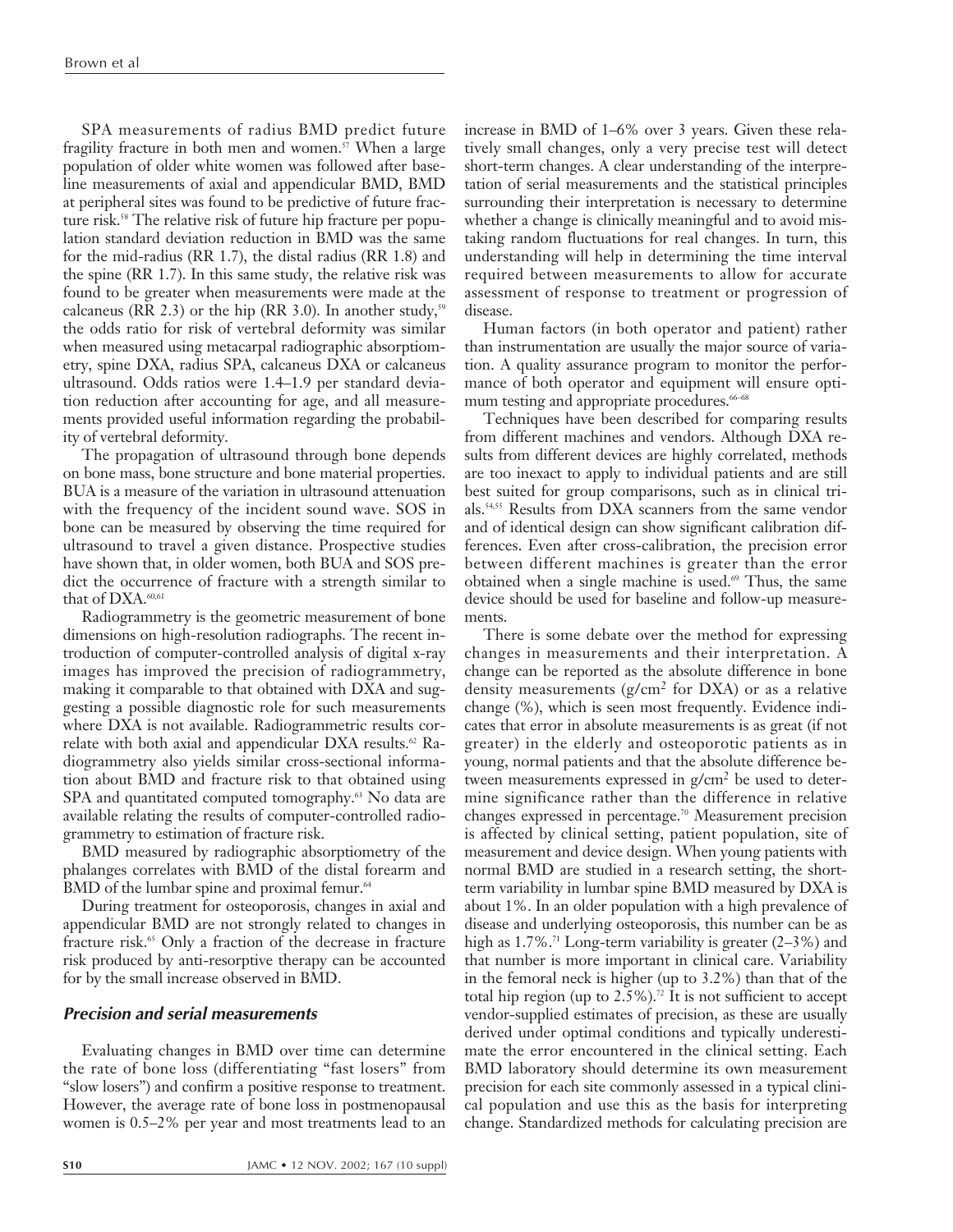well described73,74 and should be familiar to the BMD laboratory.

# **BMD and fracture risk in men**

There are insufficient data on the relation between BMD and fracture risk in men. A few prospective studies<sup>75</sup> suggest that men fracture at a higher BMD than women; others76,77 suggest that the BMD–fracture risk relationship is similar for men and women. Data from prospective large-scale trials are needed to understand the BMD–fracture risk relationship in men. The risk of fracture depends not only on BMD, but also on other factors such as the likelihood of falls and bone size and geometry. Bone size is greater in men than women even after adjusting for height and weight.78 The pattern of age-related bone loss is also different in men. Endocortical thinning increases with age in women, but not in men,<sup>79</sup> which also affects bone strength. The relation between BMD and fracture risk may also differ in men because bone size creates an artifact that affects areal BMD (areal BMD is bone mineral content divided by bone area and corresponds to what is measured by current DXA machines), and DXA overestimates BMD in men relative to women. As a result, areal BMD provided by current DXA machines may be of advantage in evaluating fracture risk in men as the larger bone may have a greater biomechanical advantage compared with the smaller bone size in women

As the lifetime risk of a fragility fracture after age 50 in men is approximately  $13\%$ ,<sup>75</sup> this risk is best estimated by using a male-reference database. This is currently being done across Canada. Based on male reference data, if BMD is measured at hip, spine and radius by DXA and the lowest measure used to make the evaluation using the criterion of a T-score below –2.5, approximately 19% of the male population over the age of 50 years has been found to have osteoporosis.75

There are even fewer data on the BMD–fracture risk relationship in the non-Caucasian population. However, it is becoming apparent that men are as prone to fracture as women at a given BMD.<sup>80,81</sup> Asian Americans have been found to have a lower BMD than Caucasians but also have a lower hip fracture rate.<sup>82</sup> However, correcting for differences in skeletal size, their apparent BMD is actually higher than white women, which is consistent with the observed lower hip fracture rate. The appropriate cut-off points for diagnosis have not yet been established due to insufficient data.

Figures 1and 2 outline who should be tested and treated. Significant height loss, kyphosis, personal history of fragility fracture after age 40, long-term use of glucocorticoids, clinical risk factors and age over 65 (see Table 3) should all be considered as potential triggers for ordering a BMD measurement, spinal radiography or both. A nontraumatic vertebral height reduction of 20–25% should be considered as a vertebral fracture.<sup>33</sup>

The following laboratory tests are recommended in all patients with osteoporosis to exclude secondary causes: complete blood count, serum calcium, total alkaline phosphatase, serum creatinine and serum protein electrophoresis. These laboratory tests are discussed in further detail in the OSC's 1996 clinical practice guidelines for the diagnosis and management of osteoporosis.<sup>11</sup> Clinical suspicion of other secondary causes will determine the need for further investigation.

# **Summary statements**

- 4. Dual-energy x-ray absorptiometry (DXA) is the most widely investigated tool for estimating fracture risk in women and is the single best tool for assessing risk<sup>22,80</sup> [Level 1]. There are sufficient and consistent data to support the use of central DXA in case finding.
- 5.Screening of all postmenopausal women or all men over age 50 is not justified according to available data. However, measuring bone density in men and women after the age of 65, recognizing that after this age fracture risk increases, is justifiable<sup>25</sup> [Level 3].
- 6.All bone density measurement techniques predict the risk of all low-trauma fractures<sup>22,40,41,51,52</sup> [Level 1].
- 7.The best predictor of relative risk of fracture at the proximal femur is measurement of bone density at that site $^{22,53}$  [Level 1].
- 8.Clinical evaluation combined with BMD assessment out-performs any single method of risk-assessment; age, BMD and prevalent fracture(s) are the best risk indicators<sup>20,21,26,30,39</sup> [Level 1].
- 9.The most accurate indicator of BMD is the actual measurement of BMD. BMD is not well predicted by "osteopenia" on skeletal radiographs or by risk factors for low BMD21,26 [Level 1]. Although current decision tools are useful in highlighting the risk factors for low BMD, they are not meant to replace BMD measurement. The decision to measure BMD should be based on age-related risk, the presence of other risk factors for fracture and consultation with the patient [consensus]. BMD should be measured only if it will affect management decisions.
- 10.Because fractures of the spine and hip are the most clinically important low-trauma fractures resulting from osteoporosis and because DXA provides the best measurements of bone at the spine and hip reflecting fracture risk, DXA is the optimum technology at present for use in risk assessment<sup>22,40,41,53</sup> [Level 1].
- 11.DXA can be used to assess sites that are responsive to therapy $83-86$  [Level 1].
- 12.Justification for the clinical use of DXA assumes a clear understanding of its application, the need for quality assurance and careful determination of BMD with sufficient precision to provide clear indications of the least significant change<sup>67,69-74</sup> [Level 4].
- 13.Calcaneal quantitative ultrasonometry (QUS) appears to be effective in estimating risk of fracture in post-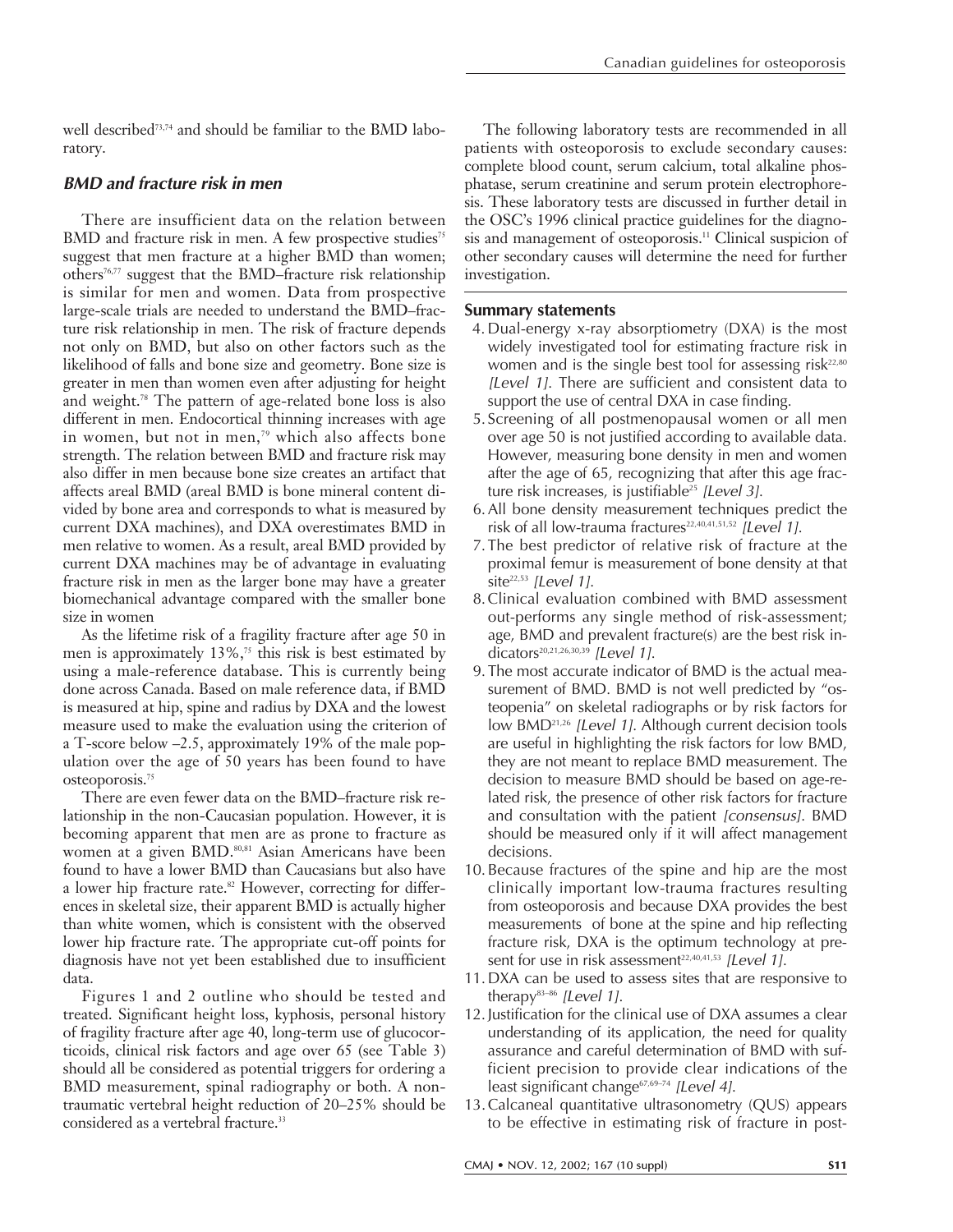menopausal women over 65 years of age<sup>52,59-61</sup> [Level 1]. Evidence for the use of QUS in men and younger women is limited. QUS data appear to be machine specific to a greater degree than data from DXA machines.52,59–61

- 14.Calcaneal QUS is not sufficiently precise for follow-up at clinically relevant intervals<sup>56</sup> [Level 1].
- 15.Other bone measurements (radiogrammetry, radiographic absorptiometry, quantitative ultrasonometry, etc.) may have particular application in risk assessment (but not follow-up) in situations where geography and population size limit access to DXA. However, there is no Level 1 evidence for their widespread use [consensus].
- 16.Uncertainty about the definition of a vertebral fracture and marked variation in observer performance in this context contribute to much of the variation in findings especially in cross-sectional studies<sup>33</sup> [consensus].
- 17.Consistency in measuring, recognizing and reporting vertebral fractures presents an opportunity in osteoporotic fracture-risk assessment [consensus].
- 18 Evidence for the use of bone measurement in men and in non-Caucasian women is meager. Existing data do not contradict the inferences already made [consensus].

# **Recommendations**

- 5.Targeted case-finding strategies for those at increased risk (at least one major or 2 minor risk factors) are recommended, and BMD measurement with central DXA at age 65 is recommended [Grade A].
- 6.Central (hip and spine) DXA remains the most accurate tool for evaluating BMD in clinical settings. Access to BMD measurement should not be limited by decision tools based on clinical risk factors [Grade A].
- 7.Patients should be monitored using central (total hip and spine) DXA in clinical settings 1–2 years after initiating therapy [Grade A].
- 8.Quantitative ultrasonometry may be considered for diagnosis of osteoporosis, but not for follow-up at this time [Grade C].
- 9.A height loss of > 2 cm in a year or historical height  $loss of > 4$  cm should be followed by thoracolumbar spine radiography to determine the presence of vertebral fractures [Grade D].

# **Role of biochemical markers of bone turnover**

Remodeling is a normal, natural process that maintains skeletal strength, enables repair of microfractures and is essential for calcium homeostasis. During the remodeling process, osteoblasts synthesize a number of cytokines, peptides and growth factors that are released into the circulation. Their concentration thus reflects the rate of bone formation. Bone formation markers include serum

osteocalcin, bone-specific alkaline phosphatase and procollagen I carboxyterminal propeptide (PICP).

Osteoclasts produce bone degradation products that are also released into the circulation and are eventually cleared via the kidney. These include collagen cross-linking peptides and pyridinolines, which can be measured in the blood or urine and enable estimation of bone resorption rate. Bone resorption markers include urinary hydroxyproline, urinary pyridinoline (PYR), urinary deoxypyridinoline (D-PYR) as well as collagen Type I cross-linked N telopeptide (NTX) and collagen Type I cross-linked C telopeptide (CTX).

Markers of bone formation and resorption are of value in estimating bone turnover rates. These biochemical markers may be used to identify fast bone losers.<sup>87</sup> Numerous cross-sectional studies88,89 have shown that bone turnover rates as evaluated by markers increase at menopause and remain elevated. Bone turnover rate in postmenopausal women correlates negatively with BMD.<sup>90</sup>

Most of the prospective studies evaluating the relationship between bone turnover and rates of bone loss have been short-term and have been limited by the precision error of the densitometer.<sup>91-95</sup> The utility of bone markers to identify fast bone losers was prospectively evaluated in a large cohort of healthy postmenopausal women over 4 years.87 Higher levels of bone formation and resorption markers were significantly associated with faster and possibly greater BMD loss.

In population studies, it appears that markers of bone resorption may be useful predictors of fracture risk and bone loss. Elevated bone resorption markers may be associated with an increased fracture risk in elderly women<sup>96,97</sup> although the data are not uniform. The association of markers of bone resportion with hip fracture risk is independent of BMD, but a low BMD combined with high bone resorption biomarker doubled the risk associated with either of these factors alone.<sup>96</sup> However, the predictive value of biomarkers in assessing individual patients has not yet been confirmed.91 Biomarker measurements are also currently limited by their high variability within individuals.<sup>97</sup>

Biomarkers may be of value in predicting and monitoring response to potent antiresorptive therapy in clinical trials. Normalization of bone formation and resorption markers following antiresorptive therapy has been prospectively observed.<sup>92,98,99</sup> Reduction in biochemical markers appears to be correlated with a decrease in vertebral fracture incidence<sup>99</sup> in some studies, but is not necessarily always predictive of response to therapies.

A weak inverse correlation between BMD and NTX has been observed in men.<sup>100</sup> Other studies have shown resorptive markers to be poorly correlated with BMD. Thus the situation in men is less clear and more large-scale prospective trials are required.

## **Summary statements**

19.Bone turnover markers appear to be of value in the as-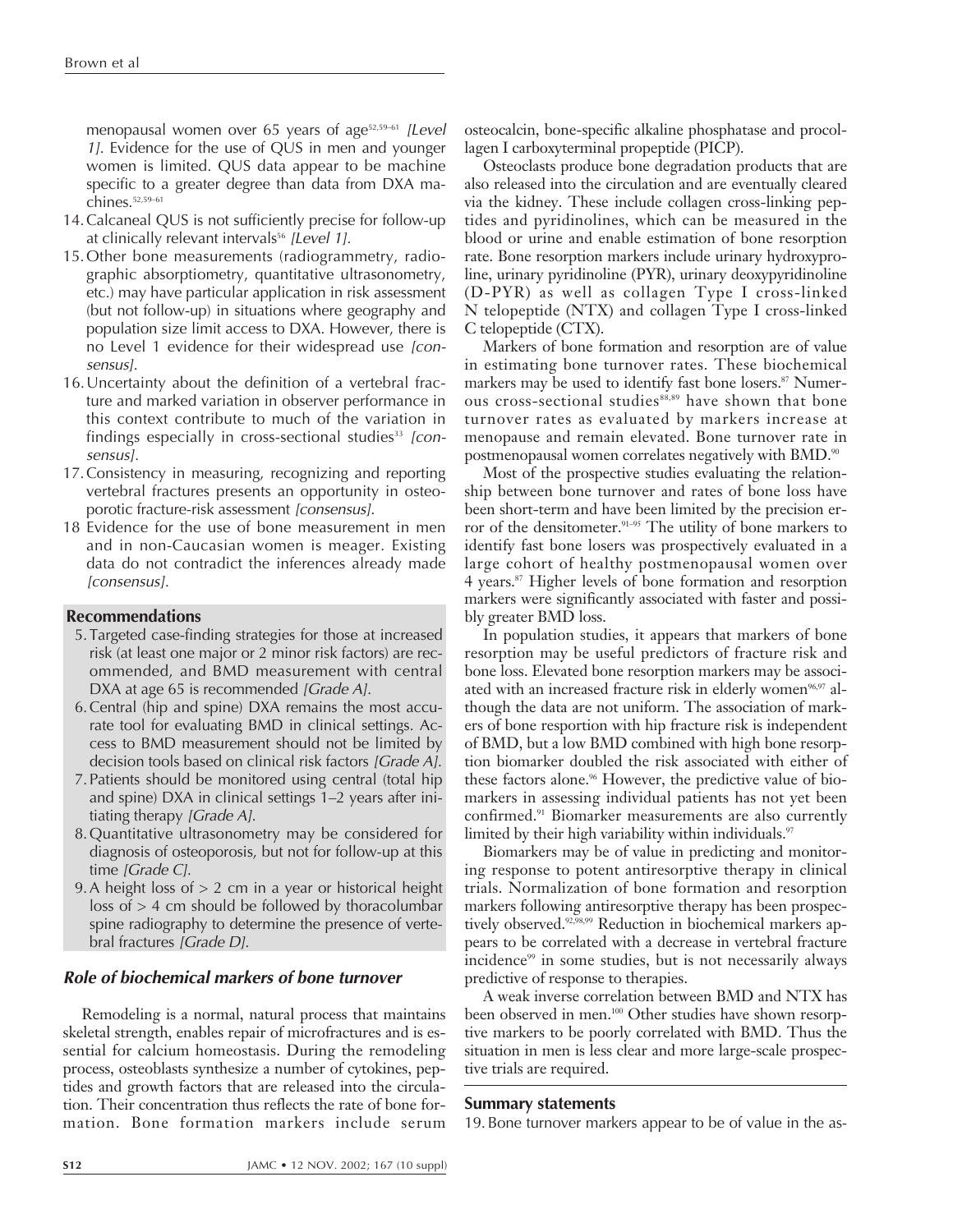sessment of fracture risk in elderly postmenopausal women in population studies<sup>96</sup> [Level 2]. Additional studies with fracture endpoints are needed to confirm the usefulness of these markers in individual patients. Bone turnover markers may have a future role in the clinical management of osteoporosis.

20.In population studies, the combination of low BMD and high bone turnover markers may provide a superior indication of fracture risk to either BMD or bone turnover markers alone<sup>96</sup> [Level 2].

## **Recommendations**

10.Bone turnover markers should not yet be used for routine clinical management. Additional studies are needed to confirm their use in individual patients. However, with refinement of assay technology and better understanding of biological variability, we believe they will become a useful adjunct for risk assessment and management [Grade B].

# **Prevention and treatment of osteoporosis**

# **Pharmacologic interventions**

Because osteoporosis is a multifactorial condition, its prevention and management are complex. From prevention to treatment of established disease, the goal is to intervene as early as possible to ensure retention of bone mass and to preserve structural integrity of the skeleton, thus preventing fragility fractures.

The results of large prospective RCTs, carried out over the last 10 years, have helped guide our therapeutic options, which include non-pharmacologic approaches that should be recommended for all patients. Currently available drug therapies are all anti-resorptive and focus on decreasing bone turnover. They have been shown to reduce fracture risk for some, although not necessarily all, fragility fractures. Newer therapies aimed at increased bone formation are being studied and are about to be released. It is difficult to assess the relative anti-fracture efficacy of the various therapies, as they have not been compared directly in trials.

## **Bisphosphonates**

Several anti-resorptive agents have been used successfully in the treatment of postmenopausal osteoporosis. However, recent trials of the bisphosphonates consistently provide the best evidence of efficacy in preventing both vertebral and non-vertebral fractures. Bisphosphonates are stable analogues of naturally occurring pyrophosphate. They contain 2 phosphonate groups attached to a single carbon atom to give a P-C-P structure. This structure renders them chemically stable and is responsible for the strong affinity of the bisphosphonates for bone.<sup>101</sup>

Bisphosphonates inhibit bone resorption through their

effects on osteoclasts.<sup>102</sup> They interfere with osteoclast recruitment, differentiation and action as well as enhancing osteoclast apoptosis.102 Bisphosphonates can be classified into 2 groups based on their mode of action $102$ : those that most closely resemble pyrophosphate (such as clodronate and etidronate) can be incorporated into cytotoxic adenosine triphosphate (ATP) analogues; the more potent nitrogencontaining bisphosphonates (alendronate and risedronate) induce apoptosis in osteoclasts by interfering with protein prenylation through their effects on the mevalonate pathway and, therefore, the intracellular trafficking of key regulatory proteins. These 2 mechanisms of action may help explain some of the pharmacologic differences between the 2 classes of bisphosphonates.

Currently the bisphosphonates approved for the treatment of osteoporosis in Canada are etidronate, alendronate and risedronate. Although all bisphosphonates, these drugs vary considerably in potency, their ability to inhibit bone resorption, toxicity and dosing regimens. Oral absorption of bisphosphonates is poor, at only 1–5%, even when the medication is taken on an empty stomach. The plasma halflife is 1 hour with 40–80% clearance by the kidneys. The remaining drug is taken up by the bone where it has a long half-life. The most common side effect of bisphosphonates is gastrointestinal upset, which is often dose-related.

*Etidronate:* Etidronate was the first bisphosphonate to show a benefit in the treatment of osteoporosis.103–113 It is generally well tolerated; reports of gastrointestinal upset are few, diarrhea being the most common complaint. When administered continuously for long periods, etidronate can cause impaired mineralization of bone with results similar to osteomalacia. As a result, etidronate is given in an intermittent fashion, typically 400 mg/day for 2 weeks every 3 months.

Two RCTs<sup>111,113</sup> examined the anti-fracture efficacy of cyclical etidronate in postmenopausal women with prevalent vertebral fractures. In both, etidronate produced significant increases in lumbar spine BMD with variable reductions in vertebral fracture rates. These studies indicate that etidronate has some effect in preventing new vertebral fractures in postmenopausal women with severe osteoporosis. There is no evidence of a beneficial effect of etidronate on risk of hip or non-vertebral fracture.

*Alendronate:* Alendronate is a nitrogen-containing bisphosphonate, which is given continuously at a dose of 5 mg/day for the prevention of osteoporosis and 10 mg/day for the treatment of established osteoporosis. Recently, a weekly dose of alendronate (70 mg) was shown to have an effect on BMD that was comparable to that of a 10-mg daily dose regimen.<sup>114</sup> Alendronate is generally well tolerated, although rare cases of esophagitis have been reported.115

Alendronate has been studied extensively for the treatment of osteoporosis.<sup>84–86,114,116–132</sup> In an initial 3-year study, alendronate significantly reduced the incidence of new fractures.85 Its efficacy has since been examined in two large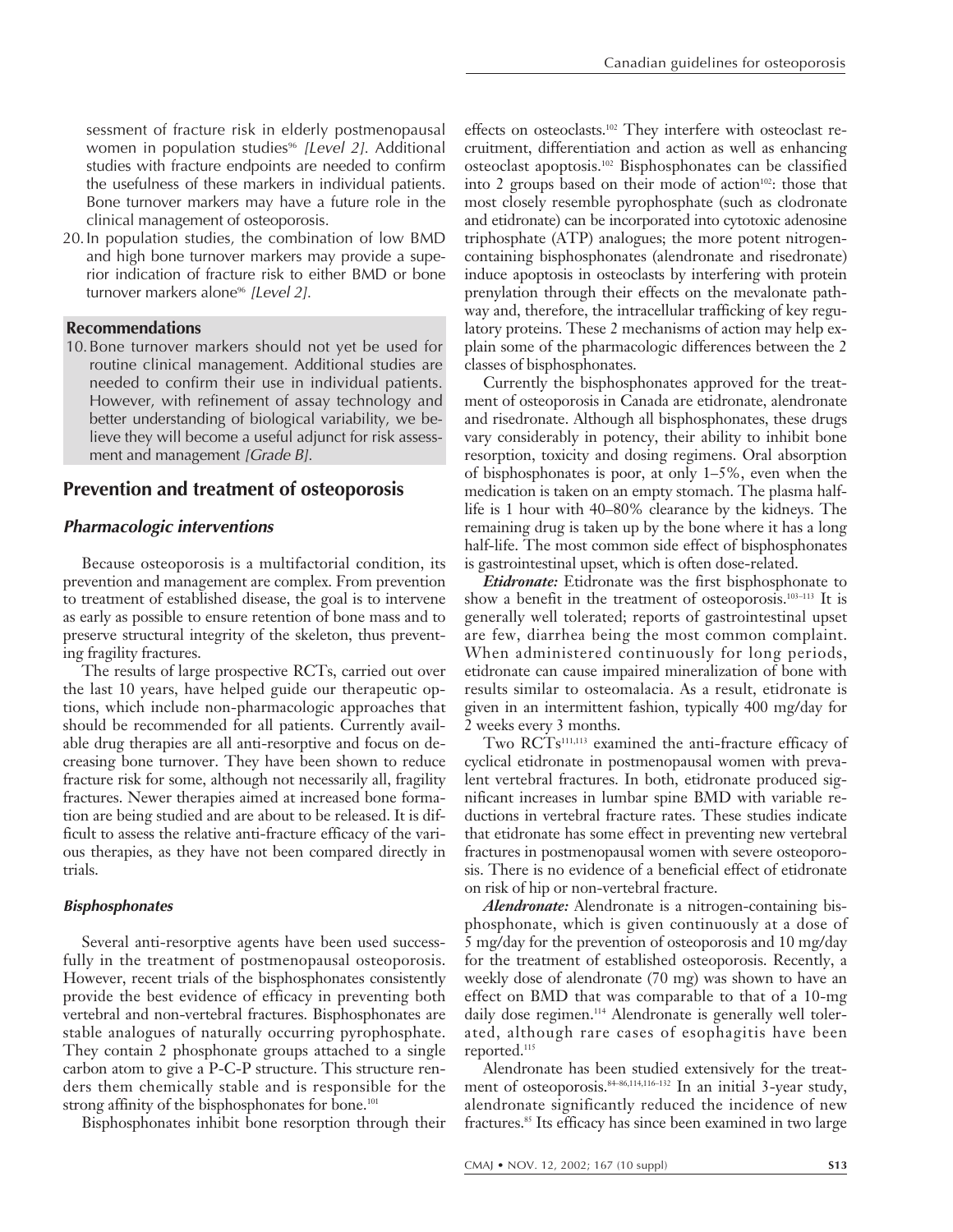populations of postmenopausal women, one with and one without pre-existing vertebral fractures.<sup>117</sup> In the group with vertebral fractures, treatment with alendronate reduced the incidence of vertebral, hip and wrist fractures by about 50% over 3 years; the risk of multiple vertebral fractures was reduced by 90%. This was the first RCT to show hip fracture benefits in calcium- and vitamin D-replete osteoporotic women. In a post-hoc analysis,<sup>133</sup> a reduction in the rate of clinical vertebral fractures was demonstrated as early as 1 year into the study.

The anti-fracture efficacy of alendronate has also been examined in postmenopausal women with no prior vertebral fractures.118 Alendronate increased BMD at all measured sites and significantly reduced (36%) the clinical vertebral fracture rate among women with initial T-scores below –2.5. The Fosamax International Trial Study Group (FOSIT)127 demonstrated a reduction in non-vertebral fracture incidence within 1 year in postmenopausal women with a T-score below –2.0. Alendronate prevents bone loss in normal postmenopausal women but anti-fracture efficacy in this context has not been demonstrated.

In summary, alendronate is beneficial in the prevention of vertebral, hip and non-vertebral fractures in postmenopausal women. It consistently increases bone mass at all measured sites. Alendronate has been used in patients who were also taking estrogen or raloxifene and had an additive effect in increasing BMD; however an additional anti-fracture benefit has not been demonstrated.124

*Risedronate:* Risedronate is generally well tolerated, with occasional reports of headache and diarrhea as side effects. Many studies have demonstrated risedronate efficacy, using both daily and once-weekly treatment regimens.38,83,134–138 Recently, 2 large, 3-year, multicentre RCTs<sup>136,137</sup> evaluated the efficacy of risedronate in the treatment of postmenopausal osteoporosis. After 3 years of treatment at 5 mg/day, risedronate reduced the incidence of vertebral fractures by 41–49% and non-vertebral fractures by 39–33%. In a preplanned analysis, treatment with risedronate at 5 mg/day was shown to reduce the incidence of vertebral fractures within the first year of therapy by 61–65%. No significant differences in adverse events were seen between the risedronate and placebo groups.

In a large RCT<sup>38</sup> designed to determine the efficacy of risedronate in the prevention of hip fractures, the drug was shown to reduce hip fracture rates in those with low femoral neck BMD by 40%. Among the latter women, risedronate reduced hip fracture by 60% in those with prior vertebral fracture. Risedronate did not significantly reduce the risk of hip fracture among elderly women selected primarily on the basis of risk factors other than low BMD.

In conclusion, risedronate at 5 mg/day, given over 3 years, is well tolerated and reduces the incidence of both vertebral and non-vertebral fractures in women with established postmenopausal osteoporosis. Furthermore, these studies were the first to show a significant reduction in the

incidence of vertebral fractures (clinical and subclinical fractures) within 1 year of therapy.

A comprehensive evaluation of the evidence to date for the efficacy of these bisphosphonates is outlined in Hodsman et al.<sup>139</sup>

*Combination therapy:* Cyclic etidronate has been used in combination with estrogen therapy in postmenopausal women.<sup>140,141</sup> In a randomized study,<sup>141</sup> at the end of 4 years, combination therapy produced a greater increase in BMD than either estrogen or etidronate alone; patients on estrogen or etidronate alone had lesser increases in spine and hip BMD.

The combined effect of alendronate and estrogen in postmenopausal women was studied in women who had been receiving estrogen replacement therapy for at least 1year.124 They were randomly assigned to receive either 10 mg/day of alendronate or placebo. After 12 months, the patients taking alendronate in addition to estrogen showed significantly greater increases in BMD of the lumbar spine and trochanter; however, no conclusions about fracture rate reduction could be drawn. The results of this trial were supported by a 2-year trial of postmenopausal women who were randomly chosen to be treated with placebo, 10 mg/day of alendronate, conjugated estrogen or both treatments.121 Lumbar spine BMD in the placebo group remained stable over the 2 years. The alendronate and conjugated estrogen groups had similar gains in BMD, whereas the group given both treatments had a significantly greater gain than either of the single-treatment groups. These results suggest that, in those initiating therapy, the combination of alendronate and estrogen is more effective than either treatment alone. Although increases in BMD have been demonstrated with combination therapies, no direct evidence of fracture rate reduction has been shown.

*Bisphosphonate treatment in men:* There is no RCT evidence of benefit from treatment with etidronate. Alendronate has been studied in the treatment of osteoporosis in men and has been shown to increase BMD significantly,142 while reducing vertebral fractures. One large study of risedronate in men on glucocorticoid therapy demonstrated a significant decrease in vertebral fractures after 1 year.<sup>143</sup>

*Bisphosphonates and glucocorticoid-induced osteoporosis:* Studies of glucocorticoid-induced osteoporosis are directed at 2 groups: those starting preventive therapy at the time of glucocorticoid initiation and those on chronic longterm glucocorticoid therapy who require treatment for osteoporosis. There is ample evidence that etidronate therapy maintains BMD in patients taking glucocorticoids.<sup>144-156</sup> Etidronate on initiation of glucocorticoid therapy has resulted in a slight increase in lumbar spine BMD, compared with bone loss with placebo.<sup>144,145,147,149,151</sup> One study<sup>144</sup> suggested that etidronate might be of benefit in preventing vertebral fractures. Two-year RCTs<sup>146,149</sup> of etidronate in patients on long-term glucocorticoids demonstrated increases in BMD. These results suggest that etidronate is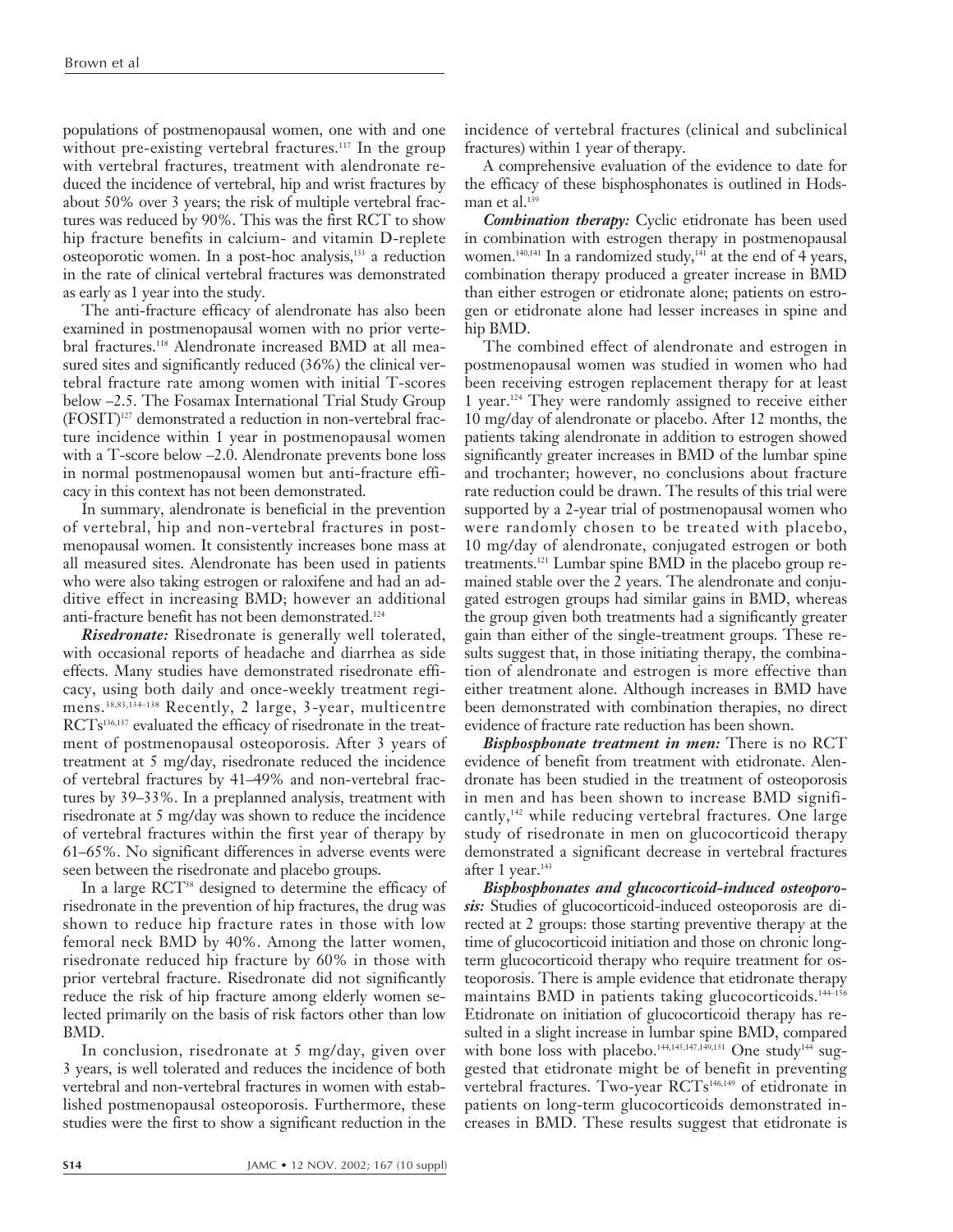beneficial in the prevention and treatment of glucocorticoid-induced bone loss and may reduce the risk of fractures in glucocorticoid-treated postmenopausal women.

Alendronate has been studied in glucocorticoid-treated patients<sup>157-159</sup> and in those with Cushing's syndrome.<sup>160</sup> Statistically significant benefit has been shown in the spine, trochanter and femoral neck at doses of 5 and 10 mg/day. Alendronate benefitted all groups, including men, premenopausal and postmenopausal women; in postmenopausal women who were on HRT, alendronate therapy provided added benefit.<sup>158</sup> Alendronate was effective in both the prevention and treatment of glucocorticoidinduced osteoporosis and reduced vertebral fracture risk.<sup>159</sup>

Risedronate has been studied in both the prevention and treatment of glucocorticoid-induced osteoporosis,<sup>161-163</sup> and significant differences in lumbar spine and hip BMD have been observed compared with placebo. Analysis of pooled data from these studies revealed a significant reduction in the incidence of vertebral fractures among those taking 5 mg of risedronate daily.<sup>163</sup>

The newer nitrogen-containing bisphosphonates alendronate and risedronate — should be considered firstline therapy for postmenopausal women with established osteoporosis who are at high risk for fracture. There is good evidence that they prevent both vertebral and non-vertebral fractures, including hip fractures. Bisphosphonates are the only therapy shown to be efficacious in reducing vertebral fracture in glucocorticoid-induced osteoporosis.

Bisphosphonates, particularly the more potent alendronate and risedronate, are effective in reducing risk of fracture in high-risk patients, with benefits seen as early as the first year of therapy.

# **Summary statements**

21.In postmenopausal women with osteoporosis,

- alendronate $85,117,118,127,133$  and risedronate $38,136,137$  are efficacious in preventing vertebral and non-vertebral fractures [Level 1]
- b. alendronate<sup>117</sup> and risedronate<sup>38</sup> prevent hip fractures in postmenopausal women with severe osteoporosis [Level 1]
- c. alendronate84–86,114,117–120,122,123,125,127,128,130–133 and risedronate38,83,136–138 increase BMD at spine and hip [Level 1]
- d. etidronate is efficacious in preventing vertebral fractures<sup>111,113</sup> [Level 2]
- etidronate increases BMD at the spine and maintains BMD at the femoral neck $111,113$  [Level 1].
- 22.In early postmenopausal women at risk of developing osteoporosis, alendronate,123,125 risedronate135 and etidronate<sup>103,107-109</sup> are efficacious in increasing or maintaining BMD at the spine and femoral neck [Level 1].
- 23.In men with osteoporosis,
	- a. alendronate is efficacious in preventing vertebral fractures<sup>142</sup> [Level 1]
	- b. alendronate<sup>142</sup> [Level 1] and etidronate<sup>164</sup> [Level 3]

increase BMD at the spine; alendronate<sup>142</sup> increases femoral neck BMD [Level 1] and etidronate<sup>164</sup> maintains it [Level 3].

- 24.For glucocorticoid-induced osteoporosis,
	- a. in postmenopausal women, alendronate, etidronate and risedronate are efficacious in preventing vertebral fractures<sup>144,156,158,161-163</sup> [Level 1]
	- b. in men, risedronate<sup>143</sup> is efficacious in preventing vertebral fractures [Level 2]
	- c. alendronate,  $158,159$  etidronate<sup>144,156</sup> and risedronate<sup>161,163</sup> increase BMD at the spine and maintain or increase BMD at the hip [Level 1].

# **Recommendations**

- 11.Bisphosphonates are a first-line preventive therapy in postmenopausal women with low bone density: alendronate [Grade A]; etidronate [Grade A]; risedronate [approved in Canada for prevention, but data thus far only published in abstract form].
- 12. Bisphosphonates are a first-line treatment for postmenopausal women with osteoporosis, especially those with pre-existing vertebral fractures: alendronate [Grade A]; risedronate [Grade A]; etidronate [Grade B].
- 13.Bisphosphonates are the first-line therapy for the prevention of glucocorticoid-induced osteoporosis: alendronate [Grade A]; risedronate [Grade A]; etidronate [Grade A].
- 14.Bisphosphonates are the first-line therapy for the treatment of glucocorticoid-induced osteoporosis in patients requiring prolonged glucocorticoid therapy: alendronate [Grade A]; risedronate [Grade A]; etidronate [Grade B].
- 15.Bisphosphonates are the first-line treatment for men with low bone mass or osteoporosis: alendronate [Grade A]; etidronate [Grade B].
- 16.In premenopausal women with osteopenia or osteoporosis, the use of bisphosphonates has not been examined and is not yet recommended in the absence of an identified secondary cause of osteoporosis. However, in certain circumstances, they may be considered. In the absence of evidence of safety of these drugs in pregnancy, contraception would be prudent and treatment should be stopped in the event of pregnancy [Grade D].

# **Calcitonin**

Calcitonin is a naturally occurring peptide hormone. Although its precise physiologic role in adult health is not well understood, at pharmacologic dose levels calcitonin inhibits osteoclast activity and, thus, acts as an anti-resorptive agent.

Because it is a polypeptide, calcitonin cannot be taken by mouth and was initially given by injection.<sup>165,166</sup> This route of administration was associated with a high rate of side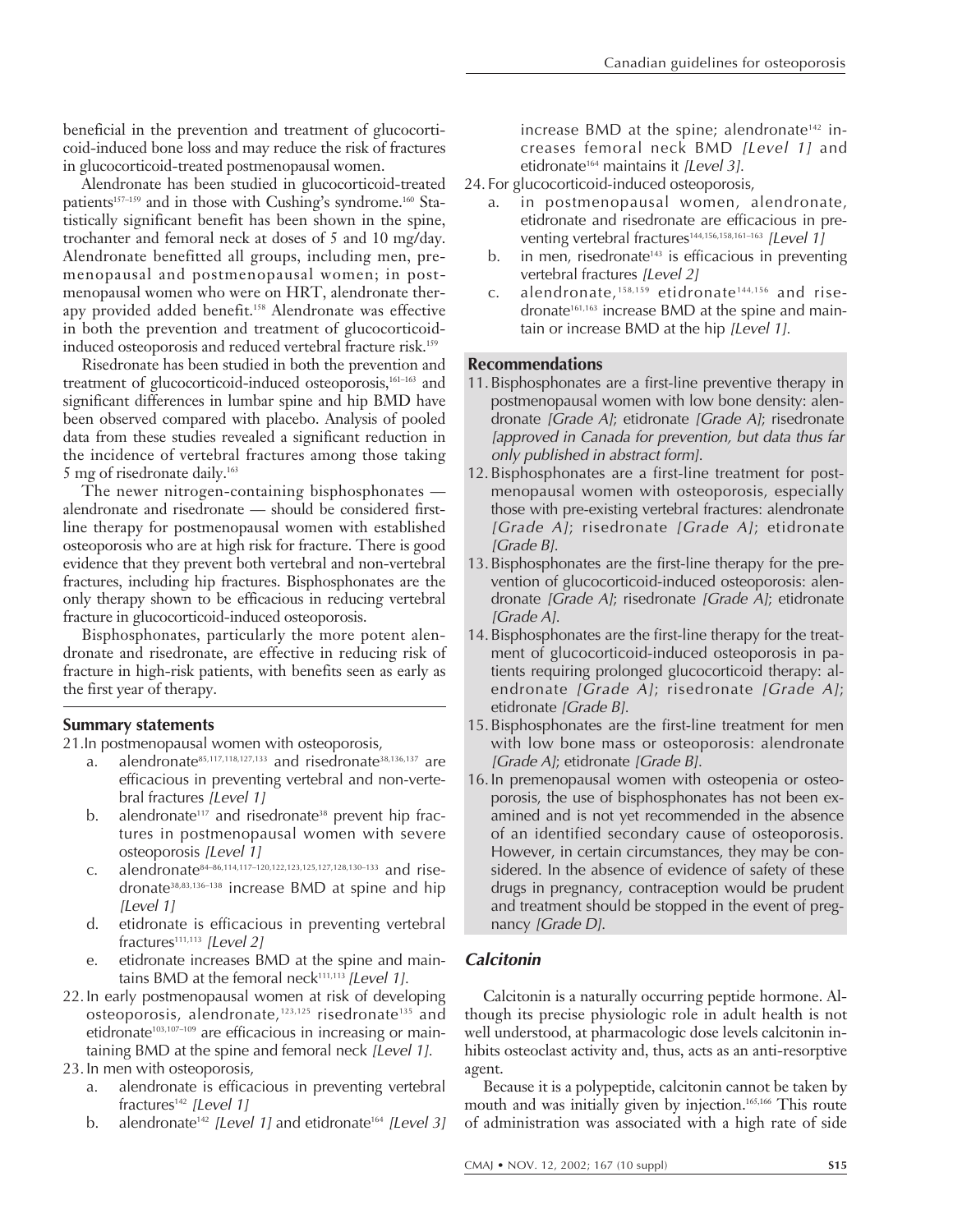effects, which limited its use as a long-term osteoporosis treatment. A nasal spray vehicle that allows calcitonin to pass through the nasal mucosa was found to cause fewer side effects.<sup>167</sup>

Because fish forms of calcitonin are more potent in humans than the human form, recombinant salmon calcitonin has become the standard chemical form of the drug.<sup>165-167</sup>

*Calcitonin treatment of postmenopausal women with osteoporosis:* We found 25 reports of RCTs of calcitonin in postmenopausal women with osteoporosis.<sup>116,119,168-191</sup> Most used salmon calcitonin delivered by nasal spray. Results based on surrogate endpoint parameters of bone biochemical markers or bone densitometry were generally consistent across studies: calcitonin treatment produced modest, but reproducible, reductions in bone resorption (5–20% greater than placebo) and increases in BMD (1–8% greater than placebo) over 1–5 years.

Only one study — Prevent Recurrence of Osteoporotic Fractures (PROOF) Study<sup>168</sup> - had sufficient power and was designed to detect a change in fracture rates. In that investigation, a daily dose of 200 IU of nasal salmon calcitonin significantly reduced vertebral fractures by 33–36%. Although this study was a prospective RCT, its results are classified as Level 2 evidence because of concerns about the absence of a dose response (no significant fracture reduction with the daily dose of 400 IU) and a high drop-out rate. The study was not powered to detect a reduction in non-vertebral fractures.

Several other studies,<sup>172,174,175</sup> produced data showing reduced vertebral fracture rates in calcitonin-treated groups, but either the nature of the studies or the data analysis did not meet the criteria for a Level 1 RCT.

*Calcitonin in the prevention of postmenopausal osteoporosis:* Most calcitonin studies do not provide sufficient information to determine how the study population would fall into current diagnostic categories. As no studies were found that definitively addressed osteoporosis prevention in postmenopausal women, calcitonin cannot be recommended for use in this setting.

*Calcitonin use in premenopausal women:* One RCT<sup>191</sup> investigated calcitonin efficacy in premenopausal women. No benefit was found, but the dose of nasal salmon calcitonin was less than the accepted effective dose. Thus although evidence is absent, calcitonin may be considered a treatment option in premenopausal women because of its safety profile and the lack of therapeutic alternatives for this group.

*Calcitonin and glucocorticoid-induced osteoporosis:* Calcitonin has been studied for both prevention and treatment of glucocorticoid-induced osteoporosis. Four reports used nasal salmon calcitonin; 3 others investigated injectable calcitonin.<sup>192-198</sup> In prevention studies, calcitonin reduced bone loss caused by glucocorticoids but did not lead to a net gain in BMD.<sup>193,194,198</sup> In osteoporotic patients or those on long-term glucocorticoids, calcitonin produced a net gain in BMD.<sup>192,195-197</sup> No data on fractures are

available for either group. Therefore, although injectable or nasal calcitonin may be used in the prevention or treatment of glucocorticoid-induced osteoporosis, it is not a drug of first choice, as fracture-outcome data are available for other drugs.

Calcitonin in vertebral fracture pain: Four RCTs<sup>199-202</sup> have shown that calcitonin reduces the pain associated with acute vertebral fractures. Both injectable (2 studies) and nasal salmon calcitonin (2 studies) have been investigated. Patients were studied 3–14 days following fracture. Within 3 days, pain was significantly less in the calcitonin-treated group than in the placebo group; in 7–10 days, these patients showed marked improvement; and benefit was maintained for 28 days (the limits of the longest study). The daily dose of injected calcitonin was 100 IU, whereas 200 IU/day was given in the nasal delivery studies. A headto-head comparison has shown the equivalence of these doses.203 There are no substantial data on pain relief in other types of fractures or in chronic vertebral fractures.

*Side effects:* The only absolute contraindication to the use of nasal or injectable salmon calcitonin is known hypersensitivity to calcitonin or the drug vehicle.<sup>165–167</sup> In animal tests, calcitonin caused lower birthweight when given during pregnancy and reduced milk production when given during lactation.<sup>165-167</sup> In the absence of human data, calcitonin should be avoided in pregnancy and breastfeeding.

Anaphylaxis and other severe allergic reactions have been reported, but they are rare for both formulations. Skin testing using a diluted sample can be performed before administering the full dosage, although this is not standard clinical practice for the nasal formulation.<sup>165-167</sup>

Up to 30% of nasal salmon calcitonin users will experience nasal irritation over a 5-year period. Minor nosebleeds (< 15%), assorted nose symptoms (< 15%) and nasal ulceration ( $\lt$  5%) also occur.<sup>167</sup> Most of these side effects are mild or moderate and do not lead to drug discontinuation. Serious side effects are rare (< 1%).<sup>167</sup>

Adverse effects are more frequent with injectable calcitonin than nasal. The most common are nausea or vomiting  $\left($  < 40%), flushing  $\left($  < 35%) and skin rash at the injection site  $($  10%).<sup>165,166</sup> Although not serious, these manifestations can lead to discontinuation. Serious side effects are rare (< 1%). 165,166

Antibodies to calcitonin develop in people treated with either formulation in a dose-related manner. However, they do not appear to influence drug efficacy or to be related to side effects and do not need to be monitored.<sup>165-168</sup>

#### **Summary statements**

25.Nasal calcitonin is efficacious in preventing vertebral fractures in postmenopausal women with severe osteoporosis<sup>168</sup> [Level 2]. BMD at the hip and the spine is maintained or minimally increased<sup>116,119,168,170-191</sup> [Level 1]. Nasal calcitonin has not been shown to be efficacious in preventing non-vertebral fractures<sup>168</sup> [Level 2].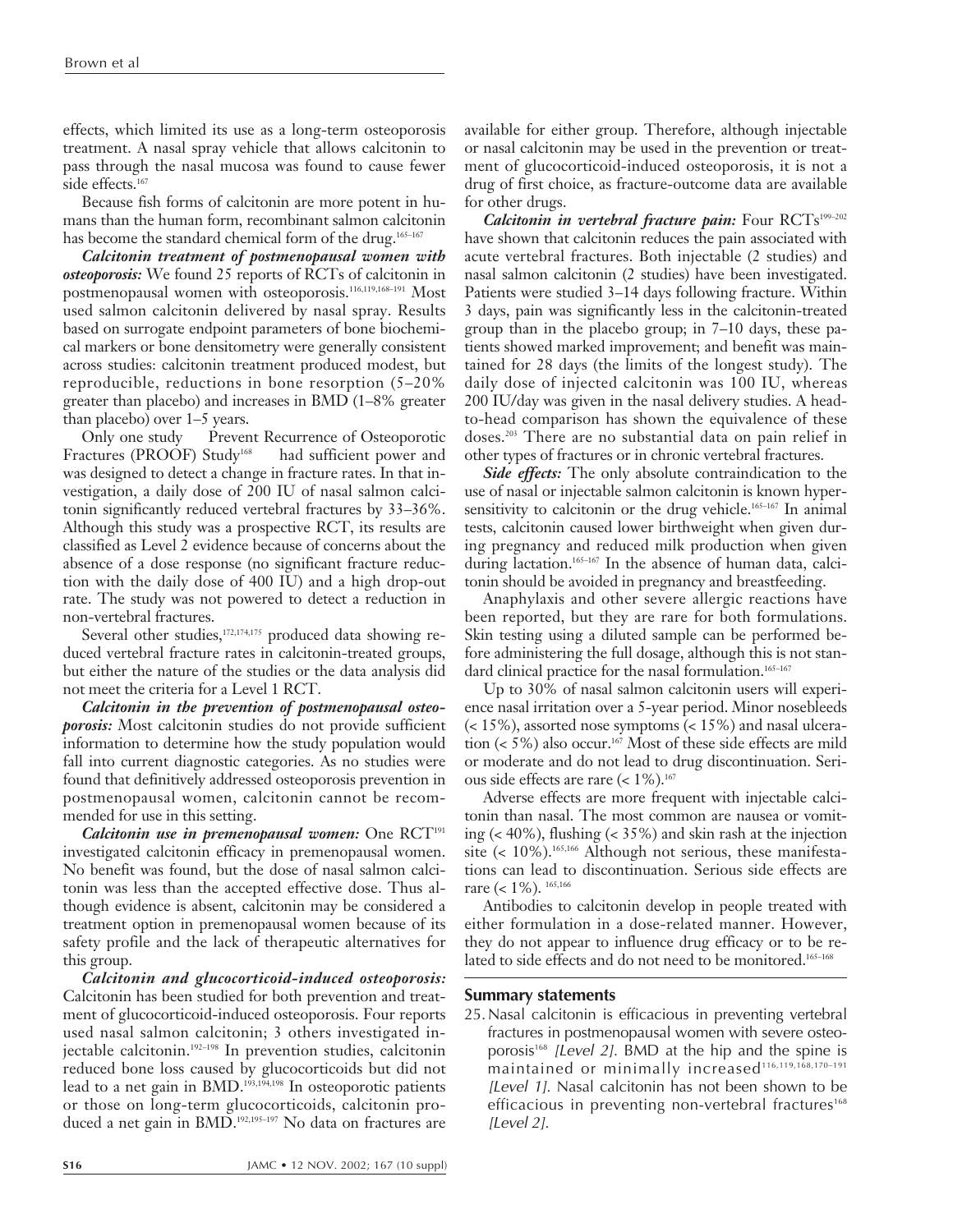- 26.In those recently started on glucocorticoid therapy, calcitonin slows bone loss at all sites and prevents loss at some sites $193,194,198$  [Level 2].
- 27.In those with established glucocorticoid-induced osteoporosis, calcitonin maintains or increases BMD192,195–197 [Level 2].
- 28.Calcitonin is efficacious in reducing the pain associated with acute vertebral fractures<sup>199-202</sup> [Level 1].

# **Recommendations**

- 17.Nasal calcitonin is a second-line treatment for postmenopausal women with osteoporosis [Grade B].
- 18.Due to its safety profile, nasal calcitonin can be considered for use in nonpregnant premenopausal women with osteoporosis [Grade D].
- 19.Nasal calcitonin can be considered for use in men with osteoporosis [Grade D].
- 20.Nasal or parenteral calcitonin is a first-line treatment for pain associated with acute vertebral fractures [Grade A].

# **Hormone replacement therapy for postmenopausal women**

Hormone replacement therapy (HRT) and ovarian hormone therapy (OHT) are terms that the OSC has used synonymously. Postmenopausal women are not hormonally deficient, as low estrogen and progesterone levels are the norm; therefore "replacement" is not an appropriate term. However, to conform with current international usage, the OSC adopted "HRT" as the acronym for combined estrogen and progestin/progesterone therapy.

One of the most common uses for HRT (or estrogen or progesterone alone) is to treat hot flushes and night sweats (vasomotor symptoms) occurring as a result of reduced levels of estrogen and progesterone. All doses, delivery methods and kinds of HRT are efficacious in reducing vasomotor symptoms.<sup>204</sup>

The accelerated phase of bone loss that begins with irregular flow in perimenopause<sup>205</sup> continues for  $4-5$  years and sometimes up to 10 years after menopause.<sup>206</sup> HRT in postmenopausal women is efficacious in halting this bone loss and increasing BMD at all measured sites.

The average age for menopause (defined by 1 year without flow) is about 51 years. Women who experience an early (before age 40) or relatively early (before age 45) menopause are at increased risk for osteoporosis.207 For this reason, HRT is important in women whose menopause occurs before age 45.

Although HRT has been used for over 60 years to treat osteoporosis and, until recently, has been the primary treatment, the clinical trial evidence for its efficacy has been suboptimal. The first bisphosphonate trials were published in the 1990s; however, until the last decade, the designs of osteoporosis therapy trials have been cohort, case–control or epidemiology studies in postmenopausal women who asked

for or whose physicians prescribed HRT. Women who reported taking HRT were also those who were adherent to therapy. We now know that studies with such designs are predisposed to healthy-cohort and compliance biases that make therapy appear more effective than it actually is.<sup>208</sup>

Until recently, only a single, small, 1-year randomized double-blind placebo-controlled trial<sup>209</sup> of transdermal estrogen has shown vertebral fracture prevention, although there are some methodologic problems with this study. There have been no RCTs designed to show hip fracture prevention. An ongoing, large prospective randomized double-blind placebo-controlled therapy trial (Women's Health Initiative)<sup>210</sup> in the United States was terminated early because of an unfavourable risk–benefit ratio with estrogen–progesterone combination therapy (Premarin and Provera); there was a significant increase in relative risk for coronary artery disease (hazard ratio [HR] 1.29; 95% nominal CI 1.02–1.63), invasive breast cancer (HR 1.26; CI 1.00–1.59), stroke (HR 1.41; CI 1.07–1.85) and venous thromboembolism (HR 2.11; CI 1.58–2.82) although the absolute risk, while still significant, was small. On the positive side, it was finally demonstrated that a continuous estrogen–progesterone regimen significantly decreases the risk of fractures at all sites including the hip (HR 0.66; CI 0.45–0.98) and significantly decreases colorectal cancer (HR 0.63; CI 0.43–0.92). Only the combined estrogen–progesterone arm of the study has been discontinued. The estrogen-only arm<sup>210</sup> is still being followed and will yield additional information.

Important risks with estrogen and progestin/progesterone therapy include venous thromboembolism<sup>210,211</sup> and cancers of the breast and endometrium.212–216 In current users this therapy, if taken for more than 5 years following menopause, increases the risk for breast cancer. Irregular vaginal bleeding as well as the risk of endometrial cancer is increased with the use of estrogen without progestin/progesterone or with insufficient doses of progestin/progesterone. Absolute risk of pulmonary embolism per 10,000 person-years attributable to HRT increased by 8 events and risk of all venous thromboembolic disease increased by  $18$  events. $210$ 

## **Summary statements**

- 29.In postmenopausal women with osteoporosis, HRT is efficacious in preventing clinical vertebral fractures<sup>209,210</sup> and in preventing non-vertebral fractures, including hip fractures<sup>210</sup> [Level 1].
- 30.In postmenopausal women, HRT is efficacious in increasing BMD at all sites88,217-220 [Level 1].
- 31.In current users, HRT taken for more than 5 years after menopause increases the risk of invasive breast cancer by 26%, the risk of coronary heart disease by 29% and the risk of stroke by 41%<sup>210</sup> [Level 1].
- 32.The use of estrogen without progestin/progesterone increases irregular vaginal bleeding and the risk of endometrial cancer<sup>210,212-216</sup> [Level 1].

CMAJ • NOV. 12, 2002; 167 (10 suppl) **S17**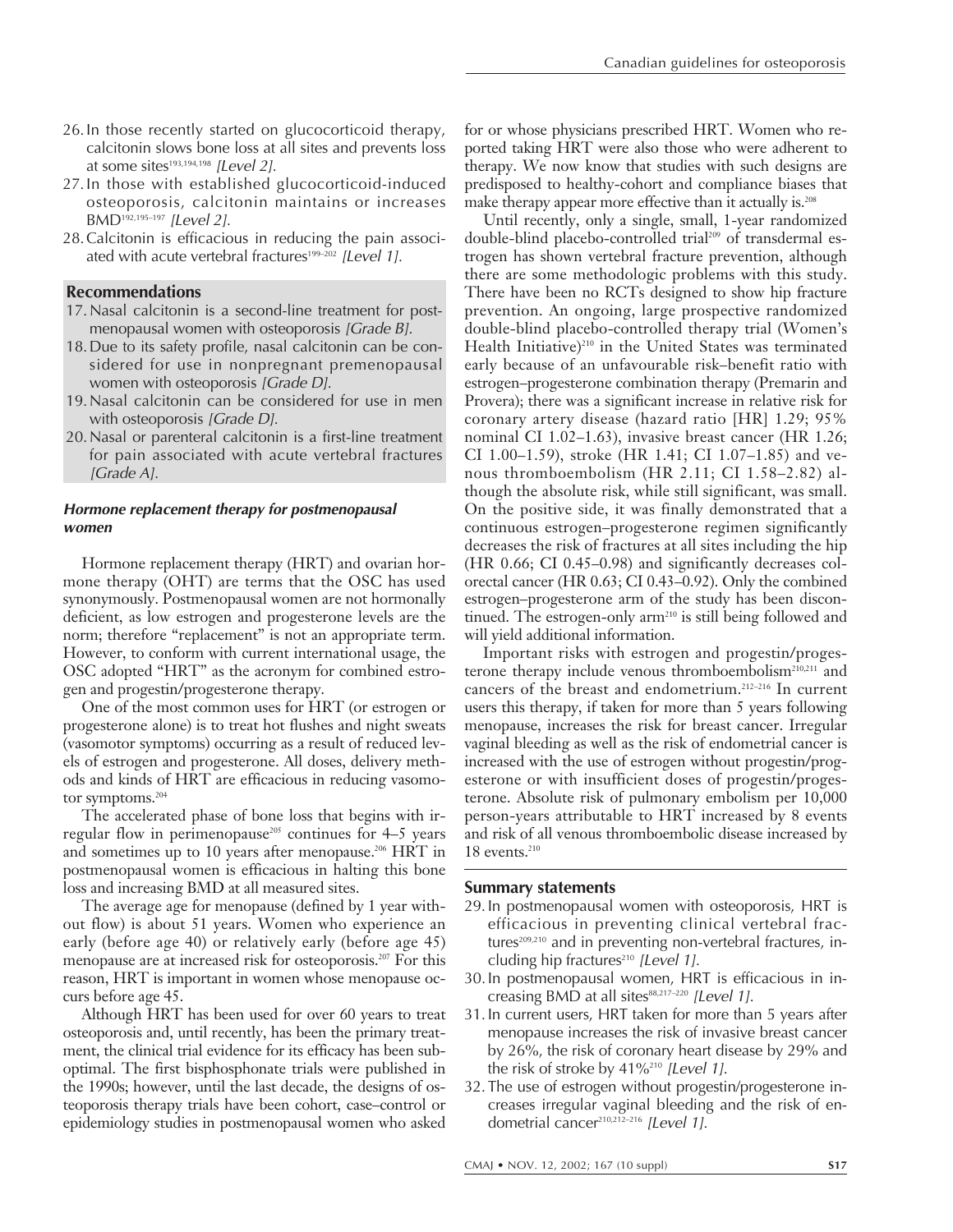- 33.HRT increases the risk of venous thromboembolism from 16 with placebo to 34 with HRT per 10,000 person-years over 5 years<sup>210</sup> [Level 1].
- 34.HRT is efficacious in the treatment of vasomotor symptoms $204$  [Level 1].

# **Recommendations**

- 21.HRT is a first-line preventive therapy in postmenopausal women with low bone density. However, when used only for the prevention of postmenopausal osteoporosis, the risks of HRT may outweigh the benefits [Grade A].
- 22.HRT is a first-line preventive therapy for women who experience menopause before age 45 [Grade D].
- 23.HRT is a second-line treatment for postmenopausal women with osteoporosis [Grade B]. With prolonged use of HRT taken only for the treatment of postmenopausal osteoporosis, the substantial risks of cardiovascular disease, stroke and invasive breast cancer may lead to an unfavorable risk–benefit ratio.

## **Selective estrogen-receptor modulators**

Selective estrogen-receptor modulators (SERMs) are nonhormonal agents that bind to estrogen receptors with an affinity equivalent to that of estradiol, but they have estrogen agonist effects in some tissues and antagonist effects in others. The structure of any ligand is an important factor in determining the conformational changes that occur in the estrogen receptor when the ligand binds to it. Each ligand seems to produce a different final shape in the estrogen receptor and this shape determines interactions with protein cofactors and DNA response elements that ultimately translate into tissue-specific estrogen agonist or antagonist effects.<sup>221</sup>

Raloxifene is the only SERM that has been approved for the prevention and treatment of osteoporosis. It is taken as a single tablet (60 mg/day) without regard to meals, calcium and vitamin D supplements or time of day. Raloxifene has estrogen-agonistic effects on bone and lipid metabolism and estrogen antagonistic effects in the breast and uterus.

*Skeletal effects:* A large RCT, the Multiple Outcomes of Raloxifene Evaluation (MORE), $35$  examined the antifracture efficacy of raloxifene in late postmenopausal women with osteoporosis (T-score below –2.5 at lumbar spine or femoral neck). Raloxifene significantly reduced the incidence of new vertebral fracture in those with (30% reduction) and without (50% reduction) prior vertebral fracture. Furthermore, raloxifene significantly reduced the incidence of 2 or more new vertebral fractures in both groups. However, the risk of non-vertebral fracture was not significantly reduced. Compared with placebo, raloxifene significantly increased BMD at the lumbar spine and femoral neck and significantly reduced the bone turnover markers.

In a post-hoc analysis $222$  involving a small proportion of the study population, raloxifene was found to decrease the risk of new clinical vertebral fractures at 1 year by 68% compared with placebo. Moreover data from the 4th year of the MORE trial suggest a sustained vertebral anti-fracture efficacy.<sup>223</sup>

*Extra-skeletal effects:* Compared with placebo, raloxifene treatment for 2 years resulted in significant reductions in total and low-density lipoprotein (LDL) cholesterol.<sup>224</sup> There were no significant differences in high-density lipoprotein (HDL) cholesterol and triglyceride levels. Four-year results from the MORE trial showed similar effects on lipids.225 Raloxifene therapy for 4 years did not significantly affect the overall risk of cardiovascular events in the total population, but did significantly reduce the risk of such events among women at high risk and among those with established cardiovascular disease. In contrast to HRT,<sup>226</sup> there was no evidence that raloxifene caused an early increase in risk of cardiovascular events although there were too few events during the first year to draw definitive conclusions. Adequately powered randomized prospective trials with cardiovascular events as predefined outcomes are needed before raloxifene is used for the prevention of such events.

Raloxifene significantly reduced (84%) the incidence of estrogen-receptor-positive invasive breast cancer after 4 years in postmenopausal women with osteoporosis who were at low risk of breast cancer.<sup>227</sup> Additional observation confirms this protective effect and indicates that 93 women would need to be treated with raloxifene for 4 years to prevent one case of invasive breast cancer.<sup>227</sup> Again, a prospective RCT in women at high risk of breast cancer is needed before raloxifene is used for the prevention of breast cancer. The compound has not been studied in women with a history of breast cancer, nor in menstruating women.

*Side effects:* Raloxifene appears to be generally safe and well tolerated. Although patients taking raloxifene experienced an increase in hot flashes and leg cramps compared with placebo,<sup>228,229</sup> these symptoms were usually mild to moderate and did not cause women to discontinue the drug. There was no association between leg cramps and the risk of venous thromboembolism. In contrast to estrogen and tamoxifen, raloxifene did not cause more vaginal bleeding or endometrial cancer than placebo.228–231

Venous thromboembolism is a serious side effect associated with raloxifene, although it is reported infrequently: 1.44 and 3.32 events per 1000 person-years for placebo and raloxifene at 60 mg/day, respectively.<sup>227</sup> The magnitude of the relative risk is similar to that observed with both HRT210,211 and tamoxifen.232 Raloxifene is contraindicated in patients with past history of venous thromboembolism. It would be prudent to stop this medication 3 days before any prolonged immobilization.

Raloxifene is a first-line therapy in postmenopausal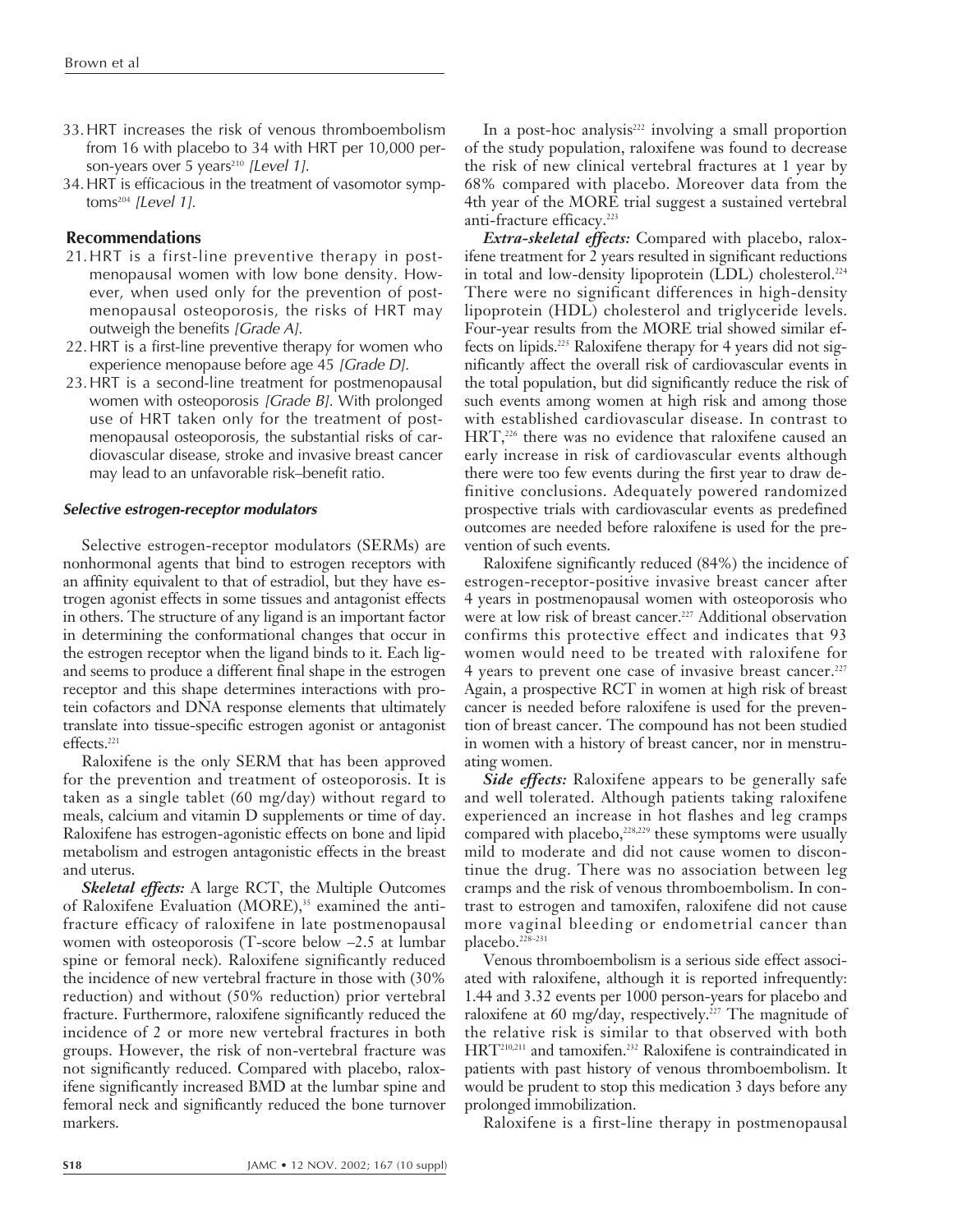women for the prevention and treatment of osteoporosis. If additional studies confirm the positive extraskeletal effects, raloxifene could improve the overall benefits of a therapeutic intervention in postmenopausal women with low shortterm risk of fracture.

# **Summary statements**

- 35.Raloxifene is efficacious in preventing vertebral fractures in postmenopausal women with osteoporosis<sup>35,223</sup> [Level 1]. It increases BMD at the spine and femoral neck35,223 [Level 1]. Raloxifene has not yet been shown to be efficacious in preventing non-vertebral fractures<sup>35</sup> [Level 2].
- 36.In postmenopausal women with osteoporosis, raloxifene decreases the incidence of estrogen-receptorpositive invasive breast cancer<sup>227,228</sup> [Level 1]. However, it is not yet recommended for the prevention or treatment of breast cancer.
- 37.Raloxifene does not increase the risk of endometrial hyperplasia or endometrial cancer<sup>228,230,231</sup> [Level 1].
- 38.Raloxifene increases the risk of venous thromboembolism from 1.44 to 3.32 events per 1000 personyears<sup>227</sup> [Level 1].
- 39.Raloxifene has no beneficial effect on vasomotor symptoms and may increase their incidence<sup>228,229</sup> [Level 1].

# **Recommendations**

- 24.Raloxifene is a first-line therapy in the prevention of further bone loss in postmenopausal women with low bone density [Grade A].
- 25.Raloxifene is a first-line treatment for postmenopausal women with osteoporosis [Grade A].

## **Alternative or adjunct therapies**

Alternative therapies are those that are not currently an integral part of conventional medicine.<sup>233</sup> At this time, vitamin K and ipriflavone are the only alternative therapies for which there are sufficient data on BMD and fracture outcomes to warrant inclusion in clinical guidelines for osteoporosis.

*Ipriflavone — a synthetic phytoestrogen:* Phytoestrogens are weak estrogen-like chemicals produced by plants; they have estrogen agonist and antagonist effects. There are 3 major groups of naturally occurring phytoestrogens: the isoflavones (found principally in soybeans and other legumes), the lignans (found principally in flax seed, fruits and vegetables) and the coumestans (found in bean sprouts and fodder crops). Epidemiologic studies suggest that populations with high phytoestrogen intakes (such as Asians living in Asia) have lower rates of hip fracture than North Americans.234 However, direct evidence for a protective effect of natural phytoestrogens in humans is extremely sparse.

There is considerably more data on the synthetic phytoestrogen, ipriflavone.<sup>235-249</sup> Trials of ipriflavone are difficult to compare because of differences in BMD measurement techniques and sites measured. Interpretation of these studies is also limited by the fact that RCTs of ipriflavone have not consistently ensured adequate intake of calcium and vitamin D in either the treatment or placebo arms. Further, data on the long-term effects of ipriflavone on other estrogen-sensitive tissues (breast and uterus) are lacking, and the largest study to date<sup>247</sup> suggests that ipriflavone use was associated with significant lymphopenia in 29 of the 237 treated women. Only one study<sup>247</sup> reported fracture outcomes. Although this study did not demonstrate any difference in the occurence of vertebral fractures among women taking ipriflavone compared with women taking placebo, only a small number of women had vertebral fractures during the 36 month follow-up. Larger studies are needed to determine whether ipriflavone protects against vertebral fractures.

## **Summary statements**

- 40.Due to differences in techniques for measuring BMD and sites measured, trials of ipriflavone for the prevention of bone loss and fractures in postmenopausal women are difficult to compare.<sup>235-249</sup>
- 41.Ipriflavone (200 mg, 3 times daily) is efficacious in maintaining BMD in the spine in postmenopausal women<sup>235,239</sup> [Level 1].
- 42.Ipriflavone is not efficacious in preventing fractures in postmenopausal women with osteoporosis<sup>247</sup> [Level 2].
- 43.Ipriflavone has not been studied in men or premenopausal women.

# **Recommendations**

- 26.Ipriflavone may be considered as a second-line preventive therapy in postmenopausal women [Grade B].
- 27.Ipriflavone is not recommended for treatment of postmenopausal women with osteoporosis [Grade B].
- 28.Because there is inconclusive evidence regarding the long-term safety of ipriflavone, patients taking it should be monitored closely [Grade B],
- 29.Ipriflavone is not recommended for use in men or premenopausal women [Grade D].

*Vitamin K:* Two types of vitamin K occur naturally: vitamin K1, which is found in plants (such as lettuce) and vitamin K2, which is found in meat, cheese and fermented products. Vitamin K is important in the function of bone proteins. Circulating levels of vitamin K are lower in patients with hip fractures compared with controls and observational studies suggest that high levels of dietary vitamin K are associated with lower risk of hip fracture.<sup>250,251</sup> These findings have led to the development of RCTs examining the effects of vitamin K treatment on BMD or fracture.<sup>252-256</sup> The studies are limited by the fact that RCTs of vitamin K (typically menatetrone, 45 mg/day) did not examine calcium or vitamin D intake in either the treatment or placebo arms.

CMAJ • NOV. 12, 2002; 167 (10 suppl) **S19**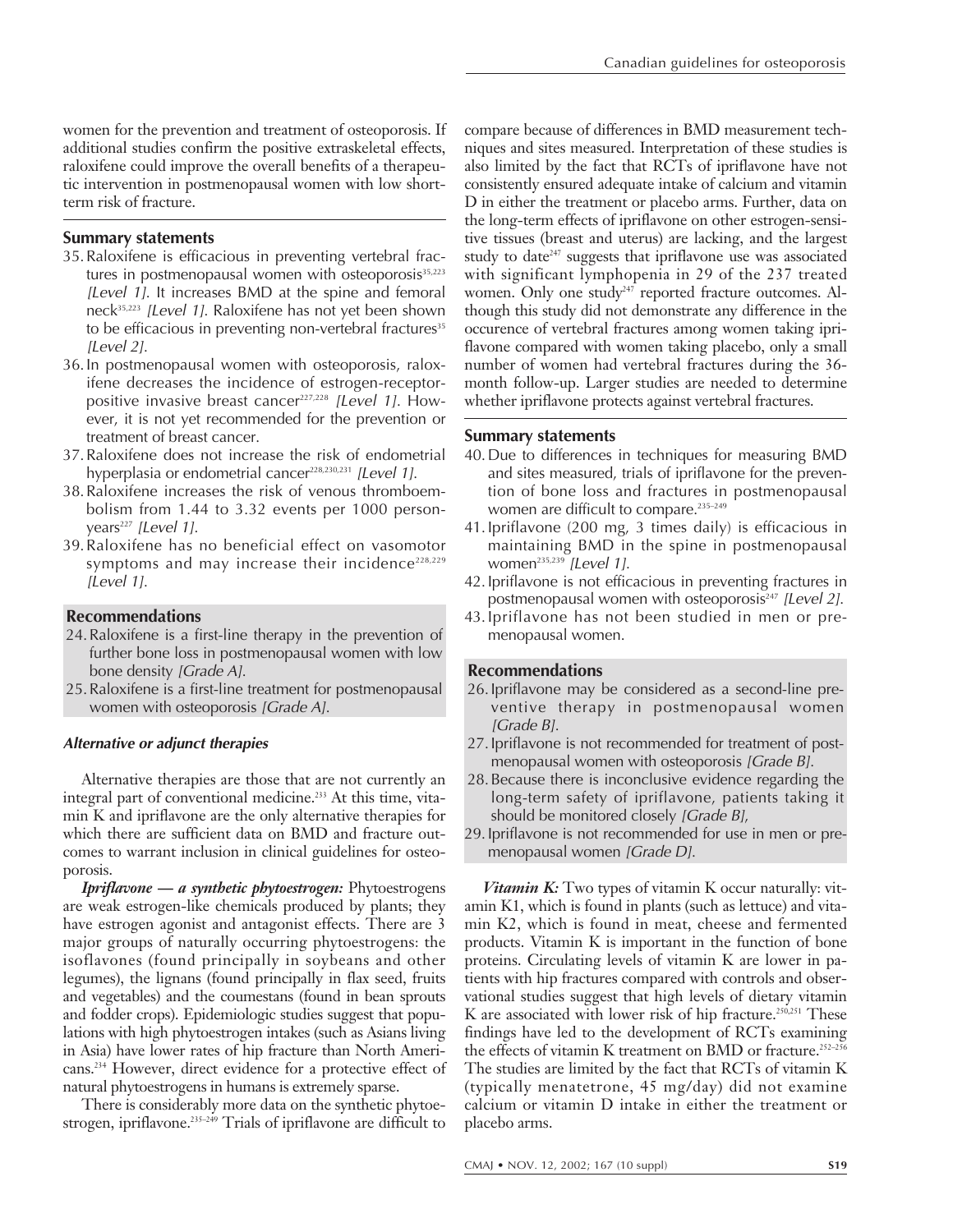## **Summary statements**

- 44.Vitamin K is not efficacious in preventing bone loss associated with medication-induced ovarian failure<sup>252</sup> [Level 2].
- 45.Vitamin K may be efficacious in slowing bone loss in postmenopausal women with osteoporosis, but has not been shown to be superior to calcium and vitamin D<sup>255,256</sup> [Level 1].
- 46.Vitamin K may be efficacious in the treatment of postmenopausal women with severe osteoporosis, but has not been shown to be superior to calcium and vitamin  $D^{254}$  [Level 2].
- 47.Vitamin K has not been studied in men or premenopausal women.

#### **Recommendations**

- 30.Vitamin K is not currently recommended for the prevention of postmenopausal osteoporosis [Grade B].
- 31.Vitamin K is not currently recommended for the treatment of postmenopausal women with osteoporosis [Grade B].
- 32.Vitamin K is not recommended for use in men or premenopausal women [Grade D].

#### **Fluoride**

Sodium fluoride is a potent stimulator of bone formation. It was initially investigated as a therapy for osteoporosis in 1964257 and gained popularity through the 1970s and 1980s.258 It was the first agent to be reported as capable of increasing axial BMD in patients with osteoporosis<sup>259</sup> mainly in uncontrolled studies. In 1989, a consensus report<sup>260</sup> expressed cautious optimism about the efficacy of fluoride therapy, but recognized the high incidence of side effects, particularly with some formulations.

The 1990s marked the introduction of RCTs into osteoporosis research and the use of precise vertebral fracture morphometry. However, fluoride compounds have not been adequately investigated using modern, evidence-based standards; almost all of the studies have been small and have had limited power. Furthermore, the clinical profile of fluoride treatment varies greatly with different pharmacologic compounds and formulations in terms of bioavailability and side effects. Thus, the studies that do exist are not, for the most part, comparable.

*Fluoride in the treatment of postmenopausal women:* Five RCTs examined fluoride therapy and the prevention of vertebral fractures in postmenopausal women.<sup>261-265</sup> They varied in duration (from 2 to 4 years) and used different pharmacologic preparations of fluoride (plain NaF, entericcoated NaF, Na-monofluorophosphate and slow-release fluoride) and different fluoride doses and are, thus, not comparable. However, no study demonstrated a significant reduction in vertebral fractures, despite consistent and significant increases in spinal BMD of as much as 6–8% a

year. One small randomized study<sup>263</sup> of therapy with slowrelease fluoride claimed to show a reduction in vertebral fractures, but quoted the data only as grouped fracture rates and did not indicate a significant reduction in the number of women with newly fractured vertebrae. With fluoride therapy, even a major increase in BMD cannot be considered as a surrogate marker for fracture prevention. Sodium fluoride therapy has not been shown to be effective in preventing fractures in postmenopausal osteoporosis, and there have been no studies in premenopausal women.

*Fluoride therapy in men:* In one small RCT,<sup>266</sup> 60 men with a mean age of 52 years and a mean lumbar spine Tscore of –2.74 were divided equally into treatment and control groups. The treatment group received 114 mg of Namonofluorophosphate (15 mg fluoride ion) daily in cycles of 3 months of treatment and 1 month without fluoride. After 36 months the number of patients with vertebral fractures was reduced by 75% (12 patients experienced vertebral fractures in the control group; 4 in the treatment group). Among those in the treatment group, 10 patients experienced adverse effects. This single RCT demonstrating an effect on fractures in men stands in contrast to the negative results for women. It is not likely that the effects of fluoride would be different in men and women, nor is there any direct evidence for this. Thus, it must be concluded that anti-fracture efficacy of fluoride therapy for osteoporosis has not yet been demonstrated.

*Fluoride and glucocorticoid-induced osteoporosis:* Four RCTs of fluoride therapy in glucocorticoid-induced osteoporosis<sup>267-270</sup> demonstrated 2- to 10-fold increases in spinal BMD over 1–2 years of fluoride treatment, but were too small to show a significant anti-fracture effect.

*Toxicity:* The toxic effects of fluoride are dose-related and the prevalence of adverse effects differs with different pharmacologic preparations. In 5 of the studies mentioned above,261,262,264,265,271 patients showed significant gastrointestinal toxicity (gastric pain and nausea) and skeletal toxicity (lower extremity pain, and stress fractures). Toxicity was particularly associated with plain fluoride and monofluorophosphate264,265; both these formulations can cause gastrointestinal as well as skeletal side effects. Far fewer gastrointestinal side effects were associated with enteric-coated preparations<sup>262</sup> and even fewer with the slow-release fluoride preparation.<sup>263</sup>

#### **Summary statements**

48.Fluoride preparations have not been shown to reduce vertebral or non-vertebral fractures in postmenopausal women with osteoporosis<sup>261,262,264,265</sup> despite consistent and sustained increases in spinal BMD.261–265 Fluoride preparations maintain or marginally increase BMD at the femoral neck<sup>262–265</sup> [Level 1].

# **Recommendations**

33.Fluoride is not recommended for treatment of postmenopausal women with osteoporosis [Grade A].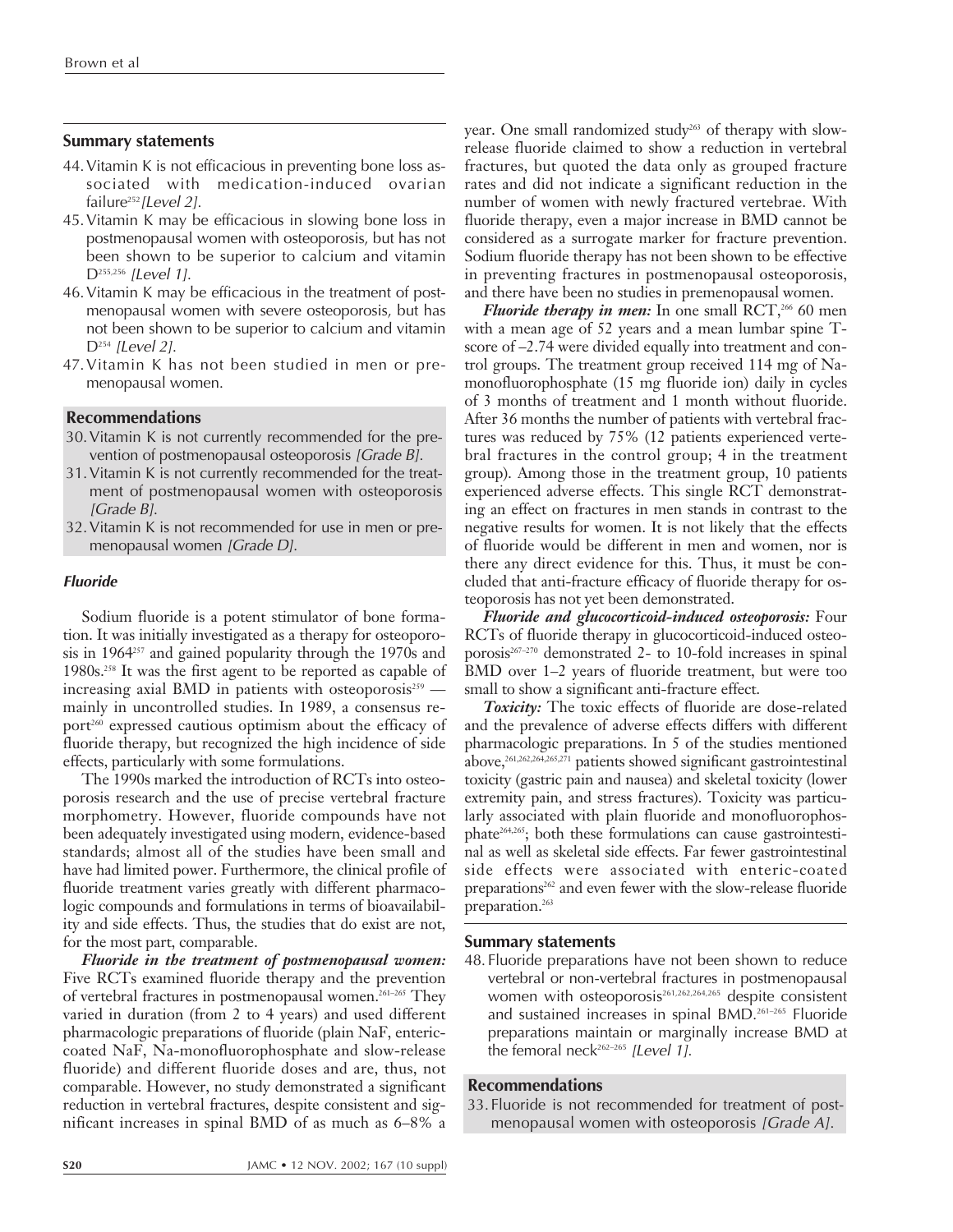34.Fluoride is not recommended for use in premenopausal women or in men [Grade D].

#### **Parathyroid hormone**

Parathyroid hormone (PTH) was reported as a clinical treatment for osteoporosis in 1980,<sup>272</sup> but its commercial development was delayed until the advent of central DXA densitometry, which allowed rapid assessment of the hormone's efficacy in increasing bone mass. The synthetic Nterminal fragment, hPTH(1-34), has been used almost exclusively in published reports, culminating in the pharmaceutical trials of teriparatide rhPTH(1-34). At the time of writing, teriparatide was expected to receive regulatory approval in the United States to be followed shortly in other countries including Canada. Another PTH hormone containing the amino-acid sequence rhPTH(1-84) is currently undergoing phase III evaluation.

*PTH in the treatment of postmenopausal osteoporosis:* The pivotal RCT of teriparatide<sup>273</sup> evaluated its efficacy in reducing vertebral and non-vertebral fractures in 1637 postmenopausal women with at least one vertebral fracture at enrolment. This trial was terminated prematurely at a median period of 21 months because of the occurrence of osteosarcomas in a long-term toxicology study in rats treated with large doses of teriparatide from infancy to senescence (see below).

Fracture reduction depended on the type of fracture analysed. For new vertebral fractures, the relative risk was approximately 0.35 compared with placebo. The risk of new vertebral fractures (radiographic deformities) for women with moderate to severe vertebral fractures was reduced by up to 90%. For non-vertebral fractures, the relative risk was 0.47 with no evidence that either dose (20 or 40 mg/day injected subcutaneously) was more effective.<sup>273</sup> Compared with placebo treatment, teriparatide resulted in dose-dependent increases in BMD at both the lumbar spine (10–14%) and total hip or femoral neck  $(3-4\%)$ .<sup>273</sup> Although, other small RCTs of hPTH(1-34) have not been powered to evaluate anti-fracture efficacy, similar and consistent increases in spine and hip BMD were observed over periods of  $1 - 3$  years of therapy.<sup>274–276</sup>

*PTH in male osteoporosis:* There are few data from which to evaluate the effects of PTH in male osteoporosis. In a small uncontrolled cohort study of 8 men with severe osteoporosis, Slovik and colleagues<sup>277</sup> reported a large gain in lumbar spine BMD (measured by quantitated computed tomography) with no significant change in forearm BMD following 12 months of PTH(1-34) treatment. In a small RCT<sup>278</sup> lasting 18 months, PTH(1-34) resulted in a 13.5% increase in lumbar spine BMD among 10 men with severe osteoporosis compared with a control group of 13 men treated only with placebo injections together with calcium and vitamin D. BMD was measured by DXA. Preliminary data have also been presented on the use of teriparatide in an RCT conducted in 437 men as part of its regulatory trials.<sup>279</sup>

Dose-dependent increases in BMD of 6–9% measured by DXA in the lumbar spine and  $2-3\%$  in the femoral neck were observed over 12 months; insignificant changes were observed in the placebo-treated patients. In the teriparatide trial, the increase in lumbar spine BMD mirrored the changes seen in a larger trial in postmenopausal women.<sup>273</sup> These studies were of 18 months duration or less and were not powered to detect anti-fracture efficacy; however, the comparable increases in BMD in men and postmenopausal women leads us to expect similar anti-fracture efficacy.

*PTH and glucocorticoid-induced osteoporosis:* To date, the only study of PTH in secondary osteoporosis is a 12 month RCT in 51 postmenopausal women with glucocorticoid-induced osteoporosis.280 All women had been on chronic estrogen therapy; nearly a third had vertebral fractures at baseline and were receiving clinically significant doses of prednisone for an average of 12–15 years before enrolment. Compared with the control group on estrogen therapy, treatment with  $PTH(1-34)$  resulted in a significant (11.1%) gain in BMD in the lumbar spine and an insignificant average gain of 2.9% in the femoral neck. The trial cohort was followed for an additional 12 months while they continued estrogen therapy and further small increments in BMD were observed in the group previously treated with PTH $(1-34)$ .<sup>281</sup> Despite the apparent high risk of incident fractures in this trial cohort, very few vertebral or clinical fractures were observed; in any event, the trial was too small to detect anti-fracture efficacy for PTH.

Side effects during PTH therapy have been relatively scarce. Pain and induration at the injection sites were likely due to the vehicle used to reconstitute the peptide<sup>274,275</sup> and were not seen with teriparatide.<sup>273</sup> Nausea, headaches, dizziness and leg cramps were observed infrequently as dose-dependent side effects during the teriparatide trials.<sup>273</sup> Not surprisingly the pharmacologic properties of PTH resulted in occasional episodes of hypercalcemia or hypercalciuria during the teriparatide trials, which were obviated by either cessation of concurrent calcium supplementation or minor dose reductions.273 To date the toxicology data from teriparatide, documenting late-onset osteosarcomas in rats treated with large doses of rhPTH(1-34) from infancy to senescence, has not been seen in human studies. Currently, the consensus is that limited exposure  $(1-2 \text{ years})$  to  $\text{PTH}$ therapy in older people with osteoporosis does not expose this population to the risk of osteosarcoma or any other neoplasm.

#### **Summary statements**

- 49.hPTH(1-34) is efficacious in preventing both vertebral and non-vertebral fractures in postmenopausal women with severe osteoporosis.<sup>273</sup> hPTH $(1-34)$  increases BMD at all skeletal sites with the exception of the radius<sup>273</sup> [Level 1].
- 50.In men with severe osteoporosis, hPTH(1-34) increases BMD at the spine $277-279$  [Level 2].
- 51.In postmenopausal women with glucocorticoid-in-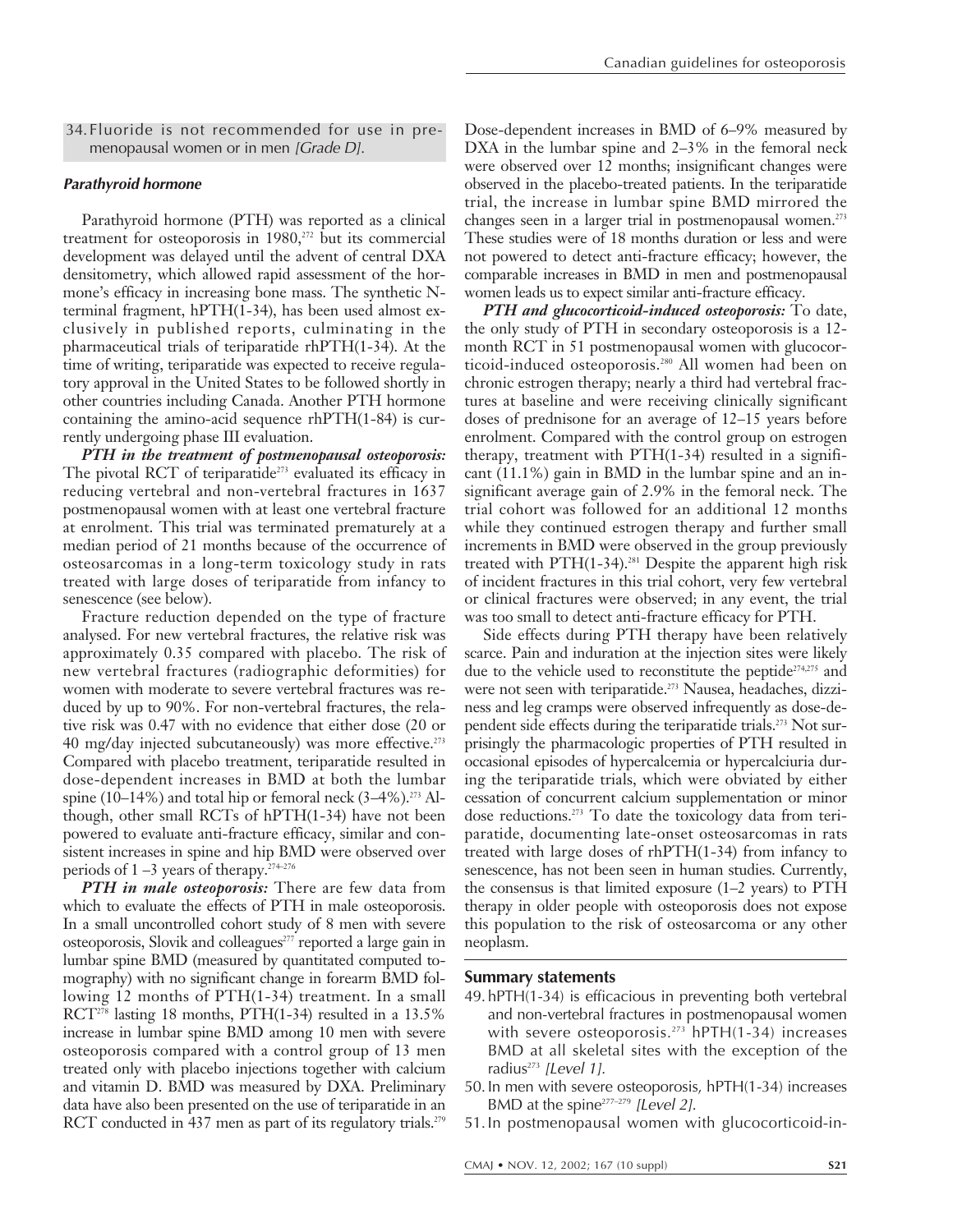duced osteoporosis, hPTH(1-34) increases BMD at the spine<sup>280</sup> [Level 2].

# **Recommendations**

- 35.Although hPTH(1-34) is not yet approved for use in Canada, it is expected to become a first-line treatment for postmenopausal women with severe osteoporosis [Grade A].
- 36.hPTH(1-34) is also expected to become a recommended treatment for men and people with severe osteoporosis who are receiving prolonged glucocorticoid therapy [Grade D].

## **Non-pharmacologic interventions**

## **Nutrition**

The nutrition section committee's mandate was to determine whether calcium, vitamin D or selected nutritional variables could be used in osteoporosis prevention and treatment (Figure 3). The questions addressed concerned the effect of the intake of nutrients and other food components on subsequent attainment of peak bone mass, as well as prevention of bone loss and fractures. The initial scan of the literature revealed 16 058 abstracts from which 996 studies were reviewed. The resulting evidence-based database included 56 studies on vitamin D, calcium or both, and 26 on other nutrients and food-related components.

The nutrient intake recommendations have been evaluated with respect to the effect of the nutrient on bone health; other functions of the nutrients have not been examined. If an essential nutrient had no apparent effect on bone, it is recommended that no *additional* intake of nutrient is needed, recognizing that bone is a complex tissue that would require the presence of all essential nutrients for synthesis and maintenance. As data on dietary levels needed for bone growth of infants and children are lacking, the recommendations apply only to adults unless stated otherwise. Intake recommendations represent di-



**Fig. 3: Optimal treatment for osteoporosis in postmenopausal women. (Note:** \***Mainly vertebral fracture. Only alendronate and risedronate and recently continuous estrogen-progesterone have been shown to decrease hip fracture risk.)**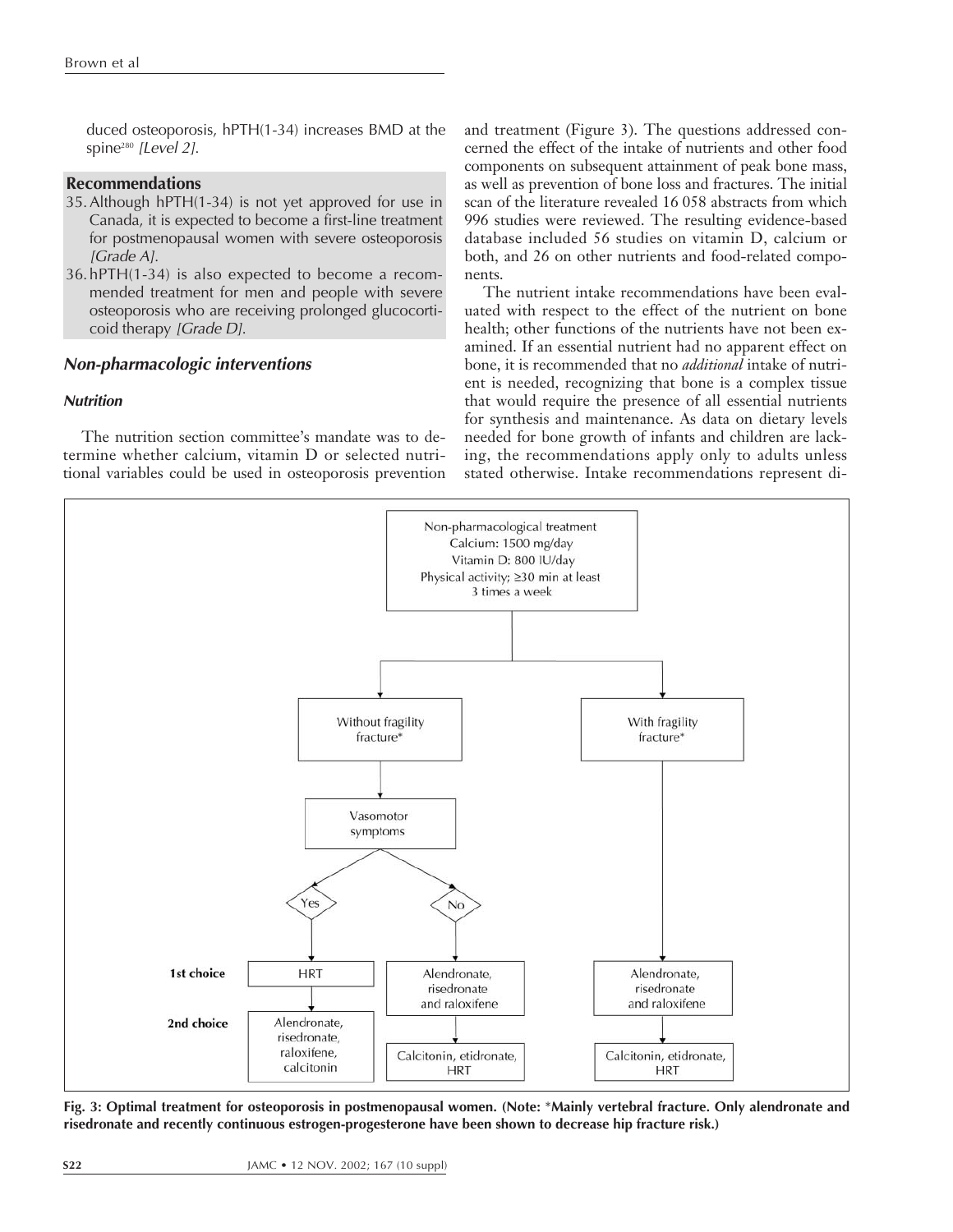etary goals for an individual. The recommended values are the lowest or most consistently reported effective amounts that were tested, plus background levels of the nutrient. Thus, recommendations are for the total dietary intake.

# **Summary statements**

# **Calcium and vitamin D**

- 52.Adequate calcium and vitamin D through diet or supplements are essential for the prevention of osteoporosis and, taken together, are essential adjuncts to preventative therapy<sup>107-109,123,125,230,282</sup> [Level 1].
- 53.Calcium and vitamin D should not be used as the sole treatment of osteoporosis; however, calcium and vitamin D through diet or supplements are essential adjuncts to osteoporosis treatment<sup>35,38,85,106,113,117,118,136,137,283-285</sup> [Level 1].
- 54.The recommended calcium intake from all sources (where "all sources" means total diet and supplement) is as follows:
	- a. prepubertal children (ages 4–8 years) 800 mg/ day<sup>286–289</sup> [Level 1]
	- b. adolescents (ages 9–18 years) 1300 mg/ day287,290–292 [Level 1]
	- c. premenopausal women  $-$  1000 mg/day<sup>293-295</sup> [Level 1]
	- d. men after adolescence and until the age of 50 years — 1000 mg/day<sup>296,297</sup> [Level 3]
	- e. menopausal women 1500 mg/day<sup>282-285,298-305</sup> [Level 1]
	- f. men over the age of 50 years 1500 mg /day285,296,297 [Level 1]
	- g. women 18 years and over who are pregnant or lactating — same as nonpregnant adult, i.e., 1000 mg/day306–309 [Level 1].
- 55.Vitamin D3 (cholecalciferol) is preferred over vitamin D2 (ergocalciferol)<sup>310</sup> [Level 2].
- 56.For Canadians, sun exposure does not appear to be sufficient to replace ingested forms of vitamin  $D<sup>311</sup>$ [Level 3].
- 57.The recommended vitamin D intakes from all sources (where "all sources" means total diet and supplement) are as follows:
	- a. men and women under 50 years 400 IU  $(10 \text{ µg})$ /day<sup>311-313</sup> [Level 4]
	- b. men and women  $> 50$  years  $800$  IU (20 µg)/ day<sup>282–285,314</sup> [Level 1].

# **Macronutrients — protein, fatty acids, dietary fibre**

- 58.Increasing protein intake among those who have inadequate dietary protein has a positive effect on the risk of hip fracture in men and women<sup>315,316</sup> [Level 3].
- 59.There is no good-quality evidence to support or refute the benefits of essential fatty acids or dietary fibre on BMD or fracture risk.

## **Diet-related lifestyle factors — caffeine, salt**

- 60. Heavy caffeine ingestion  $(> 4 \text{ cups coffee/day})$  is significantly associated with hip fracture in men and women<sup>317,318</sup> [Level 2].
- 61.The effects of sodium on BMD are equivocal; however, in studies in which sodium intake is measured properly, there is a significant negative effect for women<sup>319</sup> [Level 3] and men<sup>320</sup> [Level 5] when daily intake exceeds 2100 mg (90 mmol).

# **Other micronutrients**

- 62.In both men and women who have normal digestion, providing additional dietary magnesium has no significant effect on the risk of hip fracture<sup>296,321-323</sup> [Level 3].
- 63.In men and menopausal women, providing additional dietary copper has no significant effect on the risk of hip fracture<sup>296,324</sup> [Level 3].
- 64.There is no significant association between fracture risk and zinc intake in men $325$  [Level 3] and additional dietary zinc intake has no significant effect on BMD in women<sup>322</sup> [Level 5].
- 65.There is no good-quality evidence to support or refute the benefits of iron on BMD or fracture risk; however, in women over 39 years, high intake of iron (> 30 mg/day) may be associated with an increased risk of hip fracture<sup>326</sup> [Level 4].
- 66.Few studies have adequately addressed dietary phosphorus. In the normal range of daily intake, assessed without consideration of phosphate additives in processed foods, there does not appear to be any significant relation between phosphorus intake and hip fractures in men<sup>325</sup> [Level 3] or BMD in women<sup>320</sup> [Level 5].
- 67. There is no good-quality evidence to support or refute the effect of providing dietary silica, boron or strontium, or additional manganese, on BMD or fracture risk.

# **Recommendations**

- 37.The following daily intake levels are recommended for calcium:
	- a. prepubertal children (ages 4–8 years) 800 mg/day [Grade B]
	- b. adolescents (ages 9–18 years) 1300 mg/day [Grade B]
	- c. women (ages 19–50 years) 1000 mg/day [Grade A]
	- d. women over 50 years  $-$  1500 mg/day [Grade A]
	- e. pregnant or lactating women  $(≥ 18 \text{ years})$  1000 mg/day [Grade A]
	- f. men (ages 19–50 years) 1000 mg/day [Grade C]
	- men over 50 years 1500 mg/day [Grade C].
- 38.The following daily intake levels are recommended for Vitamin  $D_3$ :
	- a. women (ages  $19-50$  years)  $-400$  IU (10  $\mu$ g)/day [Grade D]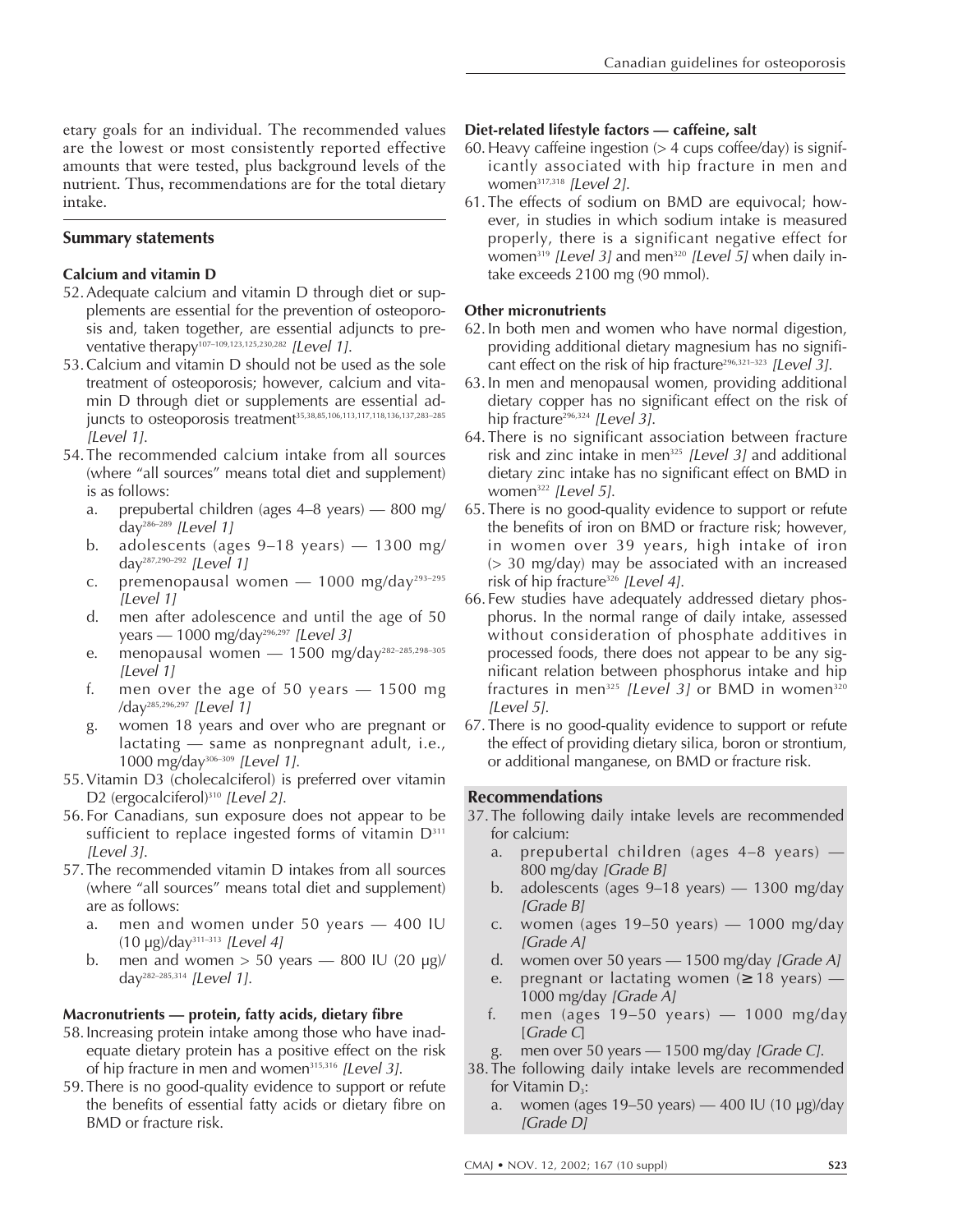- b. women over 50 years  $-$  800 IU (20 µg)/day [Grade A]
- c. pregnant or lactating women  $(≥ 18$  years) 400 IU (10 µg)/day [Grade D]
- d. men (ages 19–50 years) 400 IU (10 µg)/day [Grade D]
- e. men over 50 years 800 IU (20 µg)/day [Grade A].

Vitamin  $D_3$  is specified as it shows greater potency than Vitamin  $D_2$ ; therefore more of the latter may be required to meet these recommendations.

- 39.Maintaining adequate protein intake is important [Grade C].
- 40. Excess caffeine  $(> 4 \text{ cups coffee/day})$  should be avoided [Grade B].
- 41.Excess dietary sodium (> 2100 mg/day or > 90 mmol/day) should be avoided as it reduces BMD in adult men and women [Grade C].
- 42.No evidence exists to recommend additional intakes of the following nutrients for the prevention or treatment of osteoporosis: magnesium, copper, zinc, phosphorus, manganese, iron, essential fatty acids [Grade D].

#### **Physical activity and falls prevention**

Physical activity will benefit skeletal structure and strength; and the detrimental effects of immobilization are well known. Physical activity varies in type, frequency, duration, intensity and age of onset. It affects different parts of the skeleton differently, according to the pattern of stress produced. An additional complication is that overactivity, by affecting hormonal status, especially in premenopausal women, and perhaps because of associated undernutrition, can be detrimental to the skeleton.

Sports are the most extreme form of physical activity normally undertaken, but by their nature are not amenable to RCTs. They also fall mainly into the 2 categories of physical activity — aerobic or impact type (jogging, field and racquet sports, gymnastics) and endurance and strength type (weightlifting, body building, swimming, cycling and use of static exercise machines) — and so can offer insight into the type of physical activity most likely to be valuable.

#### **Physical activity and BMD**

*Children, before and during puberty:* The question of greatest importance is probably whether a permanent change in the skeleton can be induced by physical activity, such that it will bring benefit throughout the rest of life. Clearly the time of growth would represent the best chance of achieving this. In children, interpretation of BMD changes is difficult, as the usual method for measuring BMD (by DXA) is size sensitive; the density of small bones tends to be underestimated and that of large bones overes-

timated. Thus it is important to match control and study groups for stage of growth and puberty and take into account any effect of the physical activity on growth, which could occur, for example, through a delay in puberty.

An RCT large enough and long enough to provide a definite answer to our question is not available and likely never will be. We must piece together the answer as best we can from the available evidence.

Two RCTs, one in boys and one in girls aged 9–12 years have shown that an exercise program of 7 months' duration, entailing jumping, will produce changes in BMD and some measures of skeletal size. In girls, the impact was greater for those entering puberty than for younger children<sup>327,328</sup>; however, benefit is not confined to the time of puberty, but also occurs at younger ages.<sup>329-331</sup> Most of the sports that children participate in are impact types, such as baseball, basketball and soccer, and are associated with improved BMD. Gymnastics is particularly effective. Nonimpact exercises, such as swimming and resistance strength training are of little benefit.<sup>332,333</sup>

*Young adults after puberty:* Benefits from impact-type exercises are seen in young adults after puberty,  $334-337$  with the best results in those who have exercised throughout childhood.338 Running produces variable results in both men (see below) and women depending on nutrition and hormone changes. This effect in young women is reviewed by Khan and colleagues.<sup>339</sup>

Weight training in young adulthood also gives inconsistent results.340,341 Young male olympic weight lifters had greater BMD, although potential use of anabolic steroids in such competitors has been reported.<sup>342,343</sup>

*Older adults — men, premenopausal and postmenopausal women:* Case-control studies<sup>344-348</sup> have shown varying degrees of BMD increase in men who participate in sports. However, many of these studies included adults who had been active in sports since childhood.<sup>349-351</sup> In a study of adult male tennis players, BMD was found to be 15% greater at the lumbar spine and 11% at the proximal femur.349 For long-distance running, benefit appears to occur among those who run up to 15–20 miles a week; longer distances, for whatever reason, result in little benefit or actual reduction in bone density.<sup>352-354</sup> Most intervention studies of men are case–control and not randomized. There is a great need for large-scale randomized long-term trials.

A meta-analysis<sup>355</sup> of 8 RCTs (6-36 months duration) in premenopausal women (16–44 years old) reviewed whether impact exercise versus non-impact exercise reduced age-related bone loss. Impact exercises included high-impact aerobics, running and jump training. Non-impact exercises included stretching, resistance training and weight-lifting. The studies were limited by small sample sizes and high dropout rates. Bone loss in the lumbar spine was 1.5% lower in the group participating in impact exercises (95% CI 0.6%–2.4%) and 1.2% lower in those in the non-impact exercise group (95% CI 0.7%–1.7%). One study in female college students found that running (im-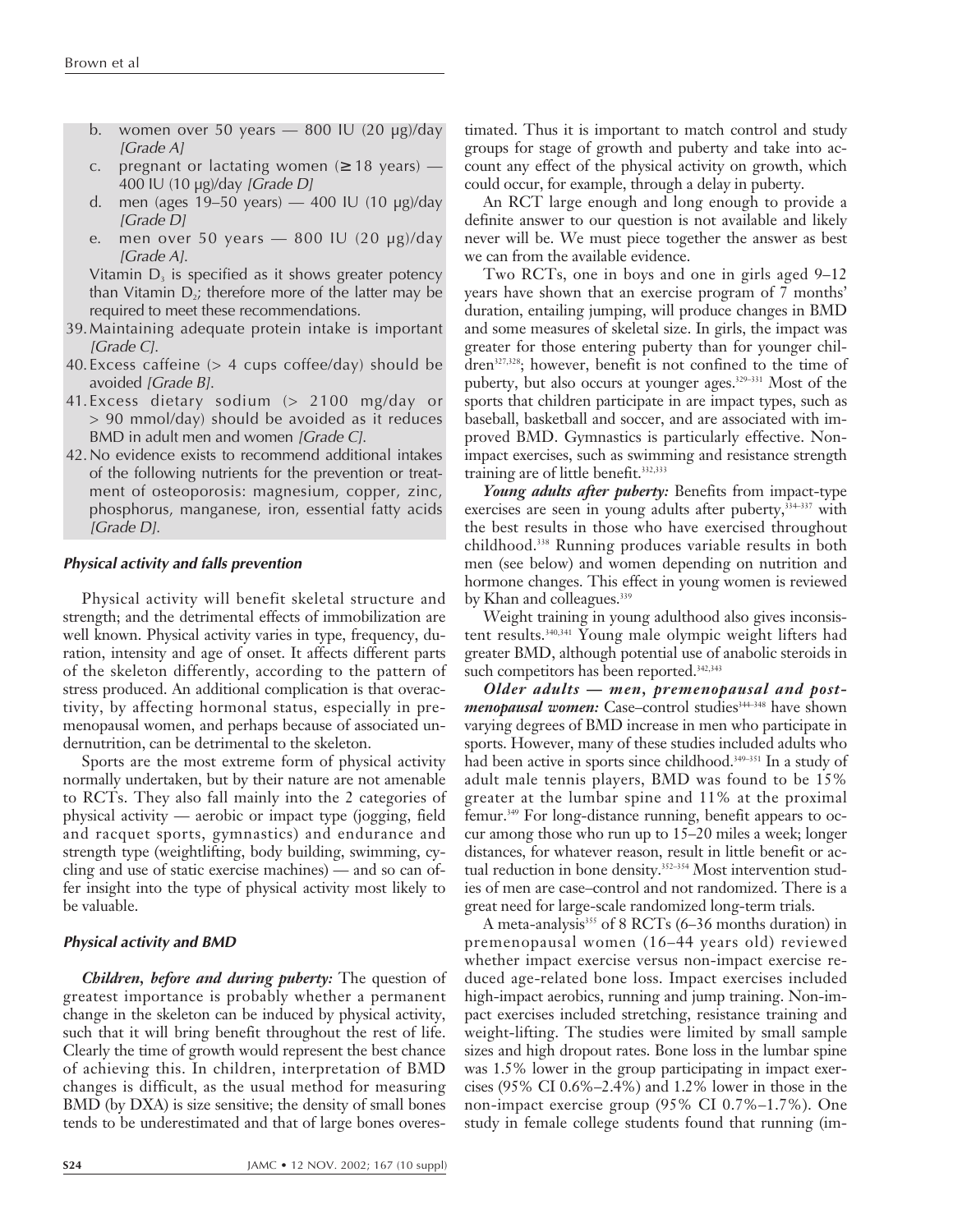pact) and weight-training (non-impact) were equally effective in reducing bone loss.<sup>356</sup> Overall, studies with high compliance had a greater impact on maintaining or improving BMD.

Studies in postmenopausal women similarly tend to be small and short term, although there are many more RCTs. As these studies involve trying to change an activity pattern, compliance becomes an issue, although under study conditions it tends to be relatively high (50–100%). Most investigators have studied the impact of physical activity in those who have chosen to participate fully compared with lower compliers and a control group. Therefore, the studies explore efficacy rather than effectiveness and do not carry out intention-to-treat analyses.

Brisk walking, dancing and jumping appear to slow or prevent bone loss in postmenopausal women, although the results are not entirely consistent.300,357–366 Physical activities designed to improve strength and endurance or the strength of specific muscles that act on the bone in question (mostly weight training or the use of stationary equipment) produce inconsistent results.<sup>367-374</sup> The potential benefits of physical activity in synergy with HRT are unclear, as results are inconsistent.363,375,376

Several meta-analyses have been conducted on the effect of physical activity on bone loss in postmenopausal women. Wolff and co-workers<sup>377</sup> concluded that physical activity prevented or reversed almost 1% of bone loss per year in both the lumbar spine and femoral neck. Several other meta-analyses<sup>355,378</sup> have also found a greater benefit of physical activity, particularly impact exercise, at the spine. BMD at the hip may also benefit from impact exercise but the effect of non-impact exercises on hip BMD remains unproven.<sup>355</sup>

*Physical activity and fracture prevention:* Case–control studies<sup>379,380</sup> of older adults with hip fractures have shown that these people had lower activity levels through adult life. A large prospective, observational study<sup>381</sup> found faster rates of BMD loss from the hip in those most inactive (bed or chair bound). A prospective study<sup>382</sup> of 9012 men over 7 years found fewer fragility fractures in men who did more weight-bearing activity. Intense activity (defined as activity beyond walking) was associated with a reduction in hip fracture occurrence in the most active group (HR 0.38; 95% CI 0.16–0.91) in a 21-year cohort study.383

There are no long-term prospective RCTs of physical activity exploring fracture outcomes.

*Physical activity and falls prevention:* In adults over the age of 65 years living independently, physical activity has been shown to reduce falls.<sup>384</sup> Physical activity included individually tailored programs of progressive muscle strengthening, balance retraining exercises and a walking plan which reduced the number of people sustaining falls and the number of people with fall-related injuries over 1year (RR 0.80, 95% CI 0.66–0.98). A reduced rate of falls was also found in those who continued the activity for a second year.<sup>385-387</sup>

Tai chi has also been shown to reduce falls.388 One of the limitations of this study was that when "falls" were redefined to discount minor events, such as stumbling, the study results were no longer statistically significant.

Group-delivered exercise programs that have not been individually prescribed appear to be not as effective in reducing falls, and further study is needed in this area.

*Other programs to reduce falls:* Home hazard assessment and modification prescribed by an occupational therapist for older adults with a history of falling have been shown to reduce the risk of falling both inside and outside the home (RR 0.64, 95% CI 0.49–0.84).<sup>389</sup> Those without a history of falls did not receive benefit from this program.

Withdrawal of psychotropic medication is also effective in reducing falls among the elderly living in the community.<sup>386</sup>

Educational preventive home visits (evaluation of medical, functional, psychosocial and environmental factors followed by recommendations) have not been found to be effective in reducing falls in community-dwelling elderly.<sup>390</sup>

Multi-faceted programs in community-dwelling elderly people are effective in reducing falls (pooled RR 0.79, 95% CI 0.67–0.94) in those with a history of falling or known risk factors for falls.<sup>384,391,392</sup> Also, Tinetti and colleagues<sup>393</sup> showed a reduction in the number of falls using a multifactorial intervention (adjusted incidence rate ratio 0.69, 95% CI 0.52–0.90). Such interventions include screening of health and environment risk factors, assessment of physical activity and home hazards and modification and withdrawal of psychotropic medications. These programs have only been found to be positive in North America, which may be due to differences in health care systems and differences in the types of multifactorial and multidisciplinary interventions.

## **Summary statements**

- 68.Children who exercise habitually have stronger bones than those who do not<sup>329,331,338,394</sup> [Level 3].
- 69.Exercising throughout puberty may be particularly efficacious in producing a stronger skeleton $327,328$  [Level 1].
- 70.Impact exercises lead to an improvement in BMD in both boys and girls $327,328$  [Level 1].
- 71.Impact exercises and sports that include them as a component are more efficacious at all ages than strength, endurance or non-weight-bearing activities<sup>332,333,359</sup> [Level 4].
- 72.Physical activity in men, particularly of the impact type, is associated with greater BMD<sup>344-348</sup> [Level 4].
- 73.In premenopausal women, both impact and nonimpact exercise prevent bone loss in the lumbar spine, with impact exercise somewhat more beneficial<sup>355,356</sup> [Level  $2+$ ].
- 74.In postmenopausal women, impact exercise may reduce the rate of bone loss or lead to some bone gain, at least in the short term. Response to non-impact or endurance exercises is lower and more inconsistent<sup>300,357-360,364,365,367,368,371-373</sup> [Level 1].
- 75.In both men and women, excessive physical activity,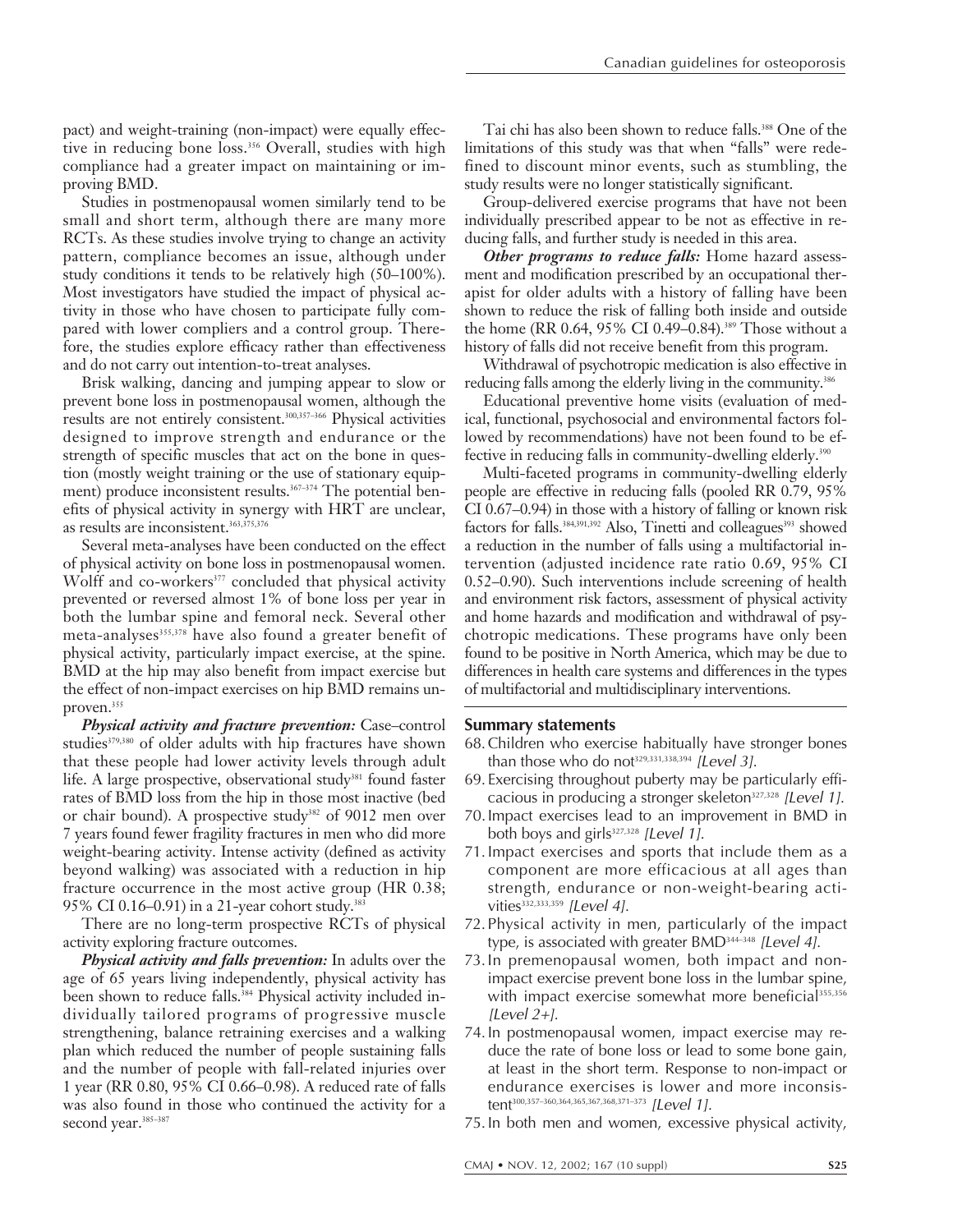such as that associated with long-distance running, can be detrimental $352-354$  [Level 4].

- 76.A higher level of activity throughout middle life is associated with a reduced risk of hip fracture in old age [consensus].
- 77.Exercise programs that are individually tailored and include muscle strengthening, balance training and walking over 1 year are effective in reducing falls<sup>384-387</sup> [Level  $1+j$  and injuries<sup>384</sup> [Level 2+]. General groupdelivered exercise programs have not been shown to be effective in reducing falls.
- 78.Multifactorial programs that combine interventions are effective in reducing falls in both unselected people and those with a history of falling or with known risk factors for falls<sup>384,391-393</sup> [Level 1+].

# **Recommendations**

- 43.Children, particularly those entering and passing through puberty, should be encouraged to participate in impact exercises or sports (mainly field and court sports) [Grade B].
- 44.Throughout life, both men and women should be encouraged to participate in exercise, particularly in weight-bearing exercises, which include impact as a component [Grade C for men; Grade B for pre- and menopausal women].
- 45.For older men and women at risk of falling or who have fallen, tailored programs that are based on individual assessment, contain exercises to improve strength and balance and, where necessary, are multidisciplinary in nature should be made available [Grade A].

# **Conclusion**

These clinical practice guidelines are intended to provide family practitioners with the current best evidence from clinical research to help them make health care decisions about osteoporosis. For each section in this document, we have followed the steps necessary to develop recommendations based on evidence-based medicine: defining a question, gathering and summarizing the evidence and making a judgment on that evidence. As in many other fields of medicine, the evidence in the literature on osteoporosis is rapidly growing and we expect these guidelines to be a work in progress that will need to be updated to integrate new evidence.

Health care decisions should, as far as possible, be evidence-based and adapted to patient needs to ensure appropriate resource utilization, good adherence to therapy and optimal outcomes. That is what makes medicine an art as well as a science.

Kvern, Leslie, Morrish, Murray, Ste-Marie and Yuen have received speaker fees or educational grants or both from various pharmaceutical companies. Drs. Josse, Derzko, Kaiser, Karaplis, Kendler, Khan, Kvern, Leslie, Murray, Ste-Marie and Yuen have received travel assistance from various pharmaceutical companies. No competing interests were declared by the other members of the Scientific Advisory Council.

Contributors*:* Section committees, overseen by Dr. Jacques P. Brown and Dr. Robert G. Josse, researched and developed the guidelines and the Scientific Advisory Council reviewed and approved them. Members of the Scientific Advisory Council, the Guidelines Steering Committee and the section committees appear at the end of this article.

Acknowledgements*:* We gratefully acknowledge the contributions of the staff at the OSC, especially Joyce Gordon, president and CEO; Sylvia Kowal, director of marketing, programs and communications and Cathy Loveys, program coordinator. In addition, we gratefully acknowledge the contributions of Linda Huestis, Rick Palidwor, Mary Bowyer, Jessie McGowan and Cathy Cameron. Finally, we thank Diane Adams and Julie Parrot for their database and administrative assistance.

These guidelines were developed under the auspices of the Scientific Advisory Council of the Osteoporosis Society of Canada. The process was facilitated by funding from Eli Lilly Canada, Inc., Merck Frosst Canada, Inc., Novartis Pharmaceuticals Canada, Inc., Procter and Gamble Pharmaceuticals, Aventis Pharma Inc. and Wyeth-Ayerst Canada, Inc. None of the funding sources had a role in the collection, analysis or interpretation of the data or in the decision to publish this report.

**Scientific Advisory Council chair:** Jacques P. Brown, MD. **Steering Committee co-chairs:** Robert G. Josse, MB, BS, and Jacques P. Brown, MD. **Section committee chairs:** Abida Sophina Jamal, MD (alternative or adjunct therapies); Alexandra Papaioannou, MD and Richard G. Crilly, MD (physical activity and falls prevention); Jonathan D. Adachi, MD (bisphosphonates); Kerry Siminoski, MD (calcitonin and fluoride); Brian Lentle, MD (diagnosis); Gillian Hawker, MD (evidence-based medicine); Susan Whiting, PhD (nutrition); Jerilynn C. Prior, MD (hormone replacement therapy for postmenopausal women); David A. Hanley, MD (risk factors); Jacques P. Brown, MD (SERMs); Anthony B. Hodsman, MD (PTH). **Scientific Advisory Council members:** Jane Aubin, PhD; Susan Barr, PhD, RDN; Earl R. Bogoch, MD; Thomas Brown, PharmD; Christine Derzko, MD; Patricia Anne Fenety, PhD.; Elaine E. Jolly, MD; Aliya Khan, MD (biochemical markers of bone turnover); Stephanie Kaiser, MD; Andrew Karaplis, MD; David Kendler, MD; Brent Kvern, MD; Darien-Alexis Lazowski, PhD; William D. Leslie, MD; Donald W. Morrish, MD; Timothy M. Murray, MD (fluoride); Wojciech P. Olszynski, MD (bisphosphonates); Louis-Georges Ste-Marie, MD; C.K. Yuen, MD. **Section committee members:** Cathy M. Arnold, MSc; George Bahsali, MD; Cameron J.R. Blimkie, PhD; Suzanne M. Cadarette, MSc, Angela M. Cheung, MD; Anthony P. Cheung, MPH; Philip D. Chilibeck, PhD; Cora Craig, MSc; Ann B. Cranney, MD; Pierre D'Armour, MD; Robert A. Faulkner, MSc; George Ioannidis, MSc; Chung-Ja Jackson, PhD; Stephanie Kaiser, MD; Karim Khan, MD; Richard Kremer, MD; France Legare, MD; Jacqueline Lewis, MD; Pricille G. Masse, PhD; Heather McKay, PhD; Moira Petit, PhD; Robert Petrella, MD; Sheila Pride, MD; Bruce Roe, MD; Leonard Rosenthall, MD; Reinhold Vieth, PhD; Colin Webber, PhD. **Principal scientist:** Shawn Davison, PhD. **Editorial consultant:** Marita Kloseck, PhD.

# **References**

- 1. Hanley DA, Josse RG. Prevention and management of osteoporosis: consensus statements from the Scientific Advisory Board of the Osteoporosis Society of Canada: 1. Introduction. *CMAJ* 1996;155:921-3.
- 2. Papadimitropoulos EA, Coyte PC, Josse RG, Greenwood CE. Current and projected rates of hip fracture in Canada. *CMAJ* 1997;157:1357-63.
- 3. Melton LJ III, Chrischilles EA, Cooper C, Lane AW, Riggs BL. Perspective: how many women have osteoporosis? *J Bone Miner Res* 1992;7:1005-10.

Competing interests*:* Drs. J. Brown, Josse, Bogoch, Jolly, Kaiser, Karaplis, Kendler, Khan, Murray, Ste-Marie and Yuen have been consultants for various pharmaceutical companies. Drs. Josse, Bogoch, Jolly, Kendler, Leslie, Ste-Marie and Yuen have received research funds from various pharmaceutical companies. Drs. J. Brown, Josse, Bogoch, T. Brown, Derzko, Jolly, Kaiser, Karaplis, Kendler, Khan,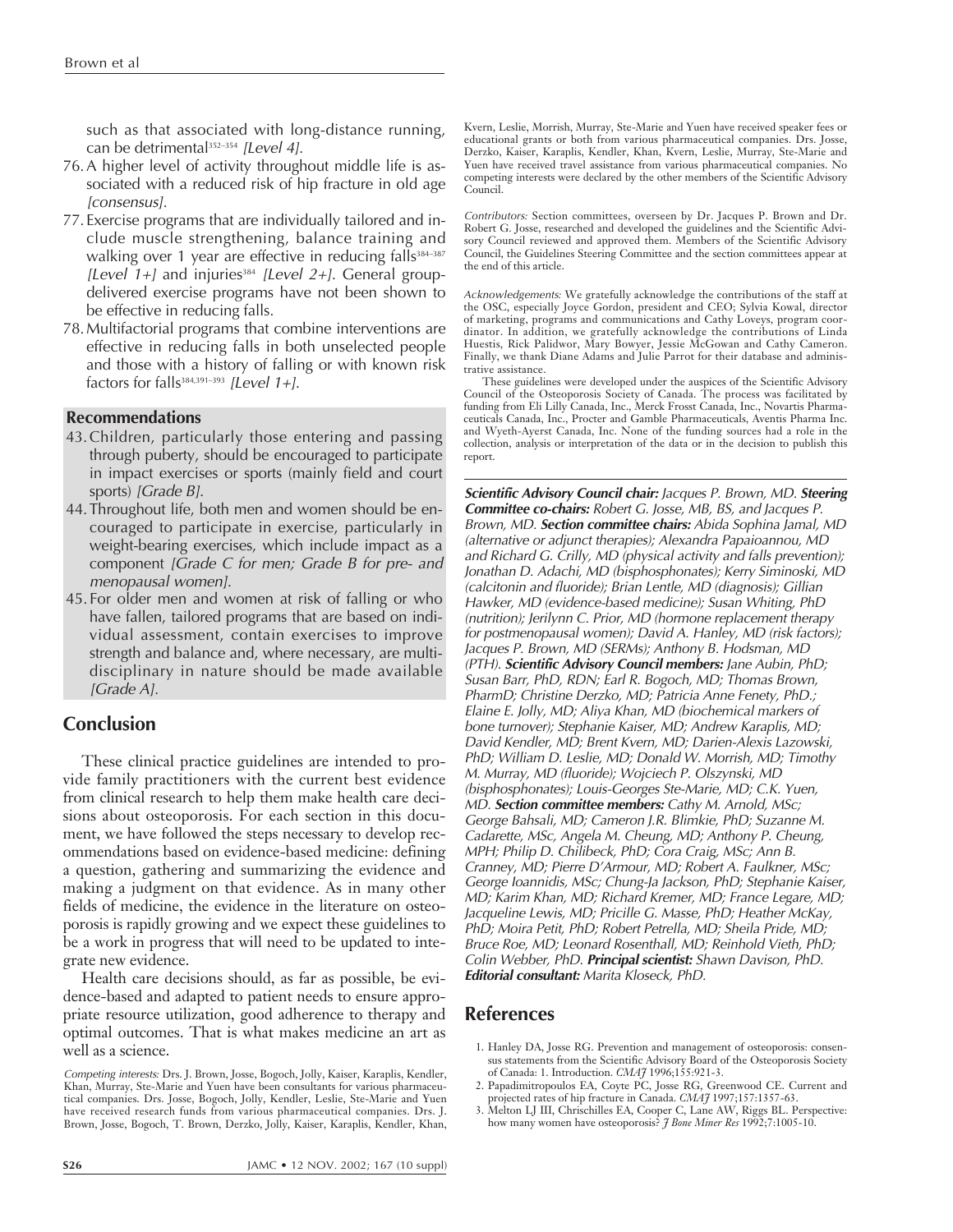- 4. Cauley JA, Thompson DE, Ensrud KE, Scott JC, Black DM. Risk of mortality following clinical fractures. *Osteoporos Int* 2000;11:556-61.
- 5. Cooper C, Atkinson EJ, Jacobsen SJ, O'Fallon WM, Melton LJ III. Population-based study of survival after osteoporotic fractures. *Am J Epidemiol* 1993;137:1001-5.
- 6. Center JR, Nguyen TV, Schneider D, Sambrook PN, Eisman JA. Mortality after all major types of osteoporotic fracture in men and women: an observational study. *Lancet* 1999;353:878-82.
- 7. Chrischilles EA, Butler CD, Davis CS, Wallace RB. A model of lifetime osteoporosis impact. *Arch Intern Med* 1991;151:2026-32.
- 8. Cummings SR, Black DM, Rubin SM. Lifetime risks of hip, colles', or vertebral fracture and coronary heart disease among white postmenopausal women. *Arch Intern Med* 1989;149:2445-8.
- 9. Melton LJ III. Who has osteoporosis? A conflict between clinical and public health perspectives. *J Bone Miner Res* 2000;15:2309-14.
- 10. Goeree ROB, Pettitt DB, Cuddy L, Ferraz M, Adachi J. An assessment of the burden of illness due to osteoporosis in Canada. *J* Soc *Obstet Gynaecol Can* 1996;18(suppl July):15-24.
- 11. Osteoporosis Society of Canada. Clinical practice guidelines for the diagnosis and management of osteoporosis. *CMAJ* 1996;155:1113-33.
- 12. Meltzer S, Leiter L, Daneman D, Gerstein H, Lau D, Ludwig S, et al. 1998 Clinical practice guidelines for the management of diabetes in Canada. *CMAJ* 1998;159(8 suppl):S1-29.
- 13. Carruthers SG, Larochelle P, Haynes RB, Petrasovits A, Schiffrin E. Report of the Canadian Hypertension Society Consensus Conference: 1. Introduction. *CMA*<sup>7</sup> 1993;149:289-93.
- 14. Greenhalgh T. Assessing the methodological quality of published papers. *BMJ* 1997;315:305-8.
- 15. Consensus development conference: diagnosis, prophylaxis, and treatment of osteoporosis. *Am J Med* 1993;94:646-50.
- 16. Osteoporosis prevention, diagnosis and therapy. NIH consensus statements 2000;17(1):1-45. [http://consensus.nih.gov/cons/111/111\_intro.htm]
- 17. Guidelines for preclinical evaluation and clinical trials in osteoporosis. Geneva: WHO; 1998:59.
- 18. Kanis JA, Melton LJ III, Christiansen C, Johnston CC, Khaltaev N. The diagnosis of osteoporosis. *J Bone Miner Res* 1994;9:1137-41.
- 19. Assessment of fracture risk and its application to screening for postmenopausal osteoporosis: report of a WHO Study Group. Geneva: WHO; 1994. Tech. rep. series.
- 20. Cummings SR, Nevitt MC, Browner WS, Stone K, Fox KM, Ensrud KE, et al. Risk factors for hip fracture in white women. Study of Osteoporotic Fractures Research Group. *N Engl J Med* 1995;332:767-73.
- 21. Geusens P, Hochberg MC, van der Voort DJ, Pols H, Van der Klift M, Siris E, et al. Performance of risk indices for identifying low bone density in postmenopausal women. *Mayo Clin Proc* 2002;77:629-37.
- 22. Marshall D, Johnell O, Wedel H. Meta-analysis of how well measures of bone mineral density predict occurrence of osteoporotic fractures. *BMJ* 1996;312:1254-9.
- 23. Ungar WJ, Josse R, Lee S, Ryan N, Adachi R, Hanley D, et al. The Canadian SCORE questionnaire: optimizing the use of technology for low bone density assessment. Simple calculated osteoporosis risk estimate. *J Clin Densitom* 2000;3:269-80.
- 24. Cadarette SM, Jaglal SB, Kreiger N, McIsaac WJ, Darlington GA, Tu JV. Development and validation of the osteoporosis risk assessment instrument to facilitate selection of women for bone densitometry. *CMAJ* 2000;162:1289-94.
- 25. National Osteoporosis Foundation. Osteoporosis: review of the evidence for prevention, diagnosis, and treatment and cost-effectiveness analysis. *Osteoporos Int* 1998;8(suppl 4):S7-80.
- 26. Cadarette SM, Jaglal SB, Murray TM, McIsaac WJ, Joseph L, Brown JP. Evaluation of decision rules for referring women for bone densitometry by<br>dual-energy X-ray absorptiometry. *JAMA* 2001;286:57-63.<br>27. Wasnich RD, Davis JW, Ross PD. Spine fracture risk is predicted by non-<br>spine fractures
- 
- 28. Davis JW, Grove JS, Wasnich RD, Ross PD. Spatial relationships between prevalent and incident spine fractures. *Bone* 1999;24:261-4.
- 29. Ismail AA, Cockerill W, Cooper C, Finn JD, Abendroth K, Parisi G, et al. Prevalent vertebral deformity predicts incident hip though not distal forearm fracture: results from the European prospective osteoporosis. *Osteoporos Int* 2001;12:85-90.
- 30. Klotzbuecher CM, Ross PD, Landsman P, Abbott TAI, Berger M. Patients with prior fractures have an increased risk of future fractures: a summary of
- the literature and statistical synthesis. *J Bone Miner Res* 2000;15:721-39. 31. Ross PD, Davis JW, Epstein RS, Wasnich RD. Pre-existing fractures and bone mass predict vertebral fracture incidence in women. *Ann Intern Med* 1991;114:919-23.
- 32. Tromp AM, Smit JH, Deeg DJH, Bouter LM, Lips P. Predictors for falls and fractures in the longitudinal aging study Amsterdam. *J Bone Miner Res* 1998;13:1932-9.
- 33. Black DM, Palermo L, Nevitt MC, Genant HK, Christensen L, Cummings SR. Defining incident vertebral deformity: a prospective comparison of several approaches. The Study of Osteoporotic Fractures Research Group. *J Bone Miner Res* 1999;14:90-101.
- 34. Fox KM, Cummings SR, Williams E, Stone K, Study of Osteoporotic Fractures. Femoral neck and intertrochanteric fractures have different risk factors, a prospective study. *Osteoporos Int* 2000;11:1018-23.
- 35. Ettinger B, Black DM, Mitlak BH, Knickerbocker RK, Nickelsen T, Genant HK, et al. Reduction of vertebral fracture risk in postmenopausal women with osteoporosis treated with raloxifene: Results from a 3-year randomized clinical trial. *JAMA* 1999;282:637-45.
- 36. Black DM, Arden NK, Palarmo L, Pearson J, Cummings SR. Prevalent vertebral deformities predict hip fractures and new vertebral deformities but not wrist fractures. *J Bone Miner Res* 1999;14:821-8.
- 37. Lindsay R, Silverman SL, Cooper C, Hanley DA, Barton I, Broy SB. Risk of new vertebral fracture in the year following a fracture. *JAMA* 2001; 285(3): 320-3.
- 38. McClung MR, Geusens P, Miller PD, Zippel H, Bensen W, Roux C, et al. Effects of risedronate on the risk of hip fracture in elderly women. *N Engl J Med* 2001;344:333-40.
- 39. Cummings SR, Black DM, Nevitt MC, Browner WS, Cauley JA, Genant HK, et al. Appendicular bone density and age predict hip fracture in women. *JAMA* 1990;263:665-8.
- 40. Kanis JA, Johnell O, Oden A, Dawson A, De Laet C, Jonsson B. Ten year probabilities of osteoporotic fractures according to BMD and diagnostic thresholds. *Osteoporos Int* 2001;12:989-95.
- 41. Torgerson DJ, Campbell MK, Thomas RE, Reid DM. Prediction of perimenopausal fractures by bone mineral density and other risk factors. *J Bone Miner Res* 1996;11:293-7.
- 42. Patel MS, Rubin LA, Cole DEC. Genetic determinants of osteoporosis. In Hendreson JE, Goltzman D (editors). *The osteoporosis primer*. Cambridge: Cambridge University Press; 2000:131-46.
- 43. Nyquist F, Gardsell P, Sernbo I, Jeppsson JO, Johnell O. Assessment of sex hormones and bone mineral density in relation to occurrence of fracture in men: a prospective population-based study. *Bone* 1998;22:147-51.
- 44. Mussolino ME, Looker AC, Madans JH, Langlois JA, Orwoll ES. Risk factors for hip fracture in white men: the NHANES I Epidemiologic Follow-up Study. *J Bone Miner Res* 1998;13:918-24.
- 45. Nguyen TV, Eisman JA, Kelly PJ, Sambrook PN. Risk factors for osteoporotic fractures in elderly men. *Am J Epidemiol* 1996;144:255-63.
- 46. Dargent-Molina P, Favier F, Grandjean H, Baudoin C, Schott AM, Hausherr E, et al. Fall-related factors and risk of hip fracture: the EPIDOS prospective study [published erratum appears in *Lancet* 1996;348:416]. *Lancet* 1996;348:145-9.
- 47. Dargent-Molina P, Schott AM, Hans D, Favier F, Grandjean H, Baudoin C, et al. Separate and combined value of bone mass and gait speed measurements in screening for hip fracture risk: results from the EPIDOS study. *Osteoporos Int* 1999;9:188-92.
- 48. Adachi JD, Olszynski WP, Hanley DA, Hodsman AB, Kendler DL, Simi-noski KG. Management of corticosteroid-induced osteoporosis. *Semin Arthritis Rheum* 2000;29:228-51.
- 49. Van Staa TP, Leufkens HG, Abenhaim L, Zhang B, Cooper C. Use of oral corticosteroids and risk of fractures. *J Bone Miner Res* 2000;15:993-1000.
- 50. Melton LJ III, Atkinson EJ, Cooper C, O'Fallon WM, Riggs BL. Vertebral fractures predict subsequent fractures. *Osteoporos Int* 1999;10:214-21.
- 51. Faulkner K, Abbott TA, Furman WD, Panish J, Siris E, Miller P. Fracture risk assessment in NORA is comparable across peripheral sites. *J Bone Miner Res* 2001;16(suppl 1):S144.
- 52. Njeh CF, Hans D, Li J, Fan B, Fuerst T, He YQ, et al. Comparison of six calcaneal quantitative ultrasound devices: precision and hip fractures. *Osteoporos Int* 2000;11:1051-62.
- 53. Woodhouse A, Black DM. BMD at various sites for the prediction of hip fractures: a meta analysis. *J Bone Miner Res* 2000;15(suppl 1):S145.
- 54. Genant HK, Grampp S, Gluer CC, Faulkner KG, Jergas M, Engelke K, et al. Universal standardisation for dual X-ray absorptiometry: patient and phantom cross-calibration results. *J Bone Miner Res* 1994;9:1503-14.
- 55. Hui SL, Gao S, Zhou XH, Johnston CC, Lu Y, Gluer CC, et al. Universal standardization of bone density measurements: a method with optimal properties for calibration among several instruments. *J Bone Miner Res* 1997;12:1463-70.
- 56. Rosenthall L, Caminis J, Tenehouse A. Calcaneal ultrasonometry: response to treatment in comparison with dual x-ray absorptiometry measurements of the lumbar spine and femur. *Calcif Tissue Int* 1999;64:200-4.
- 57. Gardsell P, Johnell O, Nilsson BE. The predictive value of forearm bone mineral content measurements in men. *Bone* 1990;11:229-32.
- 58. Cummings SR, Black DM, Nevitt MC, Browner W, Cauley J, Ensrud KE, et al. Bone density at various sites for prediction of hip fractures. The Study of Osteoporotic Fractures Research Group. *Lancet* 1993;341:72-5.
- 59. Ross P, Huang C, Davis J, Imose K, Yates J, Vogel J, et al. Predicting vertebral deformity using bone densitometry at various skeletal sites and calcaneus ultrasound. *Bone* 1995;16:325-32.
- 60. Bauer DC, Gluer CC, Cauley JA, Vogt TM, Ensrud KE, Genant HK, et al. Broadband ultrasound attenuation predicts fractures strongly and independently of densitometry in older women. A prospective study. *Arch Intern Med* 1997;157:629-34.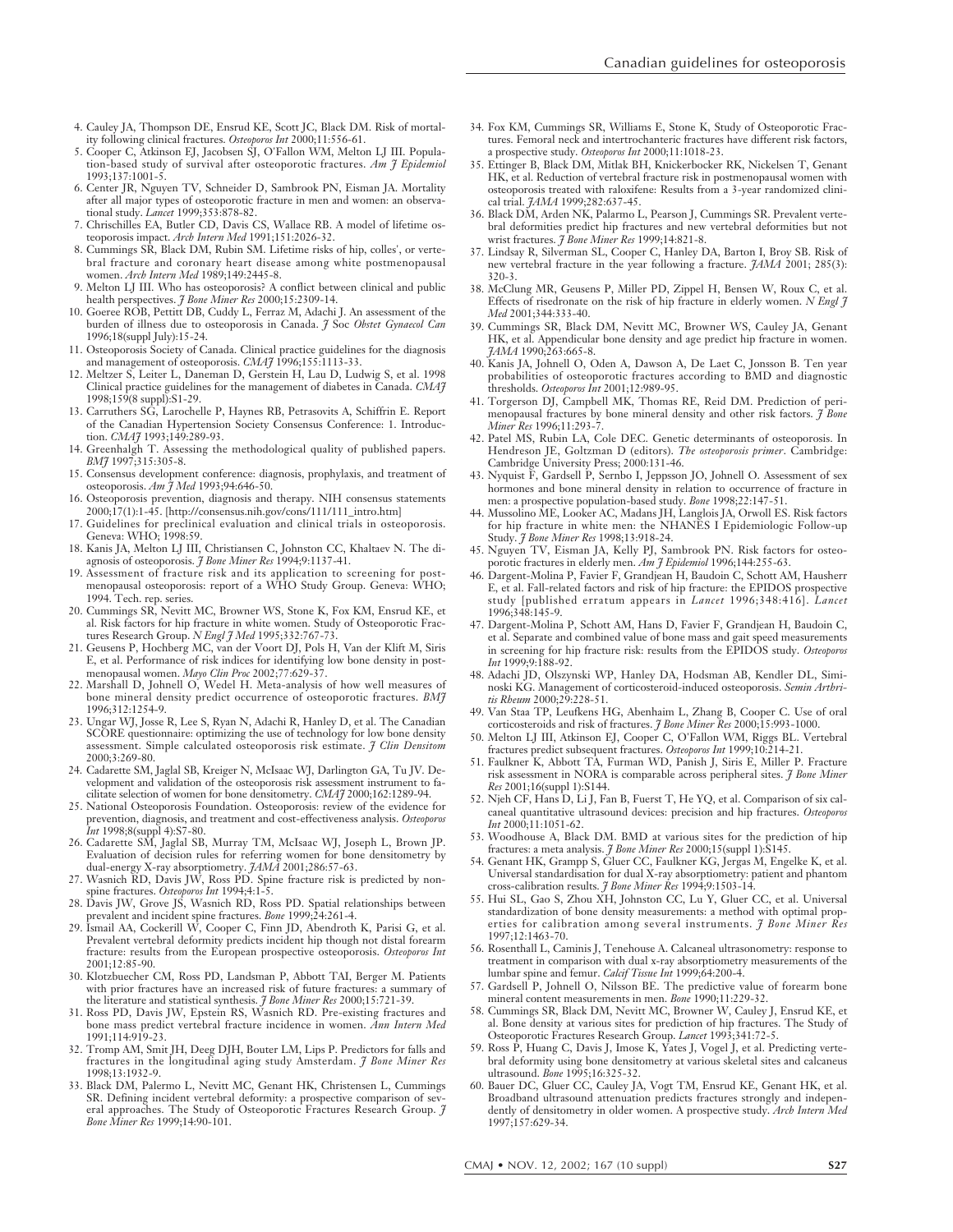- 61. Hans D, Dargent-Molina P, Schott AM, Sebert JL, Cormier C, Kotzki PO, et al. Ultrasonographic heel measurements to predict hip fracture in elderly women: the EPIDOS prospective study. *Lancet* 1996;348:511-4.
- 62. Adami S, Zamberlan N, Gatti D, Zanfisi C, Braga V, Broggini M, et al. Computed radiographic absorptiometry and morphometry in the assessment of postmenopausal bone loss. *Osteoporos Int* 1996;6:8-13.
- 63. Wishart JM, Horowitz M, Bochner M, Need AG, Nordin BEC. Relationships between metacarpal morphometry, forearm and vertebral bone density and fractures in postmenopausal women. *Br J Radiol* 1993;66:435-40.
- 64. Ravn P, Overgaard K, Huang C, Ross PD, Green D, McClung M, et al. Comparison of bone densitometry of the phalanges, distal forearm and axial skeleton in early postmenopausal women participating in the EPIC study. *Osteoporos Int* 1996;6:308-13.
- 65. Riggs BL, Melton LJ III. Bone turnover matters: the raloxifene treatment paradox of dramatic decreases in vertebral fractures without commensurate increases in bone density. *J Bone Miner Res* 2002;17:11-4.
- 66. Gluer CC, Wu CY, Genant HK. Broadband ultrasound attenuation signals de-
- pend on trabecular orientation: an in-vitro study. *Osteoporos Int* 1993;3:185-91. 67. Faulkner KG, McClung MR. Quality control of DXA instruments in multicenter trials. *Osteoporos Int* 1995;5:218-27.
- 68. Blunt BA. DXA technologists: educate yourselves. *Radiol Technol* 1998;70:223-4. 69. Kolta S, Ravaud P, Fechtenbaum J, Dougados M, Roux C. Follow-up of individual patients on two DXA scanners of the same manufacturer. *Osteoporos Int*
- 2000;11:709-13. 70. Ravaud P, Reny JL, Giraudeau B, Porcher R, Dougados M, Roux C. Individ-
- ual smallest detectable difference in bone mineral density measurements. *J Bone Miner Res* 1999;14:1449-56. 71. Sievanen H, Oja P, Vuori I. Precision of dual energy x-ray absortiometry in
- determining bone mineral density and content of various skeletal sites. *J Nucl Med* 1992;33:1137-42.
- 72. Wahner HW, Looker A, Dunn WL, Walters LC, Hauser MF, Novak C. Quality control of bone densitometry in a national health survey (NHANES III) using three mobile examination centers. *J Bone Miner Res* 1994;9:951-60.
- 73. Gluer CC, Blake G, Blunt BA, Jergas M, Genant HK. Accurate assessment of precision errors: how to measure the reproducibility of bone densitometry techniques. *Osteoporos Int* 1995;5:262-70.
- 74. Gluer C. Monitoring skeletal changes by radiological techniques. *J Bone Miner Res* 1999;14:1952-62.
- THE THE RESTRACT IN THE CONDUCT THE LAND III III, Atkinson EJ, O'Connor MK, O'Fallon WM, Riggs BL. Bone<br>
Annoise Anni III, Atkinson EJ, O'Connor *A Rone Miner Res* 1998:13:1915-23. density and fracture risk in men. *J Bone Miner Res* 1998;13:1915-
- 76. de Laet CE, Van Hout BA, Burger H, Weel AE, Hofman A, Pols HAP. Hip fracture prediction in elderly men and women: validation in the Rotterdam study. *J Bone Miner Res* 1998;13:1587-93.
- 77. Cheng S, Suominen H, Sakari-Rantala R, Laukkanen P, Avikainen V, Heikkinen E. Calcaneal bone mineral density predicts fracture occurrence: a fiveyear follow-up study in elderly people. *J Bone Miner Res* 1997;12:1075-82.
- 78. Gilsanz V, Boechat MI, Gilsanz R, Loro ML, Roe TF, Goodman WG. Gender differences in vertebral sizes in adults: biomechanical implications. *Radiology* 1994;190:678-82.
- 79. Seeman E. From density to structure: growing up and growing old on the surfaces of bone. *J Bone Miner Res* 1997;12:509-21.
- 80. Kanis JA, Gluer CC. An update on the diagnosis and assessment of osteoporosis with densitometry. *Osteoporos Int* 2000; 11:192-202.
- 81. Van der Klift M, de Laet CE, McCloskey EV, Hofman A, Pols HA. The incidence of vertebral fractures in men and women: the Rotterdam study. *J Bone Miner Res* 2002;17:1051-6.
- 82. Looker AC, Orwoll ES, Johnston CC Jr, Lindsay RL, Wahner HW, Dunn WL, et al. Prevalence of low femoral bone density in older U.S. adults from NHANES III. *J Bone Miner Res* 1997;12:1761-8.
- 83. Clemmesen B, Ravn P, Zegels B, Taquet AN, Christiansen C, Reginster JY. A 2-year phase II study with 1-year of follow-up of risedronate (NE-58095) in postmenopausal osteoporosis. *Osteoporos Int* 1997;7:488-95.
- 84. Chesnut CH III, McClung M, Ensrud KE, Bell N, Genant H, Harris S. Alendronate treatment of the postmenopausal osteoporotic woman: effect of multiple dosages on bone mass and bone remodeling. *Am J Med* 1995;99:144-52.
- 85. Liberman UA, Weiss SR, Broll J, Minne HW, Quan H, Bell NH, et al. Effect of oral alendronate on bone mineral density and the incidence of fractures in postmenopausal osteoporosis. *N Engl J Med* 1995;333:1437-43.
- 86. Devogelaer JP, Broll H, Correa-Rotter R, Cumming DC, De Deuxchaisnes DC, Geusens P, et al. Oral alendronate induces progressive increases in bone mass of the spine, hip, and total body over three years in postmenopausal women with osteoporosis. *Bone* 1996;18:141-50.
- 87. Garnero P, Sornay-Rendu E, Duboeuf F, Delmas PD. Markers of bone turnover predict postmenopausal forearm bone loss over 4 years: the OFELY study. *J Bone Miner Res* 1999;14:1614-21.
- 88. Chesnut CH III, Bell NH, Clark GS, Drinkwater BL, English SC, Johnston CC Jr, et al. Hormone replacement therapy in postmenopausal women: urinary N-telopeptide of type I collagen monitors therapeutic effect and predicts response of bone mineral density. *Am J Med* 1997;102:29-37.
- 89. Garnero P, Sornay-Rendu E, Chapuy MC, Delmas PD. Increased bone turnover in late postmenopausal women is a major determinant of osteoporo-

sis. *J Bone Miner Res* 1996;11:337-49.

- 90. Garnero P, Dargent-Molina P, Hans D, Schott AM, Bréart G, Meunier PJ, et al. Do markers of bone resorption add to bone mineral density and ultrasonographic heel measurement for the prediction of hip fracture in elderly women? *Osteoporos Int* 1998;8:563-9.
- 91. Rogers A, Hannon RA, Eastell R. Biochemical markers as predictors of rates of bone loss after menopause. *J Bone Miner Res* 2000;15:1398-404.
- 92. Rosen CJ, Chesnut CH III, Mallinak NJS. The predictive value of biochemical markers of bone turnover for bone mineral density in early postmenopausal women treated with hormone replacement or calcium Supplementation. *J Clin Endocrinol Metab* 1997;82:1904-10.
- 93. Keen RW, Nguyen T, Sobnack R, Perry LA, Thompson PW, Spector TD. Can biochemical markers predict bone loss at the hip and spine?: a 4-year prospective study of 141 early postmenopausal women. *Osteoporos Int* 1996;6:399-406.
- 94. Szulc P, Arlot M, Chapuy MC, Duboeuf F, Meunier PJ, Delmas PD. Serum undercarboxylated osteocalcin correlates with hip bone mineral density in elderly women. *J Bone Miner Res* 1994;9:1591-5.
- 95. Eastell R, Robins SP, Colwell T, Assiri AMA, Riggs BL, Russell RGG. Evaluation of bone turnover in type I osteoporosis using biochemical markers specific for both bone formation and bone resorption. *Osteoporos Int* 1993;3:255-60.
- 96. Garnero P, Hausherr E, Chapuy MC, Marcelli C, Grandjean H, Muller C, et al. Markers of bone resorption predict hip fracture in elderly women: the EPIDOS Prospective Study. *J Bone Miner Res* 1996;11:1531-8.
- 97. Looker AC, Bauer DC, Chesnut CH III, Gundberg M, Hochberg MC, Klee G, et al. Clinical use of biochemical markers of bone remodeling: current status and future directions. *Osteoporos Int* 2000;11:467-80.
- 98. Kress BC, Mizrahi IA, Armour KW, Marcus R, Emkey RD, Santora AC. Use of bone alkaline phosphatase to monitor alendronate therapy in individual postmenopausal osteoporotic women. *Clin Chem* 1999;45:1009-17.
- 99. Eastell R, Barton I, Hannon RA, Garnero P, Chines A, Pack S, et al. Antifracture efficacy of risedronate: prediction by change in bone resorption markers. *J Bone Miner Res* 2001;16 suppl:S163.
- 100. Khosla S, Melton LJ III, Atkinson EJ, O'Fallon WM, Klee GG, Riggs BL. Relationship of serum sex steroid levels and bone turnover markers with bone mineral density in men and women: a key role for bioavailable estrogen. *J Clin Endocrinol Metab* 1998;83:2266-74.
- 101. Fleisch HA. Bisphosphonates: preclinical aspects and use in osteoporosis. *Ann Med* 1997;29:55-62.
- 102. Russell RG, Rogers MJ. Bisphosphonates: from the laboratory to the clinic and back again. *Bone* 1999;25:97-106.
- 103. Evans RA, Somers NM, Dunstan CR, Royle H, Kos S. The effect of low-dose cyclical etidronate and calcium on bone mass in early postmenopausal women. *Osteoporos Int* 1993;3:71-5.
- 104. Guanabens N, Farrerons J, Perez-Edo L, Monegal A, Renau A, Carbonell J. Cyclical etidronate versus sodium fluoride in established postmenopausal osteoporosis: a randomized 3-year trial. *Bone* 2000;27:123-8.
- 105. Gurlek A, Bayraktar M, Gedik O. Comparison of calcitriol treatment with etidronate-calcitriol and calcitonin-calcitriol combinations in Turkish women with postmenopausal osteoporosis: a prospective study. *Calcif Tissue Int* 1997;61:39-43.
- 106. Harris ST, Watts NB, Jackson RD, Genant HK, Wasnich RD, Ross P. Fouryear study of intermittent cyclic etidronate treatment of postmenopausal osteoporosis: three years of blinded therapy followed by one year of open therapy. *Am J Med* 1993;95:557-67.
- 107. Heath DA, Bullivant BG, Boiven C, Balena R. The effects of cyclical etidronate on early postmenopausal bone loss: An open, randomized controlled study. *J Clin Densitometry* 2000;3:27-33.
- 108. Herd RJ, Balena R, Blake GM, Ryan PJ, Fogelman I. The prevention of early postmenopausal bone loss by cyclical etidronate therapy: a 2-year, doubleblind, placebo-controlled study. *Am J Med* 1997;103:92-9.
- 109. Meunier PJ, Confavreux E, Tupinon I, Hardouin C, Delmas PD, Balena R. Prevention of early postmenopausal bone loss with cyclical etidronate therapy (a double-blind placebo-controlled study and 1-year follow-up). *J Clin Endocrinol Metab* 1997;82:2784-91.
- 110. Mukherjee T, Barad D, Turk R, Freeman R. A randomized, placebo-controlled study on the effect of cyclic intermittent etidronate therapy on the bone mineral density changes associated with six months of gonadotropin-releasing hormone agonist treatment. *Am J Obstet Gynecol* 1996;175:105-9.
- 111. Storm T, Thamsborg G, Steiniche T, Genant HK, Sorensen OH. Effect of intermittent cyclical etidronate therapy on bone mass and fracture rate in
- women postmenopausal osteoporosis. *N Engl J Med* 1990;322:1265-71. 112. Surrey ES, Voigt B, Fournet N, Judd HL. Prolonged gonadotropin-releasing hormone agonist treatment of symptomatic endometriosis: the role of cyclic sodium etidronate and low-dose norethindrone "add-back" therapy. *Fertil Steril* 1995;63:747-55.
- 113. Watts NB, Harris ST, Genant HK, Wasnich RD, Miller PD, Jackson RD, et al. Intermittent cyclical etidronate treatment of postmenopausal osteoporosis. *N Engl J Med* 1990;323:73-9.
- 114. Schnitzer T, Bone HG, Crepaldi G, Adami S, McClung M, Kiel D, et al. Therapeutic equivalence of alendronate 70 mg once-weekly and alendronate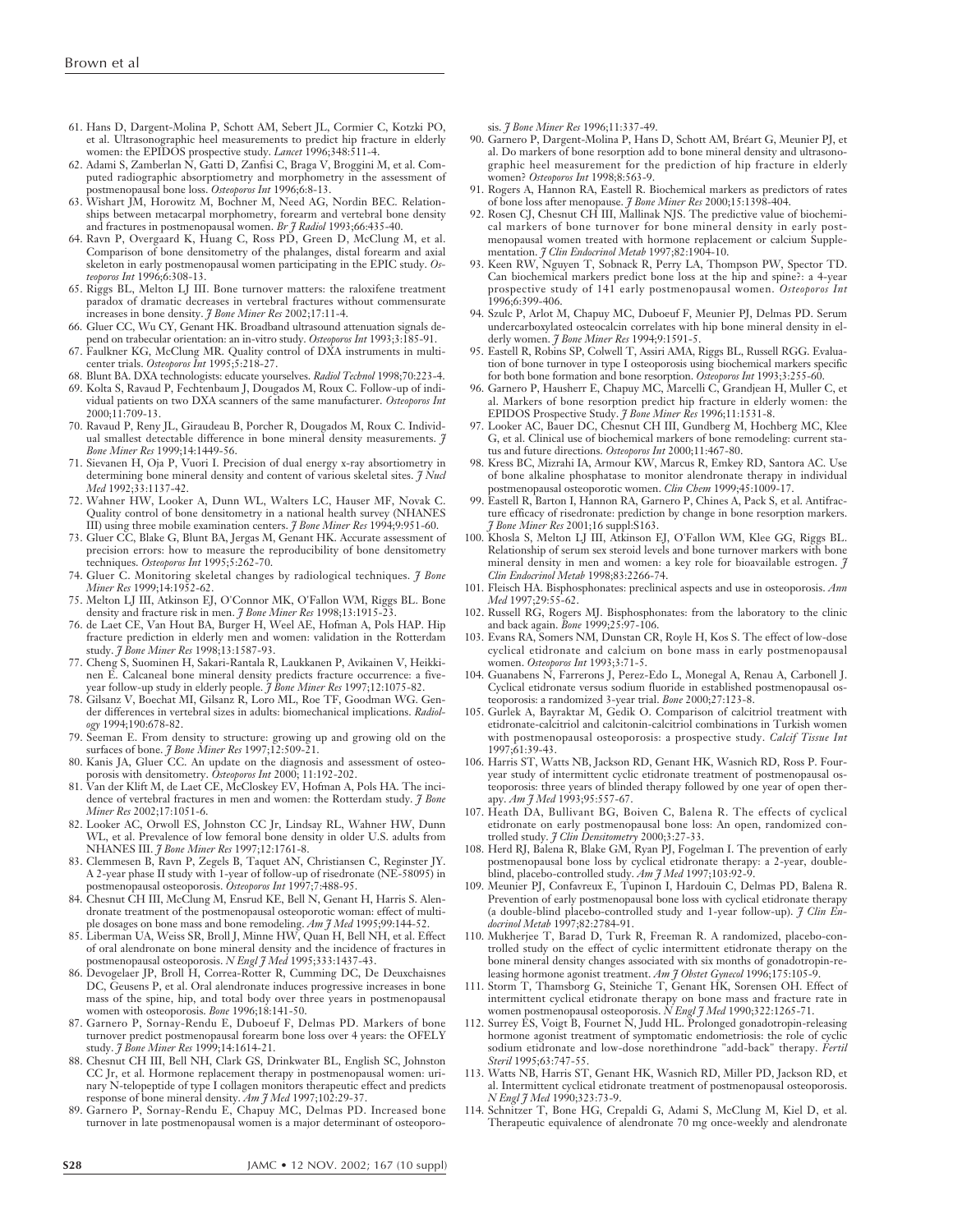10 mg daily in the treatment of osteoporosis. *Aging (Milano)* 2000;12:1-12. 115. Liberman UI, Hirsch LJ. Esophagitis and alendronate. *N Engl J Med*

- 1996;335:1069-70. 116. Adami S, Passeri M, Ortolani S, Broggini M, Carratelli L, Caruso I, et al. Effects of oral alendronate and intranasal salmon calcitonin on bone mass and biochemical markers of bone turnover in postmenopausal women with osteoporosis. *Bone* 1995;17:383-90.
- 117. Black DM, Cummings SR, Karpf DB, Cauley JA, Thompson DE, Nevitt MC, et al. Randomised trial of effect of alendronate on risk of fracture in women with existing vertebral fractures. Fracture Intervention Trial Research Group. *Lancet* 1996;348:1535-41.
- 118. Cummings SR, Black DM, Thompson DE, Applegate WB, Barrett-Connor EL, Musliner TA, et al. Effect of alendronate on risk of fracture in women with low bone density but without vertebral fractures: results from the Fracture Intervention Trial. *JAMA* 1998;280:2077-82.
- 119. Downs RW Jr, Bell NH, Ettinger MP, Walsh BW, Favus MJ, Mako B, et al. Comparison of alendronate and intranasal calcitonin for treatment of osteo-
- porosis in postmenopausal women. *J Clin Endocrinol Metab* 2000;85:1783-8. 120. Gonnelli S, Cepollaro C, Pondrelli C, Martini S, Montagnani A, Monaco R, et al. Bone turnover and the response to alendronate treatment in postmenopausal osteoporosis. *Calcif Tissue Int* 1999;65:359-64.
- 121. Bone HG, Greenspan SL, McKeever C, Bell N, Davidson M, Downs RW, et al. Alendronate and estrogen effects in postmenopausal women with low bone mineral density. Alendronate/Estrogen Study Group. *J Clin Endocrinol Metab* 2000;85:720-6.
- 122. Greenspan SL, Parker RA, Ferguson L, Rosen HN, Maitland-Ramsey L, Karpf DB. Early changes in biochemical markers of bone turnover predict the long-term response to alendronate therapy in representative elderly women: a randomized clinical trial. *J Bone Miner Res* 1998;13:1431-8.
- 123. Hosking D, Chilvers CED, Christiansen C, Ravn P, Wasnich R, Ross P, et al. Prevention of bone loss with alendronate in postmenopausal women under 60 years of age. *N Engl J Med* 1998;338:485-92.
- 124. Lindsay R, Cosman F, Lobo RA, Walsh BW, Harris ST, Reagan JE, et al. Addition of alendronate to ongoing hormone replacement therapy in the treatment of osteoporosis: a randomized, controlled clinical trial. *J Clin Endocrinol Metab* 1999;84:3076-81.
- 125. McClung M, Clemmesen B, Daifotis A. Alendronate prevents postmenopausal bone loss in women without osteoporosis. A double-blind, randomized, controlled trial. *Ann Intern Med* 1998;128:253-61.
- 126. Pivonello R, Faggiano A, Di Somma C, Klain M, Filippella M, Salvatore M, et al. Effect of a short-term treatment with alendronate on bone density and bone markers in patients with central diabetes insipidus. *J Clin Endocrinol Metab* 1999;84:2349-52.
- 127. Pols HAP, Felsenberg D, Hanley DA, Stepan J, Munoz-Torres M, Wilkin TJ, et al. A multinational, placebo-controlled, randomized study of the effects of alendronate on bone density and fracture risk in postmenopausal women with low bone mass: Results of the FOSIT Study. *Osteoporos Int* 1999;9:461-8.
- 128. Ravn P, Bidstrup M, Wasnich RD, Davis JW, McClung MR, Balske A, et al. Alendronate and estrogen-progestin in the long-term prevention of bone loss: Four-year results from the early postmenopausal intervention cohort study: A randomized, controlled trial. *Ann Intern Med* 1999;131:935-42.
- 129. Schneider PF, Fischer M, Allolio B, Felsenberg D, Schroder U, Semler J, et al. Alendronate increases bone density and bone strength at the distal radius in postmenopausal women. *J Bone Miner Res* 1999;14:1387-93.
- 130. Shiraki M, Kushida K, Fukunaga M, Kishimoto H, Kaneda K, Minaguchi H, et al. A placebo-controlled, single-blind study to determine the appropriate alendronate dosage in postmenopausal Japanese patients with osteoporosis. *Endocr J* 1998;45:191-201.
- 131. Shiraki M, Kushida K, Fukunaga M, Kishimoto H, Taga M, Nakamura T, et al. A double-masked multicenter comparative study between alendronate and alfacalcidol in Japanese patients with osteoporosis. *Osteoporos Int* 1999;10:183-92.
- 132. Tucci JR, Tonino RP, Emkey RD, Peverly CA, Kher U, Santora AC. Effect of three years of oral alendronate treatment in postmenopausal women with osteoporosis. *Am J Med* 1996;101:488-501.
- 133. Black DM, Thompson DE, Bauer DC, Ensrud K, Musliner T, Hochberg MC. Fracture risk reduction with alendronate in women with osteoporosis: the Fracture Intervention Trial (FIT) Research Group. *J Clin Endocrinol Metab* 2000;85:118-24.
- 134. Delmas PD, Balena R, Confravreux E, Hardouin C, Hardy P, Bremond A. Bisphosphonate risedronate prevents bone loss in women with artificial menopause due to chemotherapy of breast cancer: a double-blind, placebocontrolled study. J Clin Oncol 1997;15:955-62.
- 135. Fogelman I, Ribot C, Smith R, Ethgen D, Sod E, Reginster JY. Risedronate reverses bone loss in postmenopausal women with low bone mass: results from a multinational, double-blind, placebo-controlled trial. BMD-MN Study Group. *J Clin Endocrinol Metab* 2000;85:1895-900.
- 136. Harris ST, Watts NB, Genant HK, McKeever CD, Hangartner T, Keller M, et al. Effects of risedronate treatment on vertebral and nonvertebral fractures in women with postmenopausal osteoporosis: a randomized controlled trial. Vertebral Efficacy With Risedronate Therapy (VERT) Study Group. *JAMA* 1999;282:1344-52.
- 137. Reginster JY, Minne HW, Sorensen OH, Hooper M, Roux C, Brandi ML, et al. Randomized trial of the effects of risedronate on vertebral fractures in women with established postmenopausal osteoporosis. *Osteoporos Int* 2000; 11:83-91.
- 138. Brown JP, Kendler DL, McClung MR, Emkey RD, Adachi JD, Bolognese MA, et al. The efficacy and tolerability of risedronate once a week for the treatment of postmenopausal osteoporosis. *Calcif Tissue Int* 2002;71:103-11.
- 139. Hodsman AB, Hanley DA, Josse R. Do bisphosphonates reduce the risk of osteoporotic fractures? An evaluation of the evidence to date. *CMAJ* 2002;166:1426-30.
- 140. Wimalawansa SJ. Combined therapy with estrogen and etidronate has an additive effect on bone mineral density in the hip and vertebrae: four-year randomized study. *Am J Med* 1995;99:36-42.
- 141. Wimalawansa SJ. A four-year randomized controlled trial of hormone replacement and bisphosphonate, alone or in combination, in women with postmenopausal osteoporosis. *Am J Med* 1998;104:219-26.
- 142. Orwoll E, Ettinger M, Weiss S, Miller P, Kendler D, Graham J, et al. Alendronate for the treatment of osteoporosis in men. *N Engl J Med* 2000;343: 604-10.
- 143. Reid DM, Adami S, Devogelaer JP, Chines AA. Risedronate increases bone density and reduces vertebral fracture risk within one year in men on corticosteroid therapy. *Calcif Tissue Int* 2001;69:242-7.
- 144. Adachi JD, Bensen WG, Brown J, Hanley D, Hodsman A, Josse R, et al. Intermittent etidronate therapy to prevent corticosteroid-induced osteoporosis. *N Engl J Med* 1997;337:382-7.
- 145. Cortet B, Hachulla E, Barton I, Bonvoisin B, Roux C. Evaluation of the efficacy of etidronate therapy in preventing glucocorticoid-induced bone loss in patients with inflammatory rheumatic diseases: A randomized study. *Rev Rhum Engl Ed* 1999;66:214-9.
- 146. Geusens P, Dequeker J, Vanhoof J, Stalmans R, Boonen S, Joly J, et al. Cyclical etidronate increases bone density in the spine and hip of postmenopausal women receiving long term corticosteroid treatment. A double blind, ran-
- domised placebo controlled study. *Ann Rheum Dis* 1998;57:724-7. 147. Jenkins EA, Walker-Bone KE, Wood A, McCrae FC, Cooper C, Cawley MID. The prevention of corticosteroid-induced bone loss with intermittent cyclical etidronate. *Scand J Rheumatol* 1999;28:152-6.
- 148. Lems WF, Jacobs JW, Bijlsma JW, van Veen GJ, Houben HH, Haanen HC, et al. Is addition of sodium fluoride to cyclical etidronate beneficial in the treatment of corticosteroid induced osteoporosis? *Ann Rheum Dis* 1997;56:357-63.
- 149. Mulder H, Struys A. Intermittent cyclical etidronate in the prevention of corticosteroid-induced bone loss. *Br J Rheumatol* 1994;33:348-50.
- 150. Pitt P, Li F, Todd P, Webber D, Pack S, Moniz C. A double blind placebo controlled study to determine the effects of intermittent cyclical etidronate on bone mineral density in patients on long-term oral corticosteroid treatment. *Thorax* 1998;53:351-6.
- 151. Roux C, Oriente P, Laan R, Hughes RA, Ittner J, Goemaere S, et al. Randomized trial of effect of cyclical etidronate in the prevention of corticosteroid-induced bone loss. Ciblos Study Group. *J Clin Endocrinol Metab* 1998;83:1128-33.
- 152. Skingle SJ, Crisp AJ. Increased bone density in patients on steroids with etidronate. *Lancet* 1994;344:543-4.
- 153. Struys A, Snelder AA, Mulder H. Cyclical etidronate reverses bone loss of the spine and proximal femur in patients with established corticosteroid-induced osteoporosis. *Am J Med* 1995;99:235-42.
- 154. Wolfhagen FH, van Buuren HR, den Ouden JW, Hop WC, van Leeuwen JP, Schalm SW, et al. Cyclical etidronate in the prevention of bone loss in corticosteroid-treated primary biliary cirrhosis. A prospective, controlled pilot study. *J Hepatol* 1997;26:325-30.
- 155. Worth H, Stammen D, Keck E. Therapy of steroid-induced bone loss in adult asthmatics with calcium, vitamin D, and a diphosphonate. *Am J Resp Crit Care Med* 1994;150:394-7.
- 156. Brown JP, Olszynski W, Hodsman A, Bensen W, Tenenhouse A, Anastassiades T, et al. The positive effect of etidronate therapy is maintained after the drug is terminated in patients who are using corticosteroids. *J Clin Densitometry* 2001; 4(4):363-71.
- 157. Gonnelli S, Rottoli P, Cepollaro C, Pondrelli C, Cappiello V, Vagliasindi M, et al. Prevention of corticosteroid-induced osteoporosis with alendronate in sarcoid patients. *Calcif Tissue Int* 1997;61:382-5.
- 158. Saag KG, Emkey R, Schnitzer TJ, Brown JP, Hawkins F, Goemaere S, et al. Alendronate for the prevention and treatment of glucocorticoid-induced osteoporosis. Glucocorticoid-Induced Osteoporosis Intervention Study Group. *N Engl J Med* 1998;339:292-9.
- 159. Adachi JD, Saag KG, Delmas PD, Liberman UA, Emkey RD, Seeman E. Two-year effects of alendronate on bone mineral density and vertebral fracture in patients receiving glucocorticoids: a randomized, double-blind, placebo-controlled extension trial. *Arthritis Rheum* 2001;44:202-11.
- 160. Di Somma C, Colao A, Pivonello R, Klain M, Faggiano A, Tripodi FS, et al. Effectiveness of chronic treatment with alendronate in the osteoporosis of Cushing's disease. *Clin Endocrinol* 1998;48:655-62.
- 161. Cohen S, Levy RM, Keller M, Boling E, Emkey RD, Greenwald M, et al.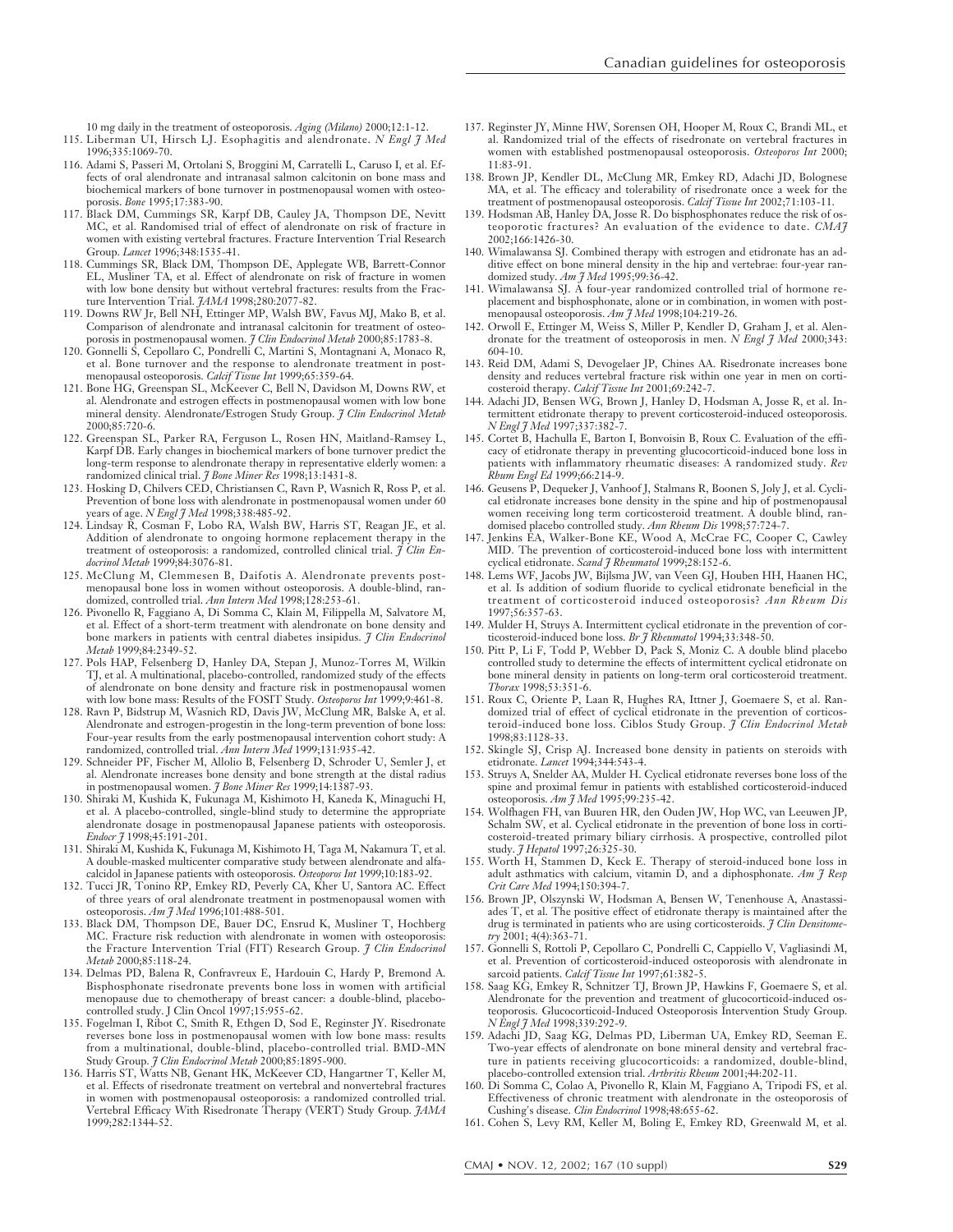Risedronate therapy prevents corticosteroid-induced bone loss: a twelvemonth, multicenter, randomized, double-blind, placebo-controlled, parallelgroup study. *Arthritis Rheum* 1999;42:2309-18.

- 162. Reid DM, Hughes RA, Laan RF, Sacco-Gibson NA, Wenderoth DH, Adami S. Efficacy and safety of daily risedronate in the treatment of corticosteroidinduced osteoporosis in men and women: a randomized trial. European Cortciosteroid-Induced Osteoporosis Treatment Study. *J Bone Miner Res* 2000;15: 1006-13.
- 163. Wallach S, Cohen S, Reid DM, Hughes RA, Hosking DJ, Laan RF. Effects of risedronate treatment on bone density and vertebral fracture in patients on corticosteroid therapy. *Calcif Tissue Int* 2000;67:277-85.
- 164. Anderson FH, Francis RM, Bishop JC, Rawlings DJ. Effect of intermittent cyclical disodium etidronate therapy on bone mineral density in men with vertebral fractures. *Age Agein*g 1997;26:359-65.
- 165. Repchinsky C (editor). Compendium of pharmaceuticals and specialties. 36. Ottawa: Canadian Pharmacists Association; 2001:236-7.
- 166. Repchinsky C (editor). *Compendium of pharmaceuticals and specialties*. 36. Ottawa: Canadian Pharmacists Association; 2001:244-5.
- 167. Repchinsky C (editor). *Compendium of pharmaceuticals and specialties*. 36. Ottawa: Canadian Pharmacists Association 2001:924-6.
- 168. Chesnut CH III, Silverman S, Andriano K, Genant HK, Gimona A, Harris S. A randomized trial of nasal spray salmon calcitonin in postmenopausal women with established osteoporosis: the Prevent Recurrence of Osteoporotic Fractures Study. *Am J Med* 2000;109:267-76.
- 169. Gonnelli S, Cepollaro C, Pondrelli C, Martini S, Rossi S, Gennari C. Ultrasound parameters in osteoporotic patients treated with salmon calcitonin: a longitudinal study. *Osteoporos Int* 1996;6:303-7.
- 170. Reginster JY, Meurmans L, Deroisy R, Jupsin I, Biquet I, Albert A, et al. A 5 year controlled randomized study of prevention of postmenopausal trabecular bone loss with nasal salmon calcitonin and calcium. *Eur J Clin Invest* 1994; 24:565-9.
- 171. Kapetanos G, Symeonides PP, Dimitriou C, Karakatsanis K, Potoupnis M. A double blind study of intranasal calcitonin for established postmenopausal osteoporosis. *Acta Orthop Scand Suppl* 1997;275:108-11.
- 172. Reginster JY, Deroisy R, Lecart MP, Sarlet N, Zegels B, Jupsin I, et al. A double-blind, placebo-controlled, dose-finding trial of intermittent nasal salmon calcitonin for prevention of postmenopausal lumbar spine bone loss. *Am J Med* 1995;98:452-8.
- 173. Overgaard K, Riis BJ, Christiansen C, Hansen MA. Effect of salcatonin given intranasally on early postmenopausal bone loss. *BMJ* 1989;299:477-9.
- 174. Overgaard K, Hansen MA, Jensen SB, Christiansen C. Effect of salcatonin given intranasally on bone mass and fracture rates in established osteoporosis: a dose-response study. *BMJ* 1992;305:556-61.
- 175. Rico H, Hernandez ER, Revilla M, Gomez-Castresana F. Salmon calcitonin reduces vertebral fracture rate in postmenopausal crush fracture syndrome. *Bone Miner* 1992;16:131-8.
- 176. Thamsborg G, Jensen JE, Kollerup G, Hauge EM, Melsen F, Sorensen OH. Effect of nasal salmon calcitonin on bone remodeling and bone mass in postmenopausal osteoporosis. *Bone* 1996;18:207-12.
- 177. Gennari C, Agnusdei D, Montagnani M, Gonnelli S, Civitelli R. An effective regimen of intranasal salmon calcitonin in early postmenopausal bone loss. *Calcif Tissue Int* 1992;50:381-3.
- 178. Thamsborg G, Storm TL, Sykulski R, Brinch E, Nielsen HK, Sorensen OH. Effect of different doses of nasal salmon calcitonin on bone mass. *Calcif Tissue Int* 1991;48:302-7.
- 179. Rico H, Revilla M, Hernandez ER, Villa LF, Alvarez de Buergo M. Total and regional bone mineral content and fracture rate in postmenopausal osteoporosis treated with salmon calcitonin: a prospective study. *Calcif Tissue Int* 1995;56:181-5.
- 180. Overgaard K. Effect of intranasal salmon calcitonin therapy on bone mass and bone turnover in early postmenopausal women: a dose-response study. *Calcif Tissue Int* 1994;55:82-6.
- 181. Lyritis GP, Magiasis B, Tsakalakos N. Prevention of bone loss in early nonsurgical and nonosteoporotic high turnover patients with salmon calcitonin: the role of biochemical bone markers in monitoring high turnover patients under calcitonin treatment. *Calcif Tissue Int* 1995;56:38-41.
- 182. Ellerington MC, Hillard TC, Whitcroft SI, Marsh MS, Lees B, Banks LM, et al. Intranasal salmon calcitonin for the prevention and treatment of postmenopausal osteoporosis. *Calcif Tissue Int* 1996;59:6-11.
- 183. Overgaard K, Riis BJ, Christiansen C, Podenphant J, Johansen JS. Nasal calcitonin for treatment of established osteoporosis. *Clin Endocrinol* 1989;30: 435-42.
- 184. Reginster JY, Denis D, Deroisy R, Lecart MP, de Longueville M, Zegels B, et al. Long-term (3 years) prevention of trabecular postmenopausal bone loss with low-dose intermittent nasal salmon calcitonin. *J Bone Miner Res* 1994;9: 69-73.
- 185. Reginster JY, Denis D, Albert A, Deroisy R, Lecart MP, Fontaine MA, et al. 1-Year controlled randomised trial of prevention of early postmenopausal bone loss by intranasal calcitonin. *Lancet* 1987;2:1481-3.
- 186. Fioretti P, Gambacciani M, Taponeco F, Melis GB, Capelli N, Spinetti A. Effects of continuous and cyclic nasal calcitonin administration in ovariec-

tomized women. *Maturitas* 1992;15:225-32.

- 187. Grigoriou O, Papoulias I, Vitoratos N, Papadias C, Konidaris S, Antoniou G, et al. Effects of nasal administration of calcitonin in oophorectomized women: 2-year controlled double-blind study. *Maturitas* 1997;28:147-51.
- 188. Mango D, Ricci S, Manna P, Natili G, Dell'Acqua S. Preventive treatment of cortical bone loss with salmon nasal calcitonin in early postmenopausal women. *Minerva Endocrinol* 1993;18:115-21.
- 189. Flicker L, Hopper JL, Larkins RG, Lichtenstein M, Buirski G, Wark JD. Nandrolone decanoate and intranasal calcitonin as therapy in established osteoporosis. *Osteoporos Int* 1997;7:29-35.
- 190. Hizmetli S, Elden H, Kaptanoglu E, Nacitarhan V, Kocagil S. The effect of different doses of calcitonin on bone mineral density and fracture risk in postmenopausal osteoporosis. *Int J Clin Pract* 1998;52:453-5.
- 191. Arnala I, Saastamoinen J, Alhava EM. Salmon calcitonin in the prevention of bone loss at perimenopause. *Bone* 1996;18:629-32.
- 192. Luengo M, Picado C, Del Rio L, Guanabens N, Montserrat JM, Setoain J. Treatment of steroid-induced osteopenia with calcitonin in corticosteroid-dependent asthma. A one-year follow-up study. *Am Rev Respir Dis* 1990;142: 104-7.
- 193. Adachi JD, Bensen WG, Bell MJ, Bianchi FA, Cividino AA, Craig GL, et al. Salmon calcitonin nasal spray in the prevention of corticosteroid-induced osteoporosis. *Br J Rheumatol* 1997;36:255-9.
- 194. Healey JH, Paget SA, Williams-Russo P, Szatrowski TP, Schneider R, Spiera H, et al. A randomized controlled trial of salmon calcitonin to prevent bone loss in corticosteroid-treated temporal arteritis and polymyalgia rheumatica. *Calcif Tissue Int* 1996;58:73-80.
- 195. Ringe JD, Welzel D. Salmon calcitonin in the therapy of corticoid-induced osteoporosis. *Eur J Clin Pharmacol* 1987;33:35-9.
- 196. Kotaniemi A, Piirainen H, Paimela L, Leirisalo-Repo M, Uoti-Reilama K, Lahdentausta P, et al. Is continuous intranasal salmon calcitonin effective in treating axial bone loss in patients with active rheumatoid arthritis receiving low dose glucocorticoid therapy? *J Rheumatol* 1996;23:1875-9.
- 197. Luengo M, Pons F, Martinez de Osaba MJ, Picado C. Prevention of further bone mass loss by nasal calcitonin in patients on long term glucocorticoid therapy for asthma: a two year follow up study. *Thorax* 1994;49:1099-102.
- 198. Grotz WH, Rump LC, Niessen A, Schmidt-Gayk H, Reichelt A, Kirste G, et al. Treatment of osteopenia and osteoporosis after kidney transplantation. *Transplantation* 1998;66:1004-8.
- 199. Lyritis GP, Paspati I, Karachalios T, Ioakimidis D, Skarantavos G, Lyritis PG. Pain relief from nasal salmon calcitonin in osteoporotic vertebral crush fractures. A double blind, placebo-controlled clinical study. *Acta Orthop Scand Suppl* 1997;68:112-4.
- 200. Lyritis GP, Tsakalakos N, Magiasis B, Karachalios T, Yiatzides A, Tsekoura M. Analgesic effect of salmon calcitonin in osteoporotic vertebral fractures: a double-blind placebo-controlled clinical study. *Calcif Tissue Int* 1991;49:369-72.
- 201. Pun KK, Chan LW. Analgesic effect of intranasal salmon calcitonin in the treatment of osteoporotic vertebral fractures. *Clin Ther* 1989;11:205-9.
- 202. Lauro R, Palmier G. Effects of calcitonin on pain related to recent osteoporotic vertebral fractures: a single-blind controlled clinical study against ipriflavone. *Acta Toxicol Ther* 1993;14:73-83.
- 203. Combe B, Cohen C, Aubin F. Equivalence of nasal spray and subcutaneous formulations of salmon calcitonin. *Calcif Tissue Int* 1997;61:10-5.
- 204. MacLennan A, Lester S, Moore V. Oral estrogen replacement therapy versus placebo for hot flushes: a systematic review. *Climacteric* 2001;4:58-74.
- 205. Prior JC. Perimenopause: The complex endocrinology of the menopausal transition. *Endocr Rev* 1998;19:397-428.
- 206. Okano H, Mizunama H, Soda M, Kagami I, Miyamoto S, Ohsawa M, et al. The long term effect of menopause on postmenopausal bone loss in Japanese women: results from a prospective study. *J Bone Miner Res* 1998;13:303-9.
- 207. Cummings SR, Kelsey JL, Nevitt MC, O'Dowd KJ. Epidemiology of osteoporosis and osteoporotic fractures. *Epidemiol Rev* 1985;7:178-208.
- 208. Petitti DB. Hormone replacement therapy and heart disease prevention. Experimentation trumps observation [editorial]. *JAMA* 1998;280:650-2.
- 209. Lufkin EG, Wahner HW, O'Fallon WM, Hodgson SF, Kotowicz MA, Lane AW, et al. Treatment of postmenopausal osteoporosis with transdermal estrogen. *Ann Intern Med* 1992;117:1-9.
- 210. Writing Group for the Women's Health Initiative Investigators. Risks and benefits of estrogen plus progestin in healthy postmenopausal women: principal results from the Women's Health Initiative Randomized Controlled Trial. *JAMA* 2002;288:321-33.
- 211. Grady D, Wenger NK, Herrington D, Khan S, Furberg C, Hunninghake D, et al. Postmenopausal hormone therapy increases risk for venous thromboembolic disease: the heart and estrogen/progestin replacement study. *Ann Intern Med* 2000;132:689-96
- 212. Persson I, Weiderpass E, Bergkvist L, Bergstrom R, Schairer C. Risks of breast and endometrial cancer after estrogen and estrogen-progestin replacement. *Cancer Causes Control* 1999;10:253-60.
- 213. Persson I, Adami HO, Bergkvist L, Lindgren A, Pettersson B, Hoover R, et al. Risk of endometrial cancer after treatment with oestrogens alone or in conjunction with progestogens: results of a prospective study. *BMJ* 1989;298: 147-51.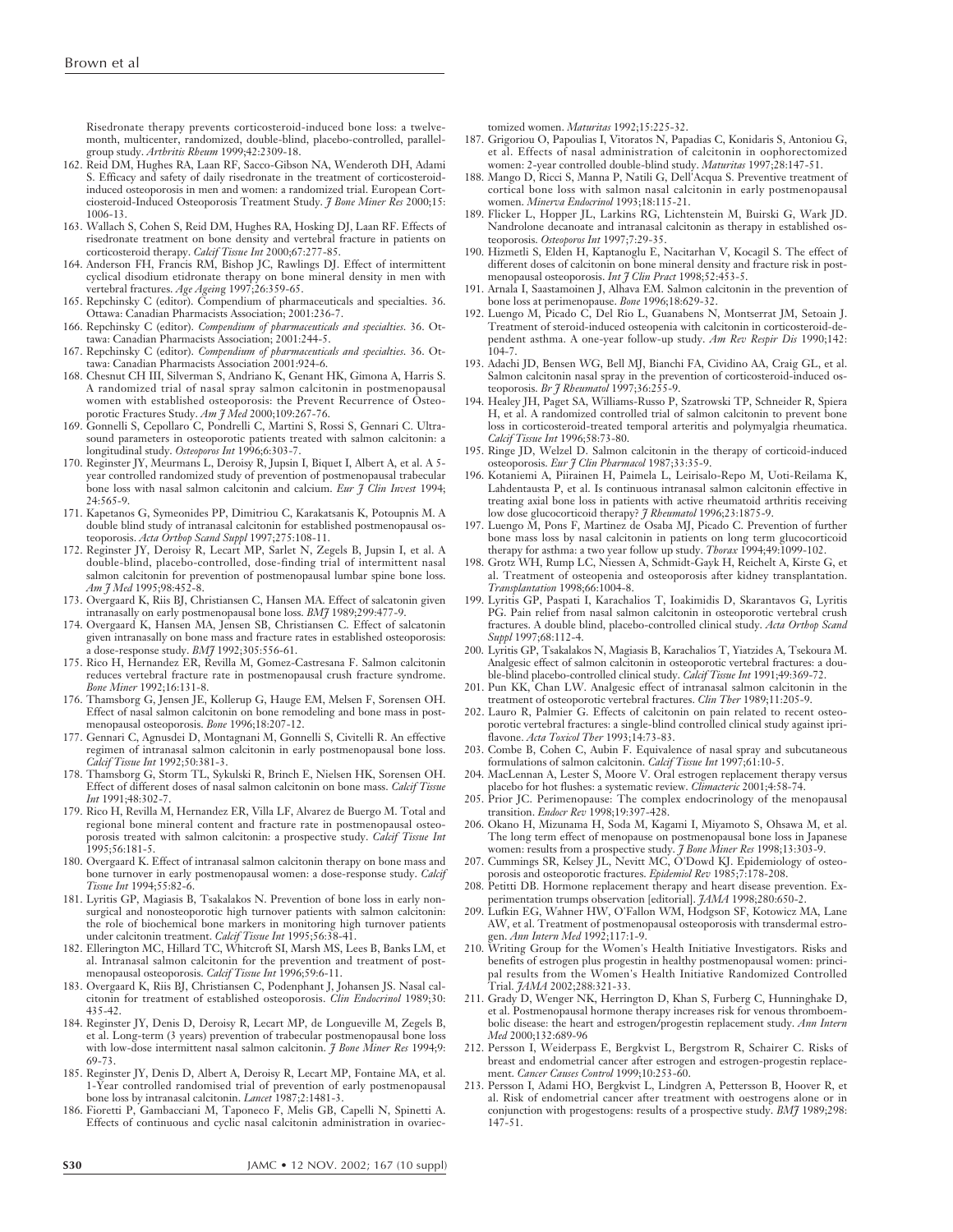- 214. Paganini-Hill A, Ross RK, Henderson BE. Endometrial cancer and patterns of use of oestrogen replacement therapy: a cohort study. *Br J Cancer* 1989;59:445-7.
- 215. Persson IR, Adami HO, Eklund G, Johansson ED, Lindberg BS, Lindgren A. The risk of endometrial neoplasia and treatment with estrogens and estrogenprogestogen combinations. First results of a cohort study after one to four completed years of observation. *Acta Obstet Gynecol Scand* 1986;65:211-7.
- 216. Gambrell RD Jr. Hormones in the etiology and prevention of breast and endometrial cancer. *South Med J* 1984;77:1509-15.
- 217. Cooper C, Stakkestad JA, Radowicki S, Hardy P, Pilate C, Dain MP, et al. Matrix delivery transdermal 17beta-estradiol for the prevention of bone loss in postmenopausal women. *Osteoporos Int* 1999;9:358-66.
- 218. The Writing Group for the PEPI Trial. Effects of hormone therapy on bone mineral density: results from the postmenopausal estrogen/progestin interventions (PEPI) trial. *JAMA* 1996;276:1389-96.
- 219. Recker RR, Davies KM, Dowd RM, Heaney RP. The effect of low-dose continuous estrogen and progesterone therapy with calcium and vitamin D on bone in elderly women. A randomized, controlled trial. *Ann Intern Med* 1999;130:897-904.
- 220. Weiss SR, Ellman H, Dolker M, For the transdermal estradiol investigator group. A randomized controlled trial of four doses of transdermal estradiol for preventing postmenopausal bone loss. *Obstet Gynecol* 1999;94:330-6.
- 221. Grese TA, Sluka JP, Bryant HU, Cullinan GJ, Glasebrook AL, Jones CD. Molecular determinants of tissue selectivity in estrogen receptor modulators. *Proc Natl Acad Sci* 1997;94:14105-10.
- 222. Maricic M, Adachi JD, Sarkar S, Wu W, Wong M, Harper KD. Early effects of raloxifene on clinical vertebral fractures at 12 months in postmenopausal women with osteoporosis. *Arch Intern Med* 2002;162:1140-3.
- 223. Eastell R, Adachi J, Harper K, Sarkar S, Delmas PD, Ensrud K. The effects of raloxifene on incident vertebral fractures in postmenopausal women with osteoporosis: 4-year results from the MORE trial [abstract]. *J Bone Miner Res* 2000;15(suppl 229):F418.
- 224. de Valk-de Roo GW, Stehouwer CDA, Meijer P, Mijatovic V, Kluft C, Kenemans P, et al. Both raloxifene and estrogen reduce major cardiovascular risk factors in heathy postmenopausal women. *Arterioscler Thromb Vasc Biol* 1999;19:2993-3000.
- 225. Barrett-Connor E, Grady D, Sashegyi A, Anderson PW, Cox A, Hoszowski K, et al. Raloxifene and cardiovascular events in osteoporotic postmenopausal women. The MORE investigators. *JAMA* 2002;287:847-57.
- 226. Hulley S, Grady D, Bush T, Furberg C, Herrington D, Riggs BL, et al. Randomized trial of estrogen plus progestin for secondary prevention of coronary heart disease in postmenopausal women. *JAMA* 1998;280:605-13.
- 227. Cauley J, Norton L, Lippman M, Eckert S, Krueger K, Purdie D, et al. Continued breast cancer risk reduction in postmenopausal women treated with raloxifene: 4-year results form the MORE trial. *Breast Cancer Res Treat* 2001;65:125-34.
- 228. Cummings SR, Eckert S, Krueger KA, Grady D, Powles TJ, Cauley JA, et al. The effect of raloxifene on risk of breast cancer in postmenopausal women: Results from the MORE randomized trial. *JAMA* 1999;281:2189-97.
- 229. Davies GC, Huster WJ, Lu Y, Plouffe L, Lakshmanan M. Adverse events reported by postmenopausal women in controlled trials with raloxifene. *Obstet Gynecol* 1999;93:558-65.
- 230. Delmas PD, Bjarnason NH, Mitlak BH, Ravoux AC, Shah AS, Huster WJ, et al. Effects of raloxifene on bone mineral density, serum cholesterol concentrations, and uterine endometrium in postmenopausal women. *N Engl J Med* 1997;337:1641-7.
- 231. Walsh BW, Kuller LH, Wild RA, Paul S, Farmer M, Lawrence JB, et al. Effects of raloxifene on serum lipids and coagulation factors in healthy postmenopausal women. *JAMA* 1998;279:1445-51.
- 232. Fisher B, Costantino JP, Wickherham DL, Redmond CK, Kavanah M, Cronin WM. Tamoxifen for prevention of breast cancer: report of the National Surgical Adjuvant Breast and Bowel Project P-1 Study. *J Natl Cancer Inst* 1998;90:1371-88.
- 233. What is complementary and alternative medicine (CAM)? [Note 1]. Bethesda: National Center for Complementary and Alternative Medicine. http://www .nccam.nih.gov/health/whatiscam/#sup1 (viewed 24 September 2002).
- 234. Scheiber MD, Rebar RW. Isoflavones and postmenopausal bone health: a viable alternative to estrogen therapy? *Menopause* 1999;6:233-41.
- 235. Gambacciani M, Ciaponi M, Cappagli B, Piaggesi L, Genazzani AR. Effects of combined low dose of the isoflavone derivative ipriflavone and estrogen replacement on bone mineral density and metabolism in postmenopausal women. *Maturitas* 1997;28:75-81.
- 236. Valente M, Bufalino L, Castiglione GN, D'Angelo R, Mancuso A, Galoppi P, et al. Effects of 1-year treatment with ipriflavone on bone in postmenopausal women with low bone mass. *Calcif Tissue Int* 1994;54:377-80.
- 237. Gambacciani M, Spinetti A, Cappagli B, Taponeco F, Felipetto R, Parrini D, et al. Effects of ipriflavone administration on bone mass and metabolism in ovariectomized women. *J Endocrinol Invest* 1993;16:333-7.
- 238. Adami S, Bufalino L, Cervetti R, Di Marco C, Di Munno O, Fantasia L, et al. Ipriflavone prevents radial bone loss in postmenopausal women with low bone mass over 2 years. *Osteoporos Int* 1997;7:119-25.

239. Kovacs AB. Efficacy of ipriflavone in the prevention and treatment of postmenopausal osteoporosis. *Agents Actions* 1994;41:86-7.

Canadian guidelines for osteoporosis

- 240. Ushiroyama T, Okamura S, Ikeda A, Ueki M. Efficacy of ipriflavone and 1a vitamin D therapy for the cessation of vertebral bone loss. *Int J Gynaecol Obstet* 1995;48:283-8.
- 241. Agnusdei D, Zacchei F, Bigazzi S, Cepollaro C, Nardi P, Montagnani M, et al. Metabolic and clinical effects of ipriflavone in established post-menopausal osteoporosis. *Drugs Exp Clin Res* 1989;15:97-104.
- 242. Nozaki M, Hashimoto K, Inoue Y, Ogata R, Okuma A, Nakano H. Treatment of bone loss in oophorectomized women with a combination of ipriflavone and conjugated equine estrogen. *Int J Gynaecol Obstet* 1998;62:69-75.
- 243. Agnusdei D, Gennari C, Bufalino L. Prevention of early postmenopausal bone loss using low doses of conjugated estrogens and the non-hormonal, bone-active drug ipriflavone. *Osteoporos Int* 1995;5:462-6.
- 244. Cecchettin M, Bellometti S, Cremonesi G, Solimeno LP, Torri G. Metabolic and bone effects after administration of ipriflavone and salmon calcitonin in postmenopausal osteoporosis. *Biomed Pharmacother* 1995;49:465-8.
- 245. Ohta H, Komukai S, Makita K, Masuzawa T, Nozawa S. Effects of 1-year ipriflavone treatment on lumbar bone mineral density and bone metabolic markers in postmenopausal women with low bone mass. *Horm Re*s 1999;51: 178-83.
- 246. Katase K, Kato T, Hirai Y, Hasumi K, Chen JT. Effects of ipriflavone on bone loss following a bilateral ovariectomy and menopause: a randomized placebo-controlled study. *Calcif Tissue Int* 2001;69:73-7.
- 247. Alexandersen P, Toussaint A, Christiansen C, Devogelaer JP, Roux C, Fechtenbaum J, et al. Ipriflavone in the treatment of postmenopausal osteoporosis: a randomized controlled trail. *JAMA* 2001;285:1482-8.
- 248. Gennari C, Agnusdei D, Crepaldi G, Isaia G, Mazzuoli G, Ortolani S, et al. Effect of ipriflavone-a synthetic deriviative of natural isoflavones-on bone mass loss in the early years after menopause. *Menopause* 1998;5:9-15.
- 249. Agnusdei D, Crepaldi G, Isaia G, Mazzuoli G, Ortolani S, Passeri M, et al. A double blind, placebo-controlled trial of ipriflavone for prevention of post-
- menopausal spinal bone loss. *Calcif Tissue Int* 1997;61:142-7. 250. Feskanich D, Weber P, Willett WC, Rockett H, Booth SL, Colditz GA. Vitamin K intake and hip fractures in women: a prospective study. *Am J Clin Nutr* 1999;69:74-9.
- 251. Hart JP, Catterall A, Dodds RA, Klenerman L, Shearer MJ, Bitensky L, et al. Circulating vitamin K1 levels in fractured neck of femur. *Lancet* 1984;2:283.
- 252. Somekawa Y, Chigughi M, Harada M, Ishibashi T. Use of vitamin K2 (Menatetrenone) and 1,25-dihydroxyvitamin D3 in the prevention of bone loss induced by leuprolide. *J Clin Endocrinol Metab* 1999;84:2700-4.
- 253. Iwamoto I, Kosha S, Noguchi SI, Murakami M, Fujino T, Douchi T, et al. A longitudinal study of the effect of vitamin K-2 on bone mineral density in postmenopausal women a comparative study with vitamin D-3 and estrogenprogestin therapy. *Maturitas* 1999;31:161-4.
- 254. Shiraki M, Shiraki Y, Aoki C, Miura M. Vitamin K-2 (menatetrenone) effectively prevents fractures and sustains lumbar bone mineral density in osteoporosis. *J Bone Miner Res* 2000;15:515-21.
- 255. Iwamoto J, Takeda T, Ichimura S. Effect of menatetrenone on bone mineral density and incidence of vertebral fractures in postmenopausal women with osteoporosis: a comparison with the effect of etidronate. *J Orthop Sci* 2001;6:487-92.
- 256. Iwamoto J, Takeda T, Ichimura S. Effect of combined administration of vitamin D3 and vitamin K2 on bone mineral density of the lumbar spine in postmenopausal women with osteoporosis. *J Orthop Sci* 2000;5:546-51.
- 257. Rich C, Ensinck J, Ivanovich P. The effects of sodium fluoride on calcium metabolism of subjects with metabolic bone diseases. *J Clin Invest* 1964;43:545-56.
- 258. Jowsey J, Riggs BL, Kelly PJ, Hoffman DL. Effect of combined therapy with sodium fluoride, vitamin D and calcium in osteoporosis. *J Lab Clin Med* 1971; 78:994-5.
- 259. Harrison JE, McNeill KG, Sturtridge WC, Bayley TA, Murray TM, Williams C, et al. Three-year changes in bone mineral mass of postmenopausal osteoporotic patients based on neutron activation analysis of the central third of the skeleton. *J Clin Endocrinol Metab* 1981;52:751-8.
- 260. Heaney RP, Baylink DJ, Johnston CC Jr, Melton LJ III, Meunier PJ, Murray TM, et al. Fluoride therapy for the vertebral crush fracture syndrome. A status report. *Ann Intern Med* 1989;111:678-80.
- 261. Gambacciani M, Spinetti A, Taponeco F, Piaggesi L, Cappagli B, Ciaponi M, et al. Treatment of postmenopausal vertebral osteopenia with monofluorophospate: a long-term calcium-controlled study. *Osteoporos Int* 1995;5:467-71.
- 262. Meunier PJ, Sebert JL, Reginster JY, Briancon D, Appelboom T, Netter P, et al. Fluoride salts are no better at preventing new vertebral fractures than calcium-vitamin D in postmenopausal osteoporosis: the FAVO Study. *Osteoporos Int* 1998;8:4-12.
- 263. Pak CY, Sakhaee K, Adams-Huet B, Piziak V, Peterson RD, Poindexter JR. Treatment of postmenopausal osteoporosis with slow-release sodium fluoride. Final report of a randomized controlled trial. *Ann Intern Med* 1995;123:401-8.
- 264. Reginster JY, Meurmans L, Zegels B, Rovati LC, Minne HW, Giacovelli G, et al. The effect of sodium monofluorophosphate plus calcium on vertebral fracture rate in postmenopausal women with moderate osteoporosis: a randomized, controlled trial. *Ann Intern Med* 1998;129:1-8.
- 265. Riggs BL, Hodgson SF, O'Fallon WM, Chao EY, Wahner HW, Muhs JM, et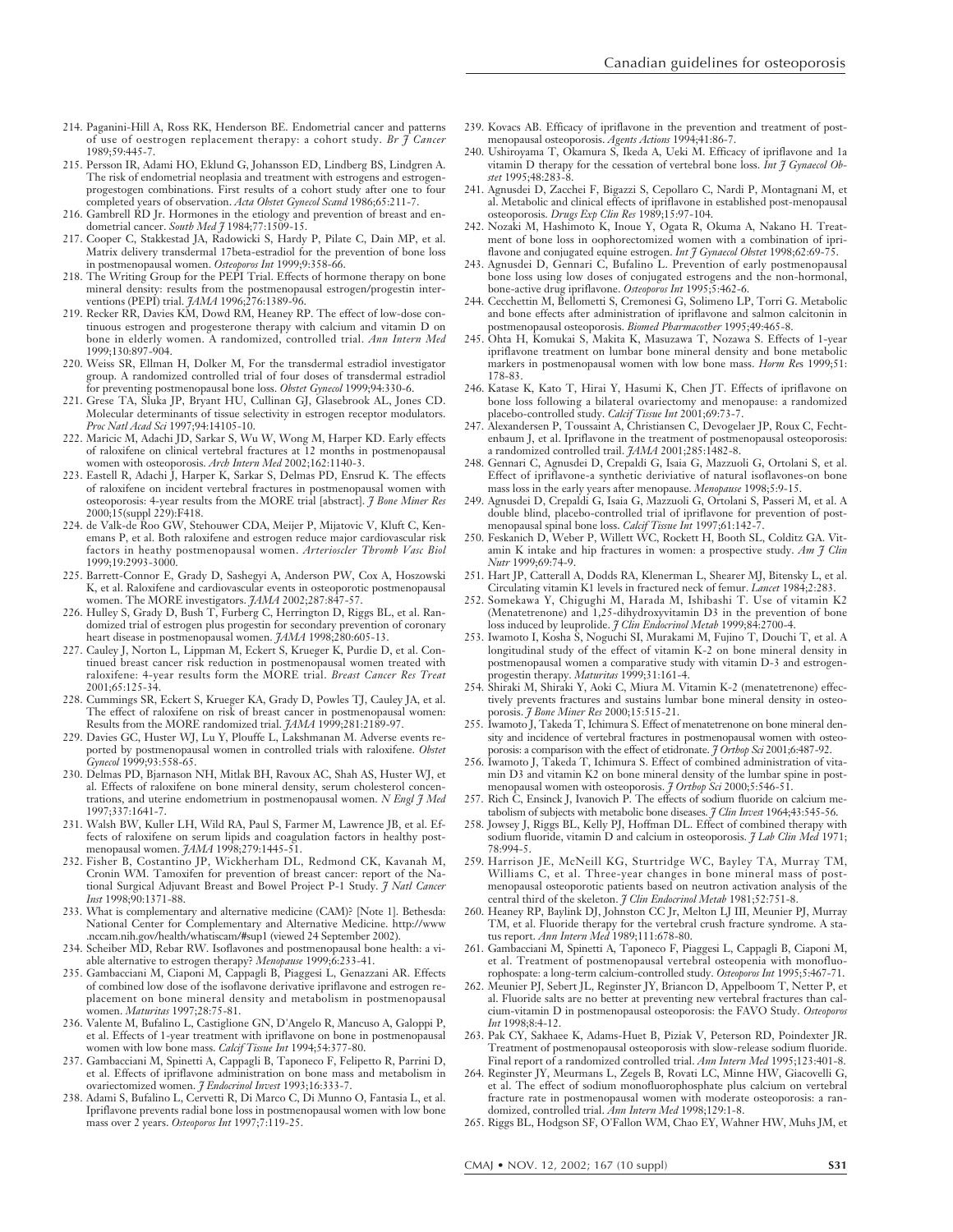al. Effect of fluoride treatment on the fracture rate in postmenopausal women with osteoporosis. *N Engl J Med* 1990;322:802-9.

- 266. Ringe JD, Dorst A, Kipshoven C, Rovati LC, Setnikar I. Avoidance of vertebral fractures in men with idiopathic osteoporosis by a three year therapy with calcium and low-dose intermittent monofluorophosphate. *Osteoporos Int* 1998;8:47-52.
- 267. Lippuner K, Haller B, Casez JP, Montandon A, Jaeger P. Effect of disodium monofluorophosphate, calcium and vitamin D Supplementation on bone mineral density in patients chronically treated with glucocorticosteroids: a prospective, randomized, double-blind study. *Miner Electrolyte Metab* 1996;22:207-13.
- 268. Guaydier-Souquieres G, Kotzki PO, Sabatier JP, Basse-Cathalinat B, Loeb G. In corticosteroid-treated respiratory diseases, monofluorophosphate increases lumbar bone density: a double-masked randomized study. *Osteoporos Int* 1996;6:171-7.
- 269. Rizzoli R, Chevalley T, Slosman DO, Bonjour JP. Sodium monofluorophosphate increases vertebral bone mineral density in patients with corticosteroidinduced osteoporosis. *Osteoporos Int* 1995;5:39-46.
- 270. Lems WF, Jacobs WG, Bijlsma JW, Croone A, Haanen HC, Houben HH, et al. Effect of sodium fluoride on the prevention of corticosteroid-induced osteoporosis. *Osteoporos Int* 1997;7:575-82.
- 271. Hedlund LR, Gallagher JC. Increased incidence of hip fracture in osteoporotic women treated with sodium fluoride. *J Bone Miner Res* 1989;4:223-5.
- 272. Reeve J, Meunier PJ, Parsons JA, Bernat M, Bijvoet OL, Courpron P, et al. Anabolic effect of human parathyroid hormone fragment on trabecular bone in involutional osteoporosis: a multicentre trial. *Br Med J* 1980;280:1340-4.
- 273. Neer RM, Arnaud CD, Zanchetta JR, Prince R, Gaich GA, Reginster JY, et al. Effect of parathyroid hormone (1-34) on fractures and bone mineral density in postmenopausal women with osteoporosis. *N Engl J Med* 2001; 344:1434-41.
- 274. Hodsman AB, Fraher LJ, Watson PH, Ostbye T, Stitt LW, Adachi JD, et al. A randomized controlled trial to compare the efficacy of cyclical parathyroid hormone versus cyclical parathyroid hormone and sequential calcitonin to improve bone mass in postmenopausal women with osteoporosis. *J Clin Endocrinol Metab* 1997;82:620-8.
- 275. Lindsay R, Nieves J, Formica C, Henneman E, Woelfert L, Shen V, et al. Randomised controlled study of effect of parathyroid hormone on vertebralbone mass and fracture incidence among postmenopausal women on oestrogen with osteoporosis. *Lancet* 1997;350:550-5.
- 276. Fujita T, Inoue T, Morii H, Morita R, Norimatsu H, Orimo H, et al. Effect of an intermittent weekly dose of human parathyroid hormone (1-34) on osteoporosis: a randomized double-masked prospective study using three dose levels. *Osteoporos Int* 1999;9:296-306.
- 277. Slovik DM, Rosenthal DI, Doppelt SH, Potts JT Jr, Daly MA, Campbell JA, et al. Restoration of spinal bone in osteoporotic men by treatment with human parathyroid hormone (1-34) and 1,25-dihydroxyvitamin D. *J Bone Miner Res* 1986;1:377-81.
- 278. Kurland ES, Cosman F, McMahon DJ, Rosen CJ, Lindsay R, Bilezikian JP. Parathyroid hormone as a therapy for idiopathic osteoporosis in men: effects of bone mineral density and bone markers. *J Clin Endocrinol Metab* 2000; 85:3069-70.
- 279. Orwoll E, Scheele WH, Calancy AD, Adami S, Syveren U, Diez-Perez A. Recombinant human parathyroid hormone (1-34) therapy reduces the incidence of moderate/severe vertebral fractures in men with low bone density. *J Bone Miner Res* 2001;16(suppl):S162.
- 280. Lane NE, Sanchez S, Modin GW, Genant HK, Pierini E, Arnaud CD. Parathyroid hormone treatment can reverse corticosteroid-induced osteoporosis. Results of a randomized controlled clinical trial. *J Clin Invest* 1998;102:1627-33.
- 281. Lane NE, Sanchez S, Modin GW, Genant HK, Pierini E, Arnaud CD. Bone mass continues to increase at the hip after parathyroid hormone treatment is discontinued in glucocorticoid-induced osteoporosis: Results of a randomized controlled clinical trial. *J Bone Miner Res* 2000;15:944-51.
- 282. Baeksgaard L, Andersen KP, Hyldstrup L. Calcium and vitamin D Supplementation increases spinal BMD in healthy, postmenopausal women. *Osteoporos Int* 1998;8:255-60.
- 283. Chapuy MC, Arlot ME, Duboeuf F, Brun J, Crouzet B, Arnaud S, et al. Vitamin D3 and calcium to prevent hip fractures in the elderly women. *N Engl J Med* 1992;327:1637-42.
- 284. Chapuy MC, Arlot ME, Delmas PD, Meunier PJ. Effect of calcium and cholecalciferol treatment for three years on hip fractures in elderly women. *BMJ* 1994;308:1081-2.
- 285. Dawson-Hughes B, Harris SS, Krall EA, Dallal GE. Effect of calcium and vitamin D Supplementation on bone density in men and women 65 years of age or older. *N Engl J Med* 1997;337:670-6.
- 286. Bonjour JP, Carrie AL, Ferrari S, Clavien H, Slosman D, Theintz G, et al. Calcium-enriched foods and bone mass growth in prepubertal girls: a random-
- ized, double-blind, placebo-controlled trial. *J Clin Invest* 1997;99:1287-94. 287. Johnston CC Jr, Miller JZ, Slemenda CW, Reister TK, Hui S, Christian JC, et al. Calcium Supplementation and increases in bone mineral density in children. *N Engl J Med* 1992;327:82-7.
- 288. Lee WT, Leung SS, Wang SH, Xu YC, Zeng WP, Lau J, et al. Doubleblind, controlled calcium Supplementation and bone mineral accretion in children accustomed to a low-calcium diet. *Am J Clin Nutr* 1994;60:744-50.
- 289. Lee WT, Leung SS, Leung DM, Tsang HS, Lau J, Cheng JC. A randomized double-blind controlled calcium Supplementation trial, and bone and height acquisition in children. *Br J Nutr* 1995;74:125-39.
- 290. Lloyd T, Andon MB, Rollings N, Martel JK, Landis JR, Demers LM, et al. Calcium Supplementation and bone mineral density in adolescent girls. *JAMA* 1993;270:841-4.
- 291. Lloyd T, Martel JK, Rollings N, Andon MB, Kulin H, Demers LM, et al. The effect of calcium Supplementation and tanner stage on bone density, content and area in teenage women. *Osteoporos Int* 1996;6:286-3. 292. Chan GM, Hoffman K, McMurry M. Effects of dairy products on bone and
- body composition in pubertal girls. *J Pediatr* 1995;126:551-6.
- 293. Baran D, Sorensen A, Grimes J, Lew R, Karellas A, Johnson B, et al. Dietary modification with dairy products for preventing vertebral bone loss in premenopausal women: a three-year prospective study. *J Clin Endocrinol Metab* 1990;70:264-70.
- 294. Freudenheim JL, Johnson NE, Smith EL. Relationships between usual nutrient intake and bone-mineral content of women 35-65 years of age: Longitudinal and cross-sectional analysis. *Am J Clin Nutr* 1986;44:863-76.
- 295. Rico H, Revilla M, Villa LF, Alvarez de Buergo M, Arribas I. Longitudinal study of the effect of calcium pidolate on bone mass in eugonadal women. *Calcif Tissue Int* 1994;54:477-80.
- 296. Holbrook TL, Barrett-Connor EL, Wingard DL. Dietary calcium and risk of hip fracture: 14-year prospective population study. *Lancet* 1988;2:1046-9.
- 297. Lau E, Donnan S, Barker DJP, Cooper C. Physical activity and calcium intake in fracture of the proximal femur in Hong Kong. *BMJ* 1988;297:1441-3.
- 298. Chevalley T, Rizzoli R, Nydegger V, Slosman D, Rapin CH, Michel JP, et al. Effects of calcium Supplements on femoral bone mineral density and vertebral fracture rate in vitamin-D-replete elderly patients. *Osteoporos Int* 1994;4:245-52.
- 299. Dawson-Hughes B, Dallal GE, Krall EA, Sadowski L, Sahyoun N, Tannenbaum S. A controlled trial of the effect of calcium Supplementation on bone density in postmenopausal women. *N Engl J Med* 1990;323:878-83.
- 300. Prince R, Devine A, Dick I, Criddle A, Kerr D, Kent N, et al. The effects of calcium Supplementation (milk powder or tablets) and exercise on bone density in postmenopausal women. *J Bone Miner Res* 1995;10:1068-75.
- 301. Reid IR, Ames RW, Evans MC, Gamble GD, Sharpe SJ. Effect of calcium Supplementation on bone loss in postmenopausal women [published erratum appears in *N Engl J Med* 1993 Oct 21;329(17):1281]. *N Engl J Med* 1993;328:460-4.
- 302. Reid IR, Ames RW, Evans MC, Sharpe SJ, Gamble GD. Determinants of the rate of bone loss in normal postmenopausal women. *J Clin Endocrinol Metab* 1994;79:950-4.
- 303. Reid IR, Ames RW, Evans MC, Gamble GD, Sharpe SJ. Long-term effects of calcium Supplementation on bone loss and fractures in postmenopausal women: a randomized controlled trial. *Am J Med* 1995;98:331-5.
- 304. Riggs BL, O'Fallon WM, Muhs J, O'Connor MK, Kumar R, Melton LJ III. Long-term effects of calcium Supplementation on serum parathyroid hormone level, bone turnover, and bone loss in elderly women. *J Bone Miner Res* 1998;13:168-74.
- 305. Recker RR, Hinders S, Davies KM, Heaney RP, Stegman MR, Lappe JM, et al. Correcting calcium nutritional deficiency prevents spine fractures in elderly women. *J Bone Miner Res* 1996;11:1961-6.
- 306. Chan GM, McMurry M, Westover K, Engelbert-Fenton K, Thomas MR. Effects of increased dietary calcium intake upon the calcium and bone mineral status of lactating adolescent and adult women. *Am J Clin Nutr* 1987;46:319-23.
- 307. Cross NA, Hillman LS, Allen SH, Krause GF. Changes in bone mineral density and markers of bone remodeling during lactation and postweaning in women consuming high amounts of calcium. *J Bone Miner Res* 1995;10:1312-20.
- 308. Kalkwarf HJ, Specker BL, Bianchi DC, Ranz J, Ho M. The effect of calcium Supplementation on bone density during lactation and after weaning. *N Engl J Med* 1997;337:523-8.
- 309. Prentice A, Jarjou LM, Cole TJ, Stirling DM, Dibba B, Fairweather-Tait S. Calcium requirements of lactating Gambian mothers: effects of a calcium Supplement on breast-milk calcium concentration, maternal bone mineral content, and urinary calcium excretion. Am J Clin Nutr 1995;62:58-67.
- 310. Trang HM, Cole DE, Rubin LA, Pierratos A, Siu S, Vieth R. Evidence that vitamin D3 increases serum 25-hydroxyvitamin D more efficiently than does vitamin D2. *Am J Clin Nutr* 1998;68:854-8.
- 311. Vieth R, Cole DE, Hawker GA, Trang HM, Rubin LA. Wintertime vitamin D insufficiency is common in young Canadian women, and their vitamin D
- intake does not prevent it. *Eur J Clin Nutr* 2001;55:1091-7. 312. Ala-Houhala M, Koskinen T, Koskinen M, Visakorpi JK. Double blind study on the need for vitamin D Supplementation in prepubertal children. *Acta Paediatr Scand* 1988;77:89-93.
- 313. Komulainen M, Tuppurainen MT, Kroger H, Heikkinen AM, Puntila E, Alhava E, et al. Vitamin D and HRT: no benefit additional to that of HRT alone in prevention of bone loss in early postmenopausal women. A 2.5-year randomized placebo-controlled study. *Osteoporos Int* 1997;7:126-32.
- 314. Dawson-Hughes B, Dallal GE, Krall EA, Harris S, Sokoll LJ, Falconer G. Effect of vitamin D Supplementation on wintertime and overall bone loss in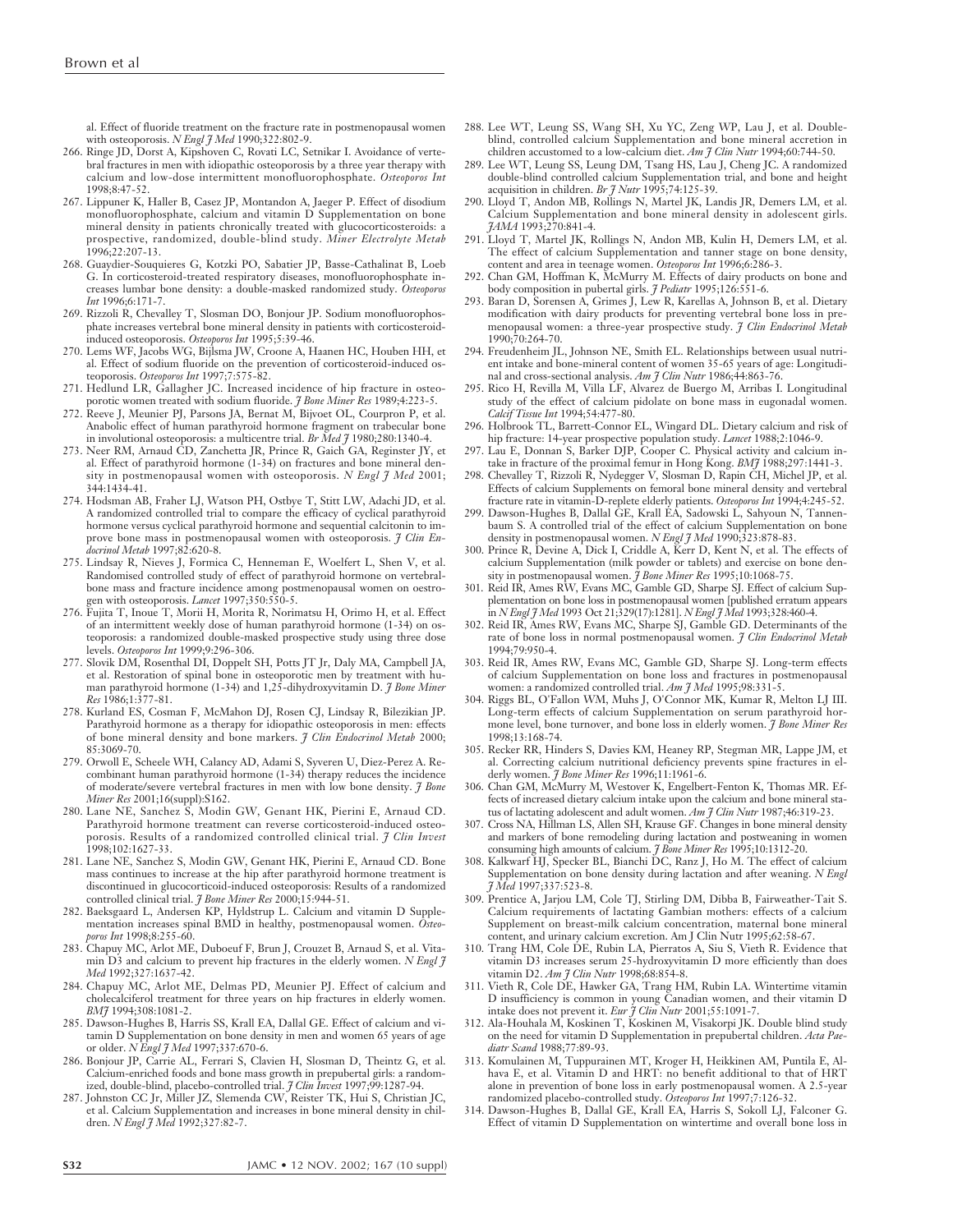- 315. Tylavsky FA, Anderson JJB. Dietary factors in bone health of elderly lactoovovegetarians and omnivorous women. *Am J Clin Nutr* 1988;48(3 suppl):842-9.
- 316. Munger RG, Cerhan JR, Chiu BC. Prospective study of dietary protein intake and risk of hip fracture in postmenopausal women. *Am J Clin Nutr* 1999;69:147-52.
- 317. Hernandez-Avila M, Colditz GA, Stampfer MJ, Rosner B, Speizer FE, Willett WC. Caffeine, moderate alcohol intake and risk of fractures of the hip and forearm in middle-aged women. *Am J Clin Nutr* 1991;54:157-63.
- 318. Kiel DP, Felson DT, Hannan MT, Anderson JJ, Wilson PW. Caffeine and the
- risk of hip fracture: the Framingham Study. *Am J Epidemiol* 1990;132:675-84. 319. Devine A, Criddle RA, Dick IM, Kerr DA, Prince RL. A longitudinal study of the effect of sodium and calcium intakes on regional bone density in post-
- menopausal women. *Am J Clin Nutr* 1995;62:740-5. 320. Yano K, Heilbrun LK, Wasnich RD, Hankin JH, Vogel JM. The relationship between diet and bone mineral content of multiple skeletal sites in elderly Japanese-American men and women living in Hawaii. *Am J Clin Nutr* 1985;42:877-88.
- 321. Angus RM, Sambrook PN, Pocock NA, Eisman JA. Dietary intake and bone mineral density. *Bone Miner* 1988;4:265-77.
- 322. Earnshaw SA, Worley A, Hosking DJ. Current diet does not relate to bone mineral density after the menopause. The Nottingham Early Postmenopausal Intervention Cohort (EPIC) Study Group. *Br J Nutr* 1997;78:65-72. 323. New SA, Robins SP, Campbell MK, Martin JC, Garton MJ, Bolton-Smith C,
- et al. Dietary influences on bone mass and bone metabolism: Further evidence of a positive link between fruit and vegetable consumption and bone health? *Am J Clin Nutr* 2000;71:142-51.
- 324. Conlan D, Korula R, Tallentire D. Serum copper levels in elderly patients
- with femoral-neck fractures. *Age Ageing* 1990;19:212-4. 325. Elmstahl S, Gullberg B, Janzon L, Johnell O, Elmstahl B. Increased incidence of fractures in middle-aged and elderly men with low intakes of phosphorus and zinc. *Osteoporos Int* 1998;8:333-40.
- 326. Michaelsson K, Holmberg L, Mallmin H, Sorensen S, Wolk A, Bergstrom R, et al. Diet and hip fracture risk: A case-control study. *Int J Epidemiol* 1995;24:771-82.
- 327. Petit MA, McKay HA, MacKelvie KJ, Heinonen A, Khan KM, Beck TJ. A randomized school-based jumping intervention confers site and maturity-specific benefits on bone structural properties in girls: a hip structural analysis study. *J Bone Miner Res* 2002;17:363-72.
- 328. MacKelvie KJ, McKay HA, Petit MA, Moran O, Khan KM. Bone mineral responses to a 7-month randomized controlled, school-based jumping intervention in 121 prepubertal boys: associations with ethnicity and body mass index. *J Bone Miner Res* 2002;17:834-44.
- 329. Bradney M, Pearce G, Naughton G, Sullivan C, Bass S, Beck T, et al. Moderate exercise during growth in prepubertal boys: changes in bone mass, size, volumetric density, and bone strength: a controlled prospective study. *J Bone Miner Res* 1998;13:1814-21.
- 330. Morris FL, Naughton GA, Gibbs JL, Carlson JS, Wark JD. Prospective tenmonth exercise intervention in premenarcheal girls: Positive effects on bone
- and lean mass. *J Bone Miner Res* 1997;12:1453-62. 331. Slemenda CW, Miller JZ, Hui SL, Reister TK, Johnston CC Jr. Role of physical activity in the development of skeletal mass in children. *J Bone Miner Res* 1996;6:1227-33.
- 332. Cassell C, Benedict M, Specker B. Bone mineral density in elite 7- to 9-yr-old female gymnasts and swimmers. *Med Sci Sports Exerc* 1996;28:1243-6.
- 333. Courteix D, Lespessailles E, Peres SL, Obert P, Germain P, Benhamou CL. Effect of physical training on bone mineral density in prepubertal girls: a comparative study between impact-loading and non-impact-loading sports. *Osteoporos Int* 1998;8:152-8.
- 334. Duppe H, Gardsell P, Johnell O, Ornstein E. Bone mineral density in female junior, senior and former football players. *Osteoporos Int* 1996;6:437-41.
- 335. Nordstrom P, Pettersson U, Lorentzon R. Type of physical activity, muscle strength, and pubertal stage as determinants of bone mineral density and bone area in adolescent boys. *J Bone Miner Res* 1998;13:1141-8.
- 336. Slemenda CW, Johnston CC Jr. High intensity activities in young women: site specific bone mass effects among female figure skaters. Bone Miner 1993;20:125-32.
- 337. Taaffe DR, Snow-Harter C, Connolly DA, Robinson TL, Brown MD, Marcus R. Differential effects of swimming versus weight-bearing activity on bone mineral status of eumenorrheic athletes. *J Bone Miner Res* 1995;10:586-93.
- 338. Cooper C, Cawley M, Bhalla A, Egger P, Ring F, Morton L, et al. Childhood growth, physical activity, and peak bone mass in women. *J Bone Miner Res* 1995;10:940-7.
- 339. Khan KM, Liu-Ambrose T, Sran MM, Ashe MC, Donaldson MG, Wark JD. New criteria for female athlete triad syndrome? As osteoporosis is rare, should osteopenia be among the criteria for defining the female athlete triad
- syndrome? *Br J Sports Med* 2002;36:10-3. 340. Heinonen A, Sievanen H, Kannus P, Oja P, Vuori I. Effects of unilateral strength training and detraining on bone mineral mass and estimated mechanical characteristics of the upper limb bones in young women. *J Bone*

*Miner Res* 1996;11:490-501.

- 341. Chilibeck PD, Calder A, Sale DG, Webber CE. Twenty weeks of weight training increases lean tissue mass but not bone mineral mass or density in healthy, active young women. *Can J Physiol Pharmacol* 1996;74:1180-5.
- 342. Conroy BP, Kraemer WJ, Maresh CM, Fleck SJ, Stone MH, Fry AC, et al. Bone mineral density in elite junior Olympic weightlifters. *Med Sci Sport Exerc* 1993;25:1103-9.
- 343. Karlsson MK, Johnell O, Obrant KJ. Bone mineral density in weight lifters. *Calcif Tissue Int* 1993;52:212-5.
- 344. Dinc H, Savci G, Demirci A, Sadikoglu MY, Tuncel E, Yavuz H. Quantitative computed tomography for measuring bone mineral density in athletes. *Calcif Tissue Int* 1996;58:398-401.
- 345. Mayoux-Benhamou MA, Leyge JF, Roux C, Revel M. Cross-sectional study of weight-bearing activity on proximal femur bone mineral density. *Calcif Tissue Int* 1999;64:179-83.
- 346. Orwoll ES, Ferar J, Oviatt SK, McClung MR, Huntington K. The relationship of swimming exercise to bone mass in men and women. *Arch Intern Med* 1989;149:2197-200
- 347. Pettersson U, Nordstrom P, Lorentzon R. A comparison of bone mineral density and muscle strength in young male adults with different exercise level. *Calcif Tissue Int* 1999;64:490-8.
- 348. Smith R, Rutherford OM. Spine and total body bone mineral density and serum testosterone levels in male athletes. *Eur J Appl Physiol Occup Physiol* 1993;67:330-4.
- 349. Calbet JAL, Moysi JS, Dorado C, Rodriguez LP. Bone mineral content and density in professional tennis players. *Calcif Tissue Int* 1998;62:491-6.
- 350. Kannus P, Haapasalo H, Sievanen H, Oja P, Vuori I. The site-specific effects of long-term unilateral activity on bone mineral density and content. *Bone* 1994;15:279-84.
- 351. Kontulainen S, Kannus P, Haapasalo H, Heinonen A, Sievanen H, Oja P, et al. Changes in bone mineral content with decreased training in competitive young adult tennis players and controls: A prospective 4-yr follow-up. *Med Sci Sports Exerc* 1999;31:646-52.
- 352. Bilanin JE, Blanchard MS, Russek-Cohen E. Lower vertebral bone density in male long distance runners. *Med Sci Sports Exerc* 1989;21:66-70.
- 353. Hetland ML, Haarbo J, Christiansen C. Low bone mass and high bone turnover in male long distance runners. *J Clin Endocrinol Metab* 1993;77:770-5.
- 354. MacDougall JD, Webber CE, Martin J, Ormerod S, Chesley A, Younglai EV, et al. Relationship among running mileage, bone density, and serum testosterone in male runners. *J Appl Physiol* 1992;73:1165-70.
- 355. Wallace BA, Cumming RG. Systematic review of randomized trials of the effect of exercise on bone mass in pre- and postmenopausal women. *Calcif Tissue Int* 2000;67:10-8.
- 356. Snow-Harter C, Bouxsein ML, Lewis BT, Carter DR, Marcus R. Effects of resistance and endurance exercise on bone mineral status of young women: a randomized exercise intervention trial. *J Bone Miner Res* 1992;7:761-9.
- 357. Bassey EJ, Ramsdale SJ. Weight-bearing exercise and ground reaction forces: a 12-month randomized controlled trial of effects on bone mineral density in healthy postmenopausal women. *Bone* 1995;16:469-76.
- 358. Bravo G, Gauthier P, Roy PM, Payette H, Gaulin P, Harvey M, et al. Impact of a 12-month exercise program on the physical and psychological health of osteopenic women. *J Am Geriatr Soc* 1996;44:756-62.
- 359. Brooke-Wavell K., Jones PRM, Hardman AE. Brisk walking reduces calcaneal bone loss in post-menopausal women. Clin Sci (Lond) 1997;92:75-80.
- 360. Ebrahim S, Thompson PW, Baskaran V, Evans K. Randomized placebo-controlled trial of brisk walking in the prevention of postmenopausal osteoporosis. *Age Ageing* 1997;26:253-60.
- 361. Grove KA, Londeree BR. Bone density in postmenopausal women: high impact vs low impact exercise. *Med Sci Sports Exerc* 1992;24:1190-4.
- 362. Heinonen A, Oja P, Sievanen H, Pasanen M, Vuori I. Effect of two training regimens on bone mineral density in healthy perimenopausal women: a randomized controlled trial. *J Bone Miner Res* 1998;13:483-90.
- 363. Kohrt WM, Snead DB, Slatopolsky E, Birge SJ Jr. Additive effects of weightbearing exercise and estrogen on bone mineral density in older women. *J Bone Miner Res* 1995;10:1303-11.
- 364. Martin D, Notelovitz M. Effects of aerobic training on bone mineral density of postmenopausal women. *J Bone Miner Res* 1993;8:931-6.
- 365. McCartney N, Hicks AL, Martin J, Webber CE. Long-term resistance training in the elderly: effects on dynamic strength, exercise capacity, muscle, and bone. *J Gerontol A Biol Sci Med Sci* 1995;50:B97-104.
- 366. Thompson JL, Gylfadottir UK, Moynihan S, Jensen CD, Butterfield GE. Effects of diet and exercise on energy expenditure in postmenopausal women. *Am J Clin Nutr* 1997;66:867-73.
- 367. Kerr D, Morton A, Dick I, Prince R. Exercise effects on bone mass in postmenopausal women are site-specific and load-dependent. *J Bone Miner Res* 1996;11:218-25.
- 368. McCartney N, Hicks AL, Martin J, Webber CE. A longitudinal trial of weight training in the elderly: continued improvements in year 2. *J Gerontol A Biol Sci Med Sci* 1996;51:B425-33.
- 369. Nelson M, Fiatarone M, Morganti C, Trice I, Greenberg R, Evans W. Effects of High-Intensity Strength Training on Multiple Risk Factors for Osteo-